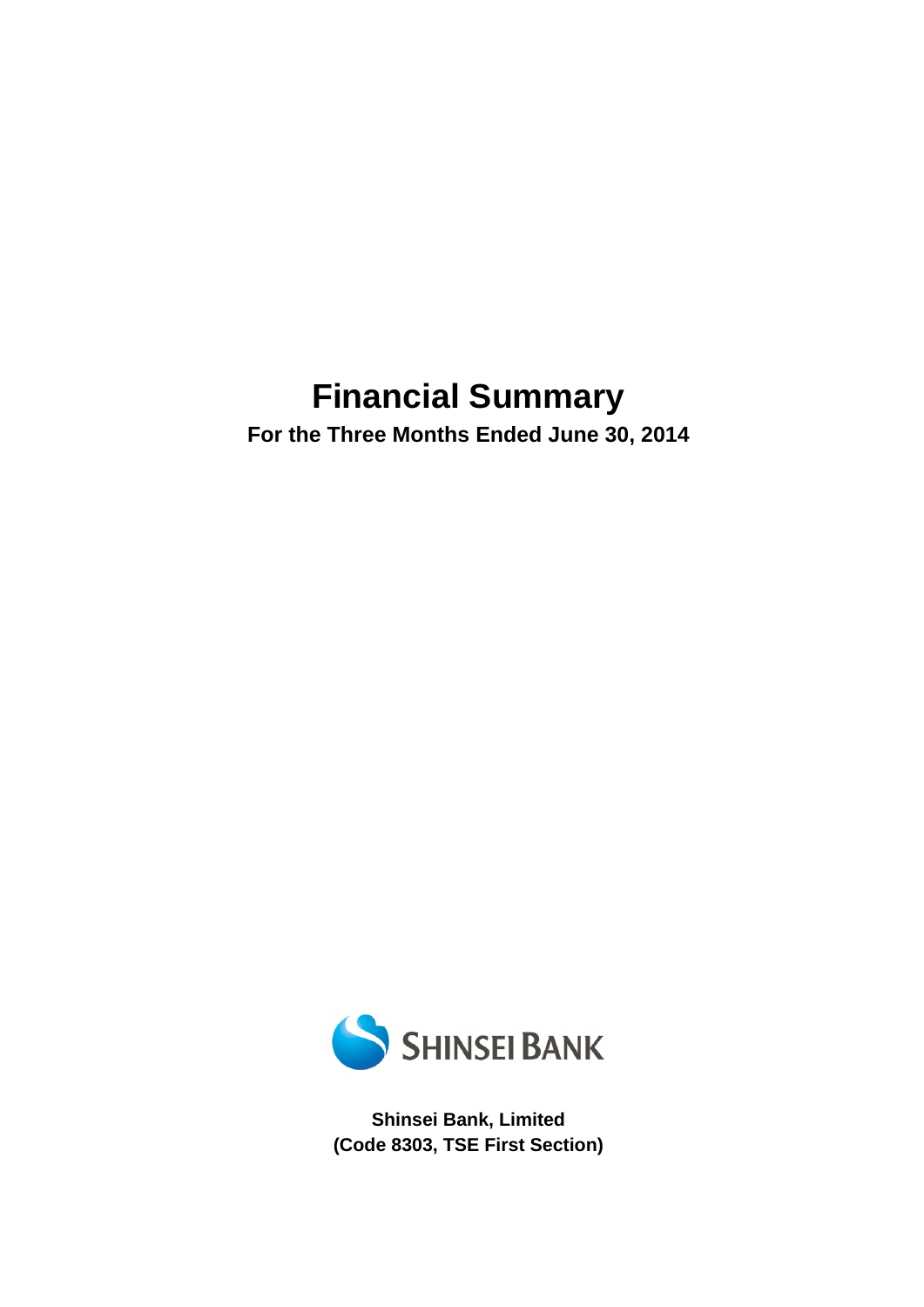### **Contents Page**

Financial Highlights ...... 2

Section 1. Consolidated Information ........ 5

| Results of Operations - Table 1-                                         | (Consolidated)5   |
|--------------------------------------------------------------------------|-------------------|
| Interest-Earning Assets and Interest-Bearing Liabilities - Table 2-      | (Consolidated)6   |
| Noninterest Income - Table 3-                                            | (Consolidated)7   |
| General and Administrative Expenses - Table 4-                           | (Consolidated)7   |
| Net Credit Costs - Table 5-                                              | (Consolidated) 8  |
| Amortization of Goodwill and Other Intangible Assets - Table 6-          | (Consolidated)8   |
| Other Gains (Losses) - Table 7-                                          | (Consolidated)8   |
| Minority Interests in Net Income of Subsidiaries - Table 8-              | (Consolidated)8   |
| Major Balance Sheet Data - Table 9-                                      | (Consolidated)9   |
| Risk-Monitored Loans - Table 10-                                         | (Consolidated)9   |
| Reserve for Credit Losses - Table 11-                                    | (Consolidated)10  |
| Loans by Borrower Industry - Table 12-                                   | (Consolidated)10  |
| Securities Being Held to Maturity - Table 13-                            | (Consolidated)10  |
| Securities Available for Sale -Table 14-                                 | (Consolidated)11  |
| Deposits, Including Negotiable Certificates of Deposit (NCDs) -Table 15- | (Consolidated)12  |
| <b>Financial Ratios -Table 16-</b>                                       | (Consolidated)12  |
| Capital Adequacy Data - Table 17-                                        | (Consolidated)13  |
| Per Share Data - Table 18-                                               | (Consolidated)13  |
| <b>Business Lines Results - Table 19-</b>                                | (Consolidated)14  |
| Institutional Group - Table 20-                                          | (Consolidated)15  |
| Global Markets Group - Table 21-                                         | (Consolidated)17  |
| Individual Group - Table 22-                                             | (Consolidated)19  |
| Individual Group Revenue by Product/Entity - Table 23-                   | (Consolidated)20  |
| Corporate/Other -Table 24-                                               | (Consolidated)22  |
| Segment Information                                                      | ….23              |
| <b>Consolidated Balance Sheets</b>                                       | (Consolidated) 24 |
| <b>Consolidated Statements of Income</b>                                 | (Consolidated)26  |
| <b>Consolidated Statements of Comprehensive Income</b>                   | (Consolidated)27  |
| <b>Consolidated Composition of Capital Disclosure</b>                    | (Consolidated)28  |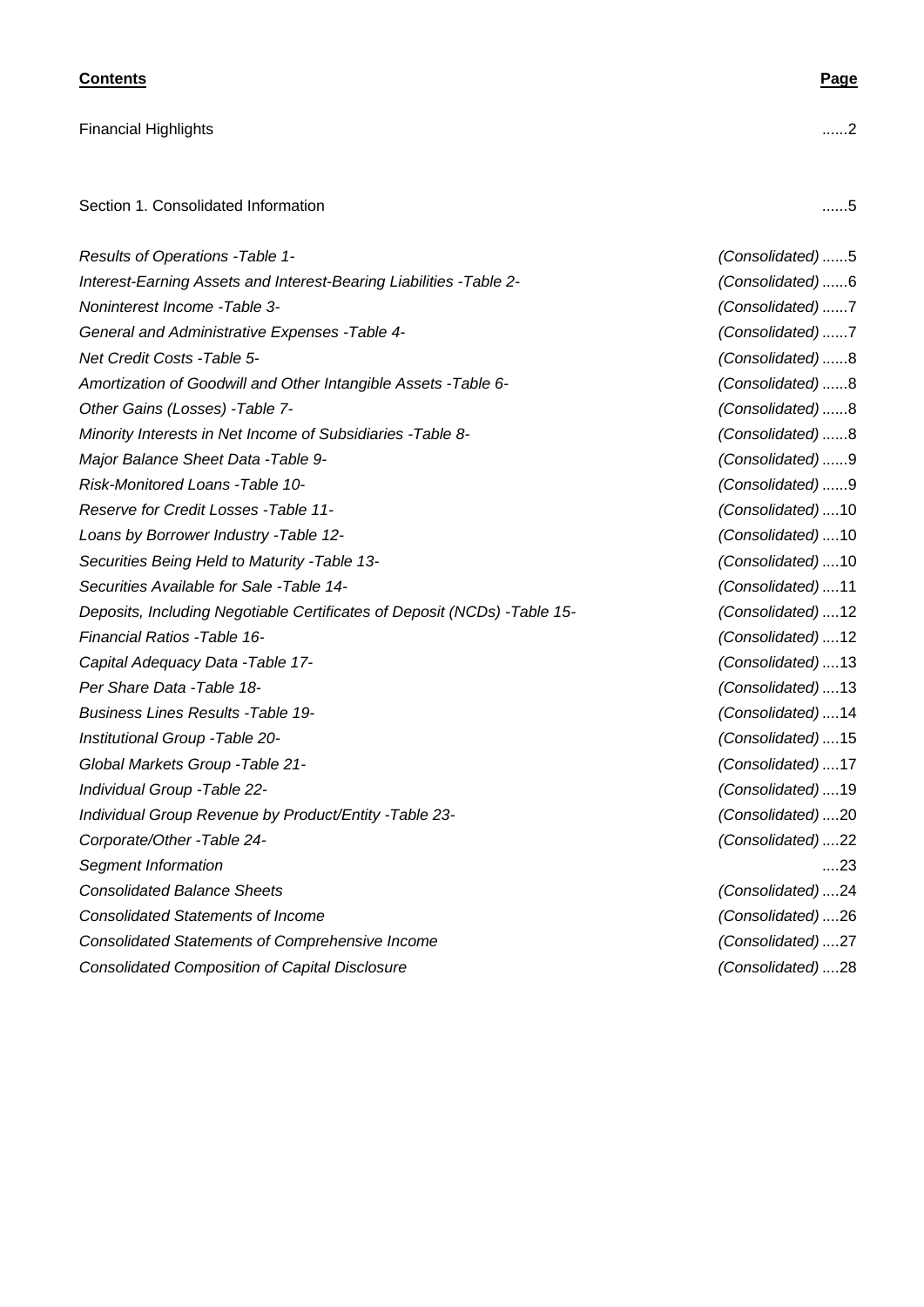| Results of Operations - Table 25-                                    | (Nonconsolidated)29 |
|----------------------------------------------------------------------|---------------------|
| <b>Net Credit Costs - Table 26-</b>                                  | (Nonconsolidated)30 |
| Interest-Earning Assets and Interest-Bearing Liabilities - Table 27- | (Nonconsolidated)30 |
| Risk-Monitored Loans -Table 28-                                      | (Nonconsolidated)31 |
| Loans by Borrower Industry - Table 29-                               | (Nonconsolidated)31 |
| Risk Monitored Loans by Borrower Industry - Table 30 -               | (Nonconsolidated)32 |
| Claims Classified under the Financial Revitalization Law -Table 31-  | (Nonconsolidated)32 |
| Coverage Ratios for Nonperforming Claims Classified                  |                     |
| under the Financial Revitalization Law -Table 32-                    | (Nonconsolidated)33 |
| Reserve for Credit Losses - Table 33-                                | (Nonconsolidated)33 |
| Securities Being Held to Maturity - Table 34-                        | (Nonconsolidated)33 |
| Securities Available for Sale -Table 35-                             | (Nonconsolidated)34 |
| Capital Adequacy Data-Table 36-                                      | (Nonconsolidated)35 |
| Nonconsolidated Balance Sheets                                       | (Nonconsolidated)36 |
| Nonconsolidated Statements of Income                                 | (Nonconsolidated)38 |
| Nonconsolidated Composition of Capital Disclosure                    | (Nonconsolidated)39 |
|                                                                      |                     |

Section 3. Earnings Forecast -Table 37- (Consolidated and Nonconsolidated) .... 40

The following document should be read in conjunction with the consolidated and nonconsolidated financial statements prepared in accordance with generally accepted accounting principles in Japan for banks. Except as otherwise indicated, the financial information in the following discussion is based on the consolidated financial statements. Financial and operational figures that are stated in multiples of ¥0.1 billion have been truncated. All percentages unless otherwise noted have been rounded to the nearest 0.1%.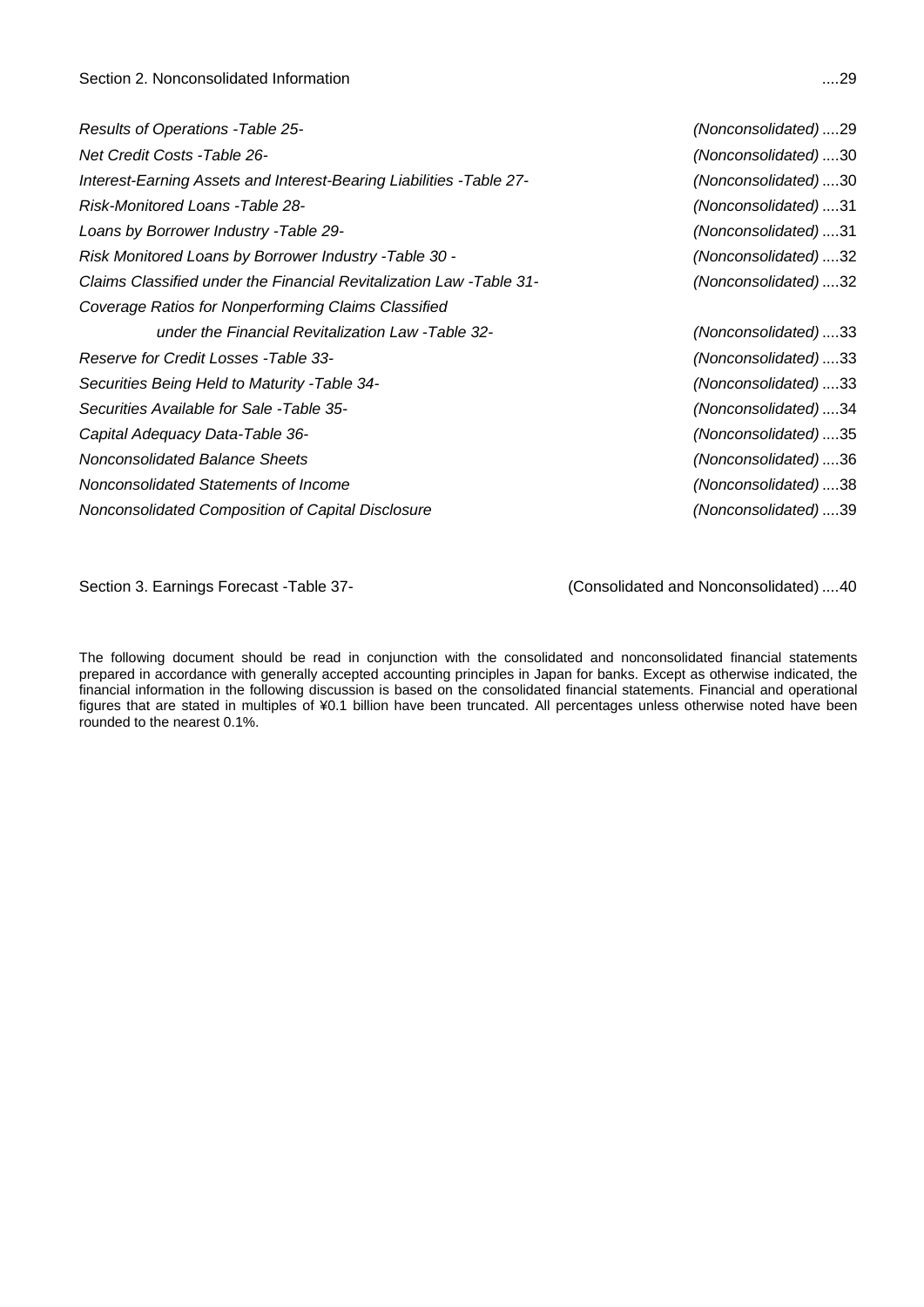### **Financial Highlights**  1

|                                                                   |                         |                           | (Billions of yen, except percentages) |                         |  |  |
|-------------------------------------------------------------------|-------------------------|---------------------------|---------------------------------------|-------------------------|--|--|
|                                                                   | Q1 FY2014<br>(3 months) | Q1 FY2013<br>$(3$ months) | Change<br>(Amount)                    | FY2013<br>$(12$ months) |  |  |
| Selected income statement items (Consolidated)                    |                         |                           |                                       |                         |  |  |
| Net interest income                                               | 30.9                    | 26.9                      | 3.9                                   | 110.5                   |  |  |
| Noninterest income                                                | 26.9                    | 23.5                      | 3.4                                   | 92.5                    |  |  |
| Net fees and commissions                                          | 4.8                     | 5.7                       | (0.8)                                 | 22.4                    |  |  |
| Net trading income                                                | 3.5                     | 3.5                       | 0.0                                   | 13.9                    |  |  |
| Net other business income                                         | 18.5                    | 14.2                      | 4.2                                   | 56.0                    |  |  |
| Total revenue                                                     | 57.8                    | 50.5                      | 7.3                                   | 203.0                   |  |  |
| General and administrative expenses                               | (35.0)                  | (32.6)                    | (2.3)                                 | (132.8)                 |  |  |
| Ordinary business profit                                          | 22.8                    | 17.8                      | 5.0                                   | 70.1                    |  |  |
| Net credit costs                                                  | 0.7                     | 0.0                       | 0.6                                   | (0.2)                   |  |  |
| Ordinary business profit after net credit costs                   | 23.5                    | 17.9                      | 5.6                                   | 69.8                    |  |  |
| Amortization of goodwill and other intangible assets <sup>2</sup> | (2.2)                   | (2.5)                     | 0.3                                   | (9.6)                   |  |  |
| Other gains (losses)                                              | 0.1                     | (0.8)                     | 0.9                                   | (14.2)                  |  |  |
| Income before income taxes and minority interests                 | 21.4                    | 14.5                      | 6.9                                   | 46.0                    |  |  |
| Current income tax                                                | (0.9)                   | (1.3)                     | 0.3                                   | (2.4)                   |  |  |
| Deferred income tax                                               | 0.2                     | 0.3                       | (0.0)                                 | 0.7                     |  |  |
| Minority interests in net income of subsidiaries                  | (0.8)                   | (0.8)                     | 0.0                                   | (2.9)                   |  |  |
| Net income                                                        | 19.9                    | 12.7                      | 7.2                                   | 41.3                    |  |  |
| Cash basis net income <sup>3</sup>                                | 21.9                    | 15.0                      | 6.9                                   | 49.8                    |  |  |
| Selected balance sheet items (Consolidated)                       |                         |                           |                                       |                         |  |  |
| Cash and Due from Banks                                           | 1,385.9                 | 481.7                     | 904.1                                 | 1,451.4                 |  |  |
| <b>Securities</b>                                                 | 1,653.2                 | 1,871.5                   | (218.3)                               | 1,557.0                 |  |  |
| Loans and bills discounted                                        | 4,217.0                 | 4,232.9                   | (15.9)                                | 4,319.8                 |  |  |
| Customers' liabilities for acceptances and guarantees             | 353.7                   | 485.5                     | (131.8)                               | 358.4                   |  |  |
| Reserve for credit losses                                         | (116.5)                 | (147.1)                   | 30.6                                  | (137.3)                 |  |  |
| <b>Total assets</b>                                               | 9,538.9                 | 8,811.3                   | 727.6                                 | 9,321.1                 |  |  |
| Deposits and negotiable certificates of deposit                   | 5,754.9                 | 5,680.7                   | 74.1                                  | 5,850.4                 |  |  |
| <b>Debentures</b>                                                 | 40.1                    | 49.5                      | (9.4)                                 | 41.7                    |  |  |
| Borrowed money                                                    | 672.7                   | 587.9                     | 84.8                                  | 643.4                   |  |  |
| Reserve for losses on interest repayments                         | 196.2                   | 31.6                      | 164.5                                 | 208.2                   |  |  |
| <b>Total liabilities</b>                                          | 8,800.4                 | 8,119.6                   | 680.8                                 | 8,598.5                 |  |  |
| <b>Total equity</b>                                               | 738.4                   | 691.6                     | 46.8                                  | 722.5                   |  |  |
| Financial ratios (%) (Consolidated)                               |                         |                           |                                       |                         |  |  |
| Net interest margin                                               | 2.33                    | 1.98                      |                                       | 2.07                    |  |  |
| Expense-to-revenue ratio                                          | 60.5                    | 64.7                      |                                       | 65.4                    |  |  |
| Return on assets                                                  | 0.9 <sup>4</sup>        | 0.6 <sup>4</sup>          |                                       | 0.5                     |  |  |
| Return on equity (fully diluted)                                  | 12.1 <sup>4</sup>       | 8.2 <sup>4</sup>          |                                       | 6.5                     |  |  |
| Cash basis return on assets                                       | $0.9-4$                 | 0.7 <sup>4</sup>          |                                       | 0.5                     |  |  |
| Cash basis return on equity (fully diluted)                       | $14.0-4$                | 10.4 <sup>4</sup>         |                                       | 8.3                     |  |  |
| Capital adequacy data (Consolidated)                              |                         |                           |                                       |                         |  |  |
| <basel 3,="" domestic="" standard=""></basel>                     |                         |                           |                                       |                         |  |  |
| Capital                                                           | 830.1                   |                           |                                       | 817.6                   |  |  |
| Total amount of Risk-weighted assets                              | 5,867.5                 |                           |                                       | 6,016.7                 |  |  |

Capital ratio **14.14%** 13.58%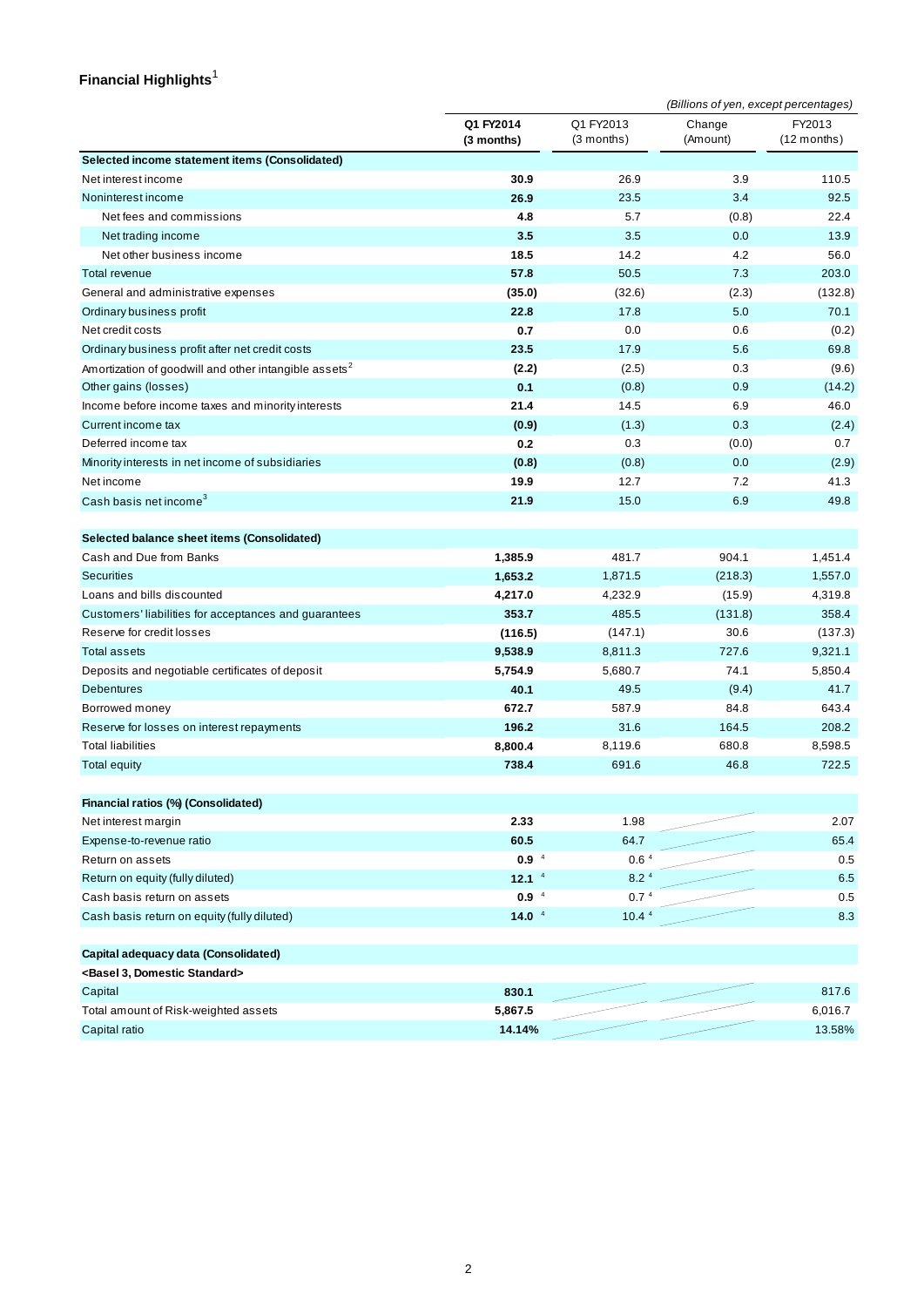|                                                          |            | (Billions of yen, except percentages) |          |               |  |
|----------------------------------------------------------|------------|---------------------------------------|----------|---------------|--|
|                                                          | Q1 FY2014  | Q1 FY2013                             | Change   | FY2013        |  |
|                                                          | (3 months) | $(3$ months)                          | (Amount) | $(12$ months) |  |
| Per share data (Consolidated)                            |            |                                       |          |               |  |
| Common equity                                            | 253.54     | 236.25                                | 17.28    | 247.82        |  |
| Basic net income                                         | 7.53       | 4.81                                  | 2.71     | 15.59         |  |
| Cash basis basic net income                              | 8.28       | 5.66                                  | 2.61     | 18.78         |  |
| Nonperforming loans (Nonconsolidated)                    |            |                                       |          |               |  |
| Claims classified under the Financial Revitalization Law | 134.9      | 216.4                                 | (81.4)   | 164.7         |  |
| Ratio to total claims                                    | 3.12%      | 4.80%                                 |          | 3.81%         |  |
| Reserve for credit losses                                | 63.9       | 94.6                                  | (30.7)   | 83.5          |  |
| Coverage ratio for nonperforming claims                  | 95.9%      | 96.3%                                 |          | 95.3%         |  |
|                                                          |            |                                       |          |               |  |
| Selected income statement items (Nonconsolidated)        |            |                                       |          |               |  |
| Net interest income                                      | 24.2       | 21.2                                  | 3.0      | 80.9          |  |
| Noninterest income                                       | 8.6        | 5.9                                   | 2.7      | 17.9          |  |
| Net fees and commissions                                 | 6.5        | 2.8                                   | 3.6      | 7.9           |  |
| Net trading income                                       | 1.8        | 1.5                                   | 0.3      | 5.3           |  |
| Net other business income                                | 0.2        | 1.5                                   | (1.2)    | 4.6           |  |
| Total revenue                                            | 32.8       | 27.1                                  | 5.7      | 98.9          |  |
| General and administrative expenses                      | (18.4)     | (16.9)                                | (1.5)    | (69.0)        |  |
| Ordinary business profit                                 | 14.3       | 10.1                                  | 4.2      | 29.8          |  |
| Net credit costs                                         | 2.9        | (1.5)                                 | 4.4      | 7.2           |  |
| Net income                                               | 16.7       | 8.4                                   | 8.2      | 36.4          |  |

1. Represents results based on management accounting basis.

2. In our consolidated financial statements, amortization of goodw ill and other intangible assets is recorded in total general and administrative expenses.

3. Excludes amortization of goodw ill and other intangible assets, net of tax benefit, related to the acquisition of consumer and commercial finance companies.

4. Annualized basis.

The Shinsei Bank Group posted a consolidated net income of ¥19.9 billion for the first quarter of fiscal year 2014 (April 1, 2014 to June 30, 2014), an increase of ¥7.2 billion compared to ¥12.7 billion in the first quarter of fiscal year 2013, a firm start toward the achievement the ¥55.0 billion full-year net income target.

- Total revenue for the first quarter of fiscal year 2014 was ¥57.8 billion. Of this amount, net interest income was ¥30.9 billion, an increase from ¥26.9 billion in the first quarter of fiscal year 2013. This was due to a reduction in funding costs, greater revenue due to loan growth in the consumer finance business, and greater dividend income from securities in the Institutional Group and the Global Markets Group. Noninterest income was ¥26.9 billion in the first quarter of fiscal year 2014 compared to ¥23.5 billion in the first quarter of fiscal year 2013. The increase in noninterest income was a result of steady revenue earned in the domestic credit trading business and the absence of losses on the sale of Japanese national government bonds ("JGBs") posted in the first quarter of fiscal year 2013, which was undertaken to avoid interest rate risk resulting from major fluctuations in the market.
- Regarding general and administrative expenses, while we continued to promote operational efficiency, we actively allocated management resources to increase personnel and advertising in order to expand our business base. As a result, general and administrative

expenses rose to ¥35.0 billion in the first quarter of fiscal year 2014 from ¥32.6 billion in the first quarter of fiscal year 2013.

- Regarding net credit costs (recoveries), the Bank recorded recoveries of ¥0.7 billion in the first quarter of fiscal year 2014 compared to recoveries of ¥0.0 billion (¥95 million) in the first quarter of fiscal year 2013. This was mainly due to the reversal of reserves for loan losses on the sales of and collections on nonperforming loans and improvements in asset quality.
- The balance of loans and bills discounted declined from ¥4,319.8 billion as of March 31, 2014 to ¥4,217.0 billion as of June 30, 2014. In loans to individuals, housing loans continued to steadily increase, and the consumer finance loan balance continued to increase compared to the previous fiscal year. On the other hand, in the institutional business, while we worked to satisfy the funding needs of customers, competition remained fierce, and as there were some collections in existing loans, the overall balance shrank.
- Net interest margin of 2.33% was recorded for the first quarter of fiscal year 2014, a considerable increase from 1.98% in the first quarter of fiscal year 2013. This was primarily due to a significant reduction in funding costs on deposits, including negotiable certificates of deposits, due to the maturation of a portion of high interest rate time deposits sold in previous years. It was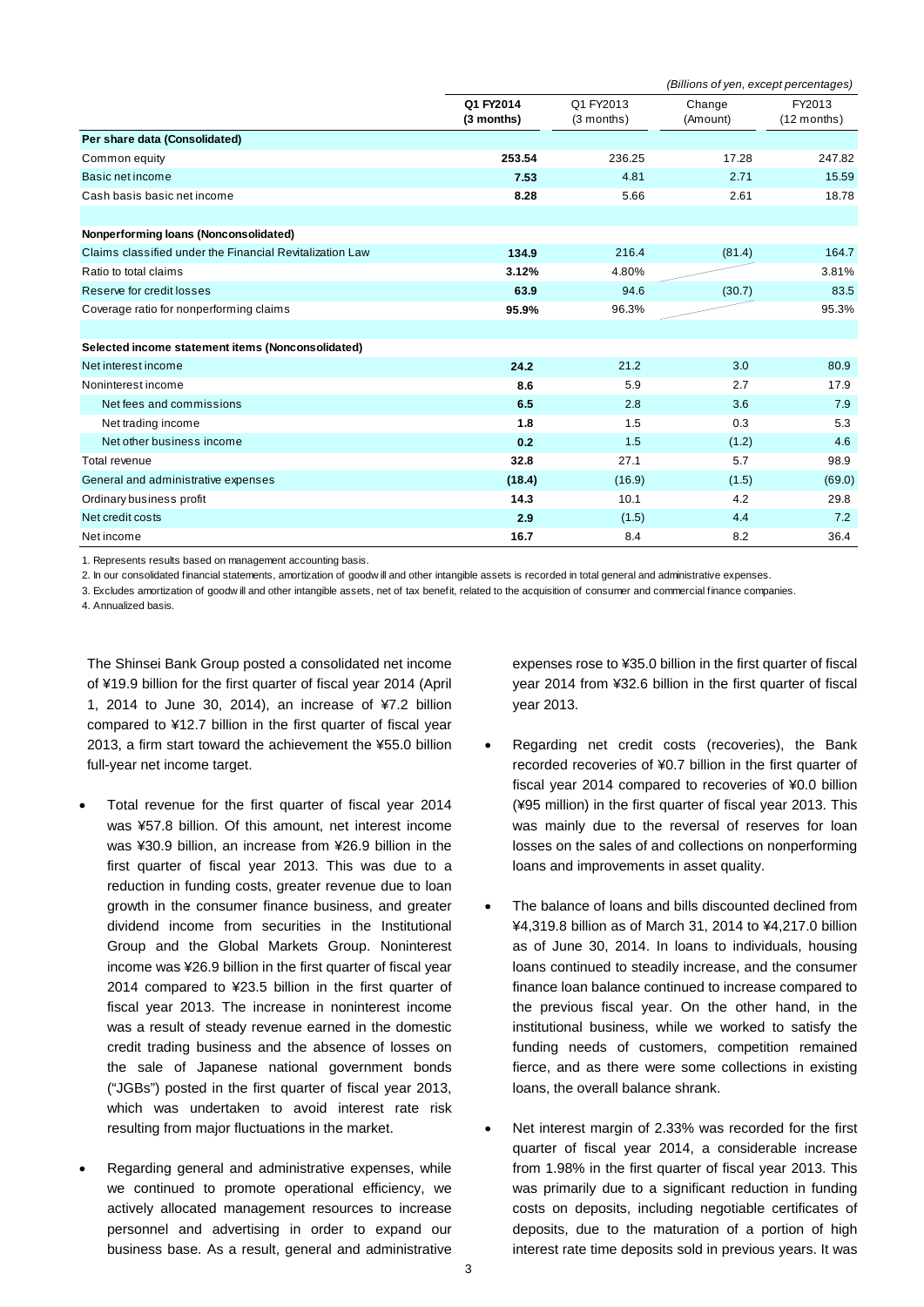also due to a significant increase in the yield on interest-earning assets, securities in particular, as a result of an increase in dividend income on securities in the Institutional Group and the Global Markets Group compared to the first quarter of fiscal year 2013. It should be noted that the yield on loans included in interest-earning assets was almost at the same level as that of the first quarter of fiscal year 2013.

 Regarding capital ratios under Basel III domestic standard (grandfathering basis), the consolidated core capital adequacy ratio rose from 13.58% as of March 31, 2014 to 14.14% as of June 30, 2014 due to the accumulation of profits, progression in the write-off of goodwill and intangible assets as well as a reduction in

risk assets due to factors such as collections on major claims in the first quarter of fiscal year 2014. Our Basel III international standard Common Equity Tier 1 Capital Ratio (fully loaded basis) increased from 9.2% as of March 31, 2014 to 10.1% as of June 30, 2014.

• The balance of nonperforming loans under the Financial Revitalization Law (nonconsolidated basis) was ¥134.9 billion, decreased by ¥29.8 billion during the first quarter of fiscal year 2014, mainly due to the sales of and collections on nonperforming loans. In addition, the proportion of nonperforming claims to the overall loan balance improved from 3.81% as of March 31, 2014 to 3.12% as of June 30, 2014.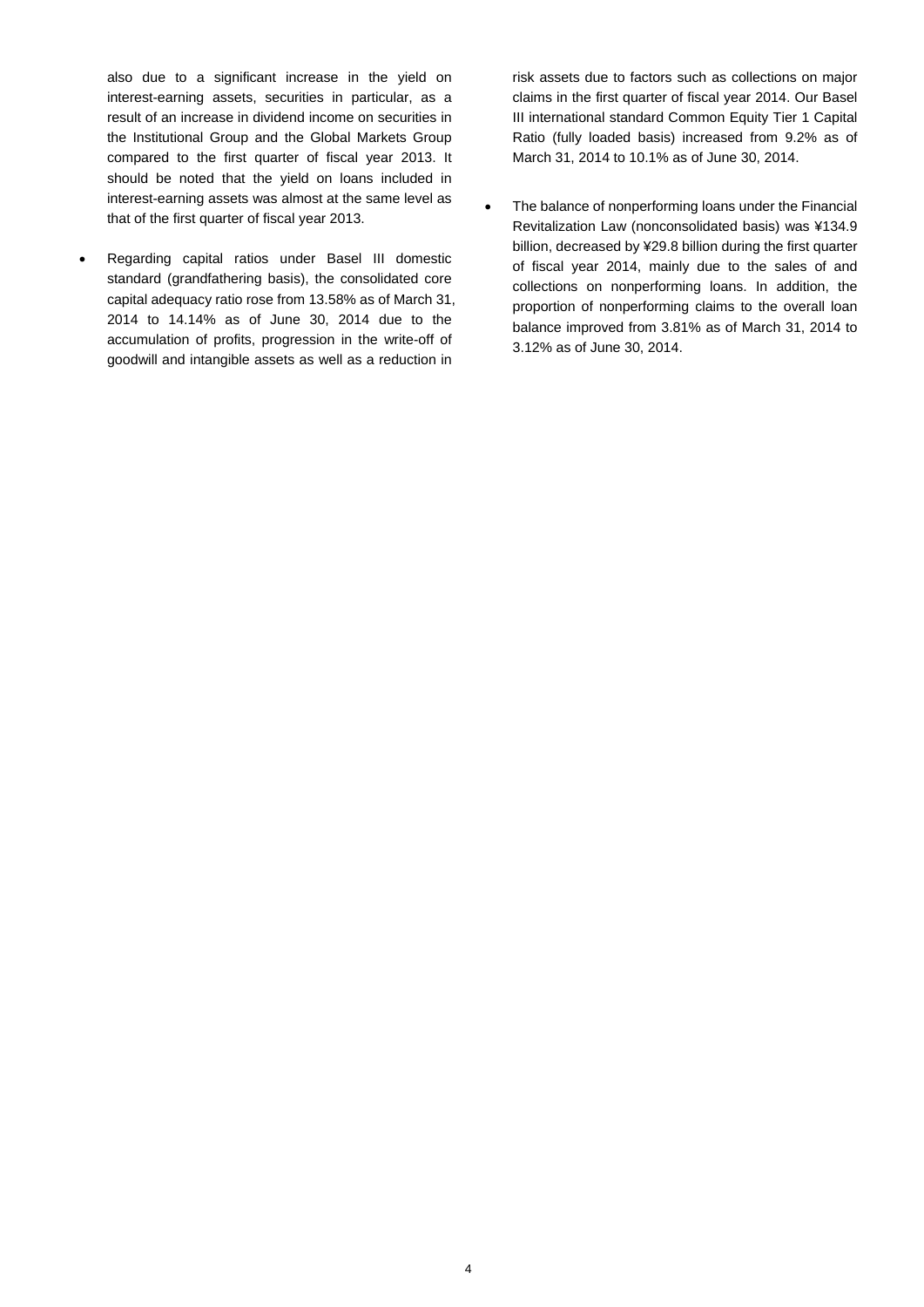### **Section 1. Consolidated Information**

### *Results of Operations -Table 1- (Consolidated) 1*

|                                                                   |                         |                           |                    | (Billions of yen)       |
|-------------------------------------------------------------------|-------------------------|---------------------------|--------------------|-------------------------|
|                                                                   | Q1 FY2014<br>(3 months) | Q1 FY2013<br>$(3$ months) | Change<br>(Amount) | FY2013<br>$(12$ months) |
| Net interest income                                               | 30.9                    | 26.9                      | 3.9                | 110.5                   |
| Noninterest income                                                | 26.9                    | 23.5                      | 3.4                | 92.5                    |
| Net fees and commissions                                          | 4.8                     | 5.7                       | (0.8)              | 22.4                    |
| Net trading income                                                | 3.5                     | 3.5                       | 0.0                | 13.9                    |
| Net other business income                                         | 18.5                    | 14.2                      | 4.2                | 56.0                    |
| <b>Total revenue</b>                                              | 57.8                    | 50.5                      | 7.3                | 203.0                   |
| General and administrative expenses                               | (35.0)                  | (32.6)                    | (2.3)              | (132.8)                 |
| Ordinary business profit                                          | 22.8                    | 17.8                      | 5.0                | 70.1                    |
| <b>Net credit costs</b>                                           | 0.7                     | 0.0                       | 0.6                | (0.2)                   |
| Ordinary business profit after net credit costs                   | 23.5                    | 17.9                      | 5.6                | 69.8                    |
| Amortization of goodwill and other intangible assets <sup>2</sup> | (2.2)                   | (2.5)                     | 0.3                | (9.6)                   |
| Other gains (losses)                                              | 0.1                     | (0.8)                     | 0.9                | (14.2)                  |
| Income before income taxes and minority interests                 | 21.4                    | 14.5                      | 6.9                | 46.0                    |
| <b>Current income tax</b>                                         | (0.9)                   | (1.3)                     | 0.3                | (2.4)                   |
| Deferred income tax                                               | 0.2                     | 0.3                       | (0.0)              | 0.7                     |
| Minority interests in net income of subsidiaries                  | (0.8)                   | (0.8)                     | 0.0                | (2.9)                   |
| Net income                                                        | 19.9                    | 12.7                      | 7.2                | 41.3                    |
| Cash basis net income <sup>3</sup>                                | 21.9                    | 15.0                      | 6.9                | 49.8                    |

1. Represents results based on management accounting basis.

2. In our consolidated financial statements, amortization of goodw ill and other intangible assets is recorded in total general and administrative expenses.

3. Excludes amortization of goodw ill and other intangible assets, net of tax benefit, related to the acquisition of consumer and commercial finance companies.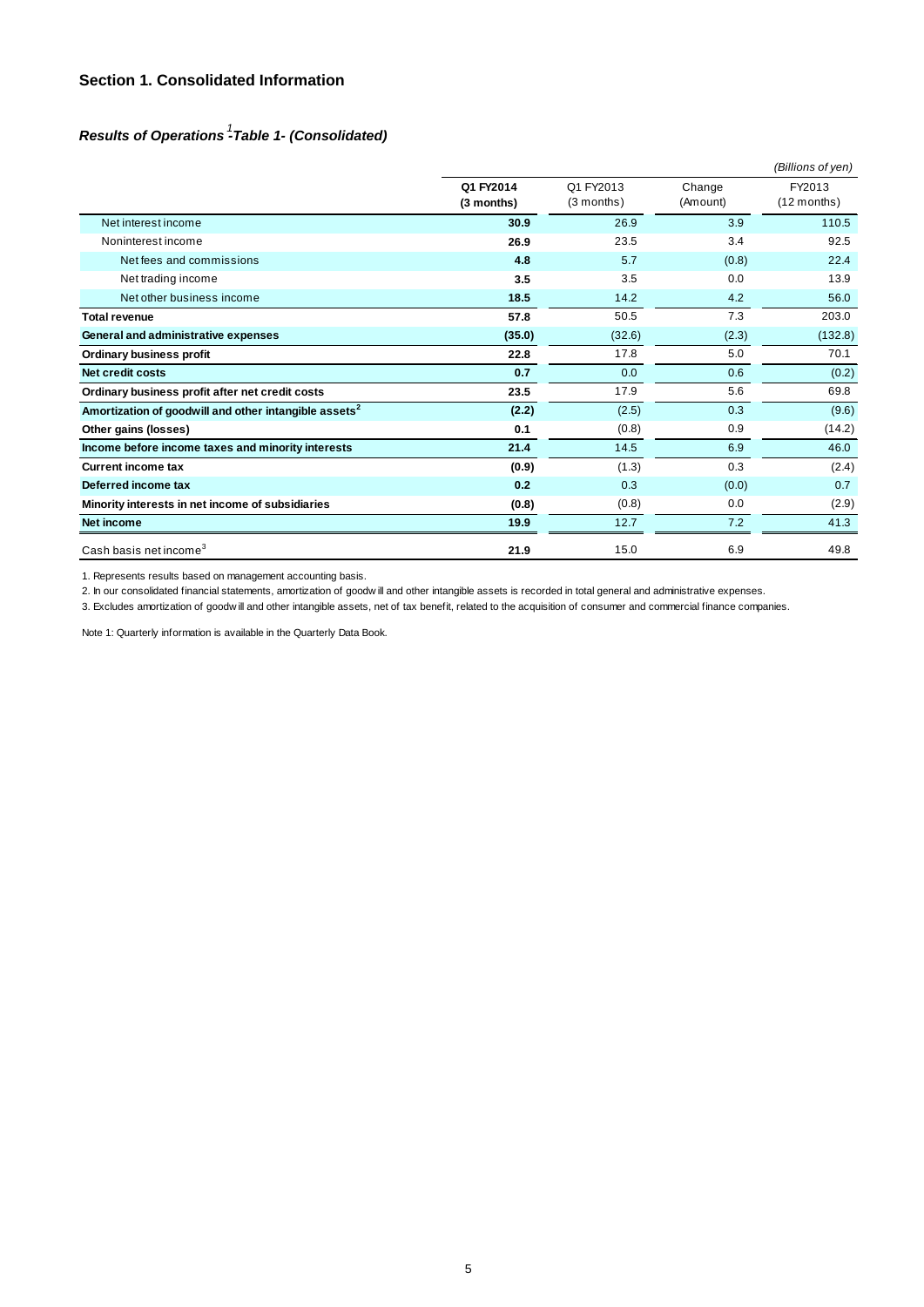#### *Interest-Earning Assets and Interest-Bearing Liabilities -Table 2- (Consolidated)*

|                                                                                       |                    |                         |                                |                          |                          |                                    |                    |                          | (Billions of yen, except percentages) |
|---------------------------------------------------------------------------------------|--------------------|-------------------------|--------------------------------|--------------------------|--------------------------|------------------------------------|--------------------|--------------------------|---------------------------------------|
|                                                                                       |                    | Q1 FY2014<br>(3 months) |                                | Q1 FY2013<br>(3 months)  |                          | FY2013<br>(12 months)              |                    |                          |                                       |
|                                                                                       | Average<br>Balance | Interest                | Yield/rate <sup>5</sup><br>(%) | Average<br>Balance       | Interest                 | Yield/rate <sup>5</sup><br>$(\% )$ | Average<br>Balance | Interest                 | Yield/rate <sup>5</sup><br>$(\% )$    |
| Interest-earning assets <sup>1</sup> :                                                |                    |                         |                                |                          |                          |                                    |                    |                          |                                       |
| Loans and bills discounted                                                            | 4,287.8            | 31.6                    | 2.96                           | 4,283.8                  | 31.4                     | 2.95                               | 4,241.5            | 124.4                    | 2.93                                  |
| Lease receivables and leased investment assets / installment receivables <sup>1</sup> | 664.7              | 9.4                     | 5.70                           | 585.7                    | 8.8                      | 6.06                               | 610.3              | 36.5                     | 5.99                                  |
| Securities                                                                            | 1,719.7            | 4.5                     | 1.06                           | 2,016.4                  | 3.6                      | 0.73                               | 1,892.7            | 15.6                     | 0.83                                  |
| Other interest-earning assets <sup>2, 3</sup>                                         | 345.3              | 0.7                     | ***                            | 390.4                    | 0.6                      | ***                                | 423.5              | 3.1                      | ***                                   |
| Total revenue on interest-earning assets (A) <sup>1</sup>                             | 7.017.7            | 46.3                    | 2.65                           | 7,276.4                  | 44.6                     | 2.46                               | 7,168.1            | 179.8                    | 2.51                                  |
| Interest-bearing liabilities:                                                         |                    |                         |                                |                          |                          |                                    |                    |                          |                                       |
| Deposits, including negotiable certificates of deposit                                | 5,793.2            | 3.2                     | 0.22                           | 5,666.8                  | 5.7                      | 0.41                               | 5,821.9            | 20.6                     | 0.35                                  |
| Debentures                                                                            | 40.9               | 0.0                     | 0.14                           | 121.7                    | 0.0                      | 0.30                               | 64.6               | 0.1                      | 0.24                                  |
| Borrowed money                                                                        | 635.8              | 1.1                     | 0.73                           | 641.8                    | 1.2                      | 0.79                               | 642.9              | 4.9                      | 0.77                                  |
| Subordinated debt                                                                     | 67.4               | 0.4                     | 2.71                           | 91.9                     | 0.5                      | 2.22                               | 88.2               | 1.9                      | 2.26                                  |
| Other borrowed money                                                                  | 568.4              | 0.7                     | 0.50                           | 549.9                    | 0.7                      | 0.55                               | 554.6              | 2.9                      | 0.54                                  |
| Corporate bonds                                                                       | 176.0              | 1.3                     | 3.02                           | 181.7                    | 1.4                      | 3.21                               | 192.4              | 5.9                      | 3.09                                  |
| Subordinated bonds                                                                    | 152.8              | 1.2                     | 3.34                           | 161.3                    | 1.3                      | 3.46                               | 172.5              | 5.7                      | 3.31                                  |
| Other corporate bonds                                                                 | 23.1               | 0.0                     | 0.95                           | 20.4                     | 0.0                      | 1.25                               | 19.8               | 0.2                      | 1.12                                  |
| Other interest-bearing liabilities <sup>2</sup>                                       | 855.5              | 0.3                     | ***                            | 715.0                    | 0.2                      | ***                                | 743.5              | 1.0                      | ***                                   |
| Total expense on interest-bearing liabilities (B)                                     | 7,501.7            | 6.0                     | 0.32                           | 7,327.3                  | 8.8                      | 0.48                               | 7,465.5            | 32.7                     | 0.44                                  |
| Net interest margin (A)-(B) <sup>1</sup>                                              | ä,                 | 40.3                    | 2.33                           | ä,                       | 35.8                     | 1.98                               |                    | 147.0                    | 2.07                                  |
| Noninterest-bearing sources of funds:                                                 |                    |                         |                                |                          |                          |                                    |                    |                          |                                       |
| Noninterest-bearing (assets) liabilities, net                                         | (1, 150.4)         |                         | $\blacksquare$                 | (675.6)                  |                          | ä,                                 | (937.5)            |                          |                                       |
| Total equity excluding minority interests in subsidiaries <sup>4</sup>                | 666.5              | $\overline{a}$          | ×,                             | 624.7                    | $\overline{\phantom{a}}$ | ٠                                  | 640.1              | ٠                        | ÷.                                    |
| Total noninterest-bearing sources of funds (C)                                        | (483.9)            | $\blacksquare$          | $\blacksquare$                 | (50.8)                   | $\overline{\phantom{a}}$ | ä,                                 | (297.3)            | $\overline{\phantom{a}}$ | $\sim$                                |
| Sum of total expense on interest-bearing liabilities and                              |                    |                         |                                |                          |                          |                                    |                    |                          |                                       |
| noninterest-bearing sources of funds (D)=(B)+(C)                                      | 7,017.7            | 6.0                     | 0.34                           | 7,276.4                  | 8.8                      | 0.49                               | 7,168.1            | 32.7                     | 0.46                                  |
| Net revenue/yield on interest-earning assets (A)-(D) <sup>1</sup>                     | ä,                 | 40.3                    | 2.31                           | ÷                        | 35.8                     | 1.98                               | ÷                  | 147.0                    | 2.05                                  |
| Reconciliation of total revenue on interest-earning                                   |                    |                         |                                |                          |                          |                                    |                    |                          |                                       |
| assets to total interest income:                                                      |                    |                         |                                |                          |                          |                                    |                    |                          |                                       |
| Total revenue on interest-earning assets                                              | 7,017.7            | 46.3                    | 2.65                           | 7,276.4                  | 44.6                     | 2.46                               | 7,168.1            | 179.8                    | 2.51                                  |
| Less: Income on lease transactions and installment receivables                        | 664.7              | 9.4                     | 5.70                           | 585.7                    | 8.8                      | 6.06                               | 610.3              | 36.5                     | 5.99                                  |
| Total interest income                                                                 | 6,352.9            | 36.9                    | 2.33                           | 6,690.7                  | 35.8                     | 2.15                               | 6,557.8            | 143.2                    | 2.18                                  |
| Total interest expense                                                                | $\blacksquare$     | 6.0                     | $\blacksquare$                 | $\overline{\phantom{a}}$ | 8.8                      | ×                                  | ×.                 | 32.7                     | ×.                                    |
| Net interest income                                                                   | ä,                 | 30.9                    | $\overline{a}$                 | ÷                        | 26.9                     | ÷.                                 | ٠                  | 110.5                    | $\sim$                                |

1. Includes lease transactions and installment receivables and related yields.

2. Other interest-earning assets and other interest-bearing liabilities include interest swaps. 3. Excludes average balance of non interest-earning assets.

4. Represents a simple average of the balance at the end of the current period and the balance at the end of the previous period. 5. Percentages have been rounded from the thrid decimal place.

Note 1: Quarterly information is available in the Quarterly Data Book.

The line item "Net revenue/yield on interest-earning assets" on the chart above includes revenues from net received interest, revenue earned on lease receivables and leased investment assets, and installment account receivables. However, while the Bank considers income on lease transactions and installment receivables to be a component of net interest income, Japanese GAAP does not include income on lease transactions and installment accounts receivables in net interest income (in accordance with Japanese GAAP, income on lease transactions and installment accounts receivables is reported in net other business income in our consolidated statements of operations).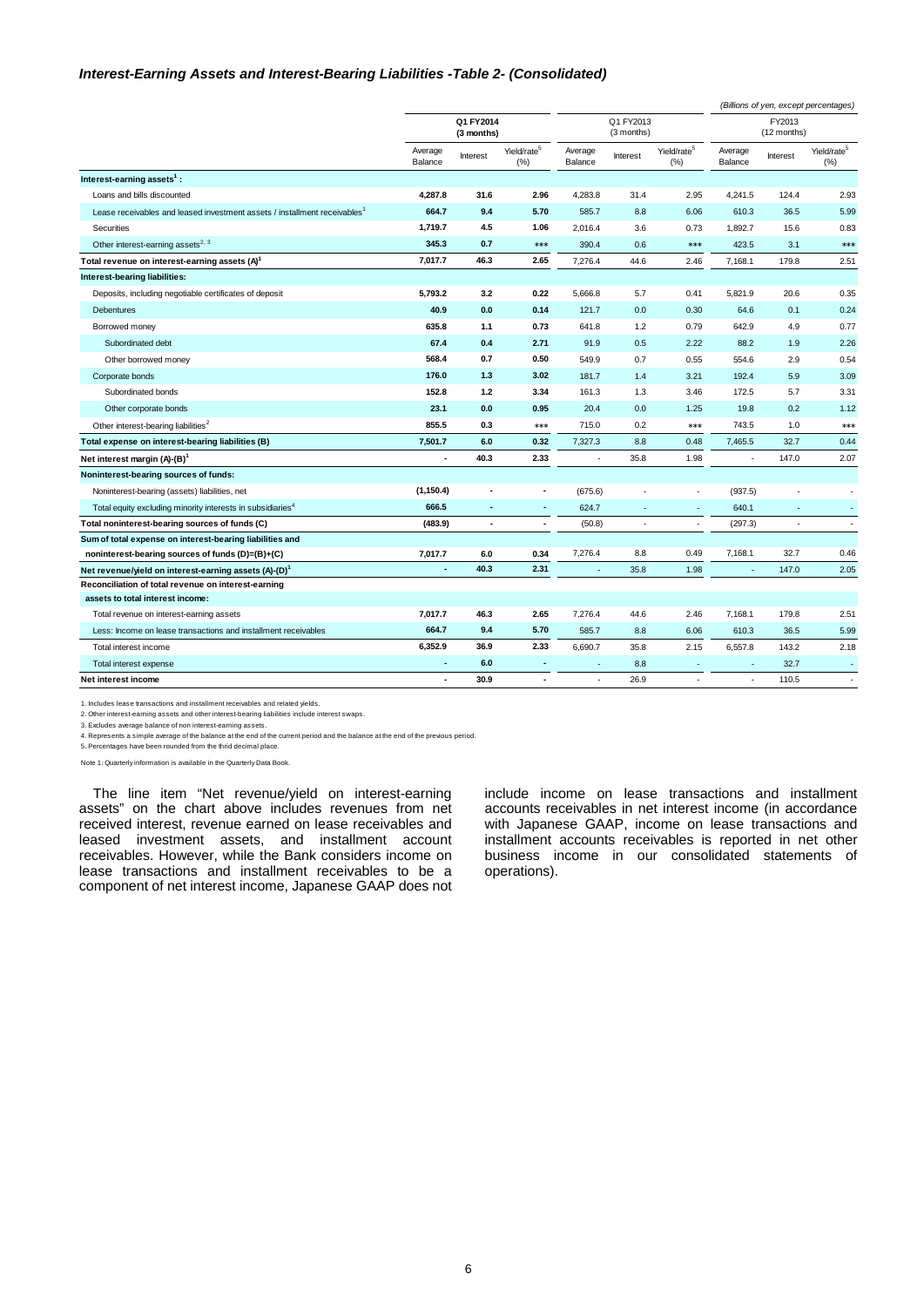#### *Noninterest Income -Table 3- (Consolidated)*

|                                                          |                         |                           |                    | (Billions of yen)     |
|----------------------------------------------------------|-------------------------|---------------------------|--------------------|-----------------------|
|                                                          | Q1 FY2014<br>(3 months) | Q1 FY2013<br>$(3$ months) | Change<br>(Amount) | FY2013<br>(12 months) |
| Net fees and commissions                                 | 4.8                     | 5.7                       | (0.8)              | 22.4                  |
| Net trading income                                       | 3.5                     | 3.5                       | 0.0                | 13.9                  |
| Net other business income                                | 18.5                    | 14.2                      | 4.2                | 56.0                  |
| Income on lease transactions and installment receivables | 9.4                     | 8.8                       | 0.5                | 36.5                  |
| <b>Total noninterest income</b>                          | 26.9                    | 23.5                      | 3.4                | 92.5                  |

Note 1: Quarterly information is available in the Quarterly Data Book.

#### **Noninterest income**

Noninterest income consists of fees and commissions, trading income and other business income such as income on lease transactions and installment receivables and gains and losses on sales of available-for-sale securities.

Total noninterest income of ¥26.9 billion was recorded in the first quarter of fiscal year 2014, an increase from ¥23.5 billion in the first quarter of fiscal year 2013. This increase, which was despite a decline in fee income caused by lower profitability in investment product sales in retail banking, was due to stable income from monetary assets held in trust in the principal transactions business as well as the absence of a one-off loss on the sale of JGBs which was incurred in the first quarter of fiscal year 2013 in our ALM operations.

#### **Net fees and commissions**

Net fees and commissions consists mainly of fees from nonrecourse finance on domestic real estate, servicing fees from specialty finance and principal transactions, fees from guarantee and other businesses in consumer finance operations, and fees from sales of mutual funds and insurance products. Net fees and commissions of ¥4.8 billion were recorded in the first quarter of fiscal year 2014, a decline from ¥5.7 billion in the first quarter of fiscal year 2013, mainly as a result of fees from mutual funds and structured bonds in Retail Banking trending at low levels despite an

increase in revenue associated with the guarantee business at consumer finance subsidiaries.

#### **Net trading income**

Net trading income includes revenue from derivatives associated with transactions with customers as well as revenue from proprietary trading at the Bank. Net trading income in the first quarter of fiscal year 2014 was ¥3.5 billion, at the same level as in the first quarter of fiscal year 2013.

#### **Net other business income**

Net other business income of ¥18.5 billion was recorded in the first quarter of fiscal year 2014 compared to ¥14.2 billion in the first quarter of fiscal year 2013. This increase was due to factors such as income on lease transactions and installment receivables increasing somewhat from ¥8.8 billion in the first quarter of fiscal year 2013 to ¥9.4 billion in the first quarter of fiscal year 2014, stable income from monetary assets held in trust resulting in revenue of ¥4.2 billion in the principal transactions business, which centers on credit trading, compared to ¥2.6 billion in the first quarter of fiscal year 2013, as well as the ALM business posting of a profit of ¥0.6 billion in the first quarter of fiscal year 2014 on the sale of JGBs, compared to a loss of ¥1.8 billion in the first quarter of fiscal year 2013 on the sale of government bonds, which included a one-off loss of ¥1.4 billion on the sale of JGBs.

#### *General and Administrative Expenses -Table 4- (Consolidated)*

|                                           |                         |                           |                    | (Billions of yen)     |
|-------------------------------------------|-------------------------|---------------------------|--------------------|-----------------------|
|                                           | Q1 FY2014<br>(3 months) | Q1 FY2013<br>$(3$ months) | Change<br>(Amount) | FY2013<br>(12 months) |
| Personnel expenses                        | (13.9)                  | (12.7)                    | (1.2)              | (52.8)                |
| Nonpersonnel expenses                     | (21.0)                  | (19.9)                    | (1.1)              | (79.9)                |
| Premises expenses                         | (4.7)                   | (4.8)                     | 0.0                | (20.0)                |
| Technology and data processing expenses   | (4.6)                   | (4.4)                     | (0.2)              | (18.1)                |
| Advertising expenses                      | (2.8)                   | (2.4)                     | (0.4)              | (10.0)                |
| Consumption and property taxes            | (2.0)                   | (1.7)                     | (0.3)              | (6.1)                 |
| Deposit insurance premium                 | (1.0)                   | (1.0)                     | (0.0)              | (3.4)                 |
| Other general and administrative expenses | (5.6)                   | (5.4)                     | (0.2)              | (22.0)                |
| General and administrative expenses       | (35.0)                  | (32.6)                    | (2.3)              | (132.8)               |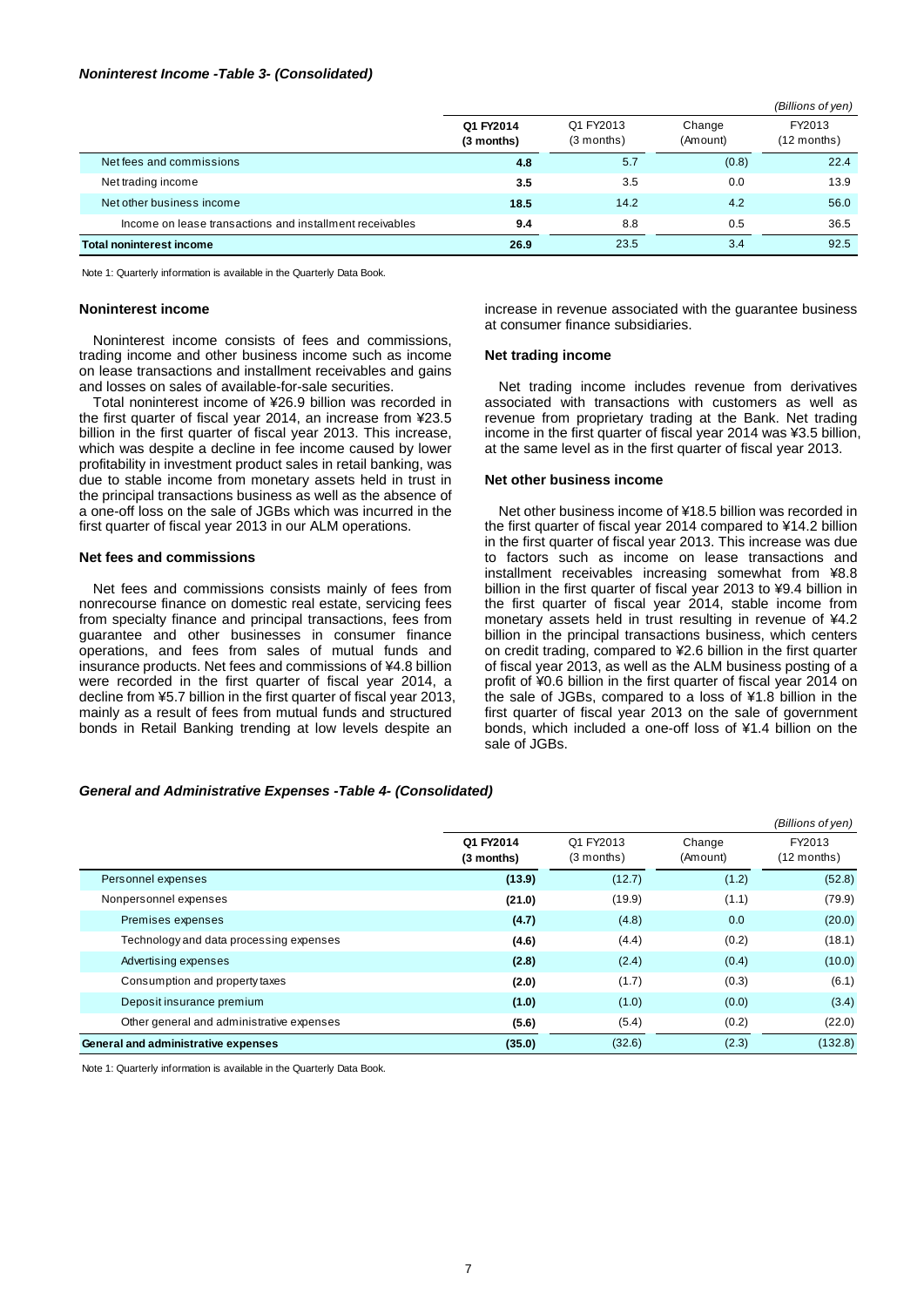#### *Net Credit Costs -Table 5- (Consolidated)*

|                                                              |                         |                           |                    | (Billions of yen)     |
|--------------------------------------------------------------|-------------------------|---------------------------|--------------------|-----------------------|
|                                                              | Q1 FY2014<br>(3 months) | Q1 FY2013<br>$(3$ months) | Change<br>(Amount) | FY2013<br>(12 months) |
| Losses on write-off of loans/Losses on sale of loans         | (0.9)                   | (0.4)                     | (0.4)              | (3.1)                 |
| Net provision of reserve for loan losses:                    | (0.9)                   | (1.3)                     | 0.4                | (6.2)                 |
| Net provision of general reserve for loan losses             | 0.0                     | 0.0                       | (0.0)              | (2.8)                 |
| Net provision of specific reserve for loan losses            | (1.0)                   | (1.4)                     | 0.4                | (3.4)                 |
| Net provision of specific reserve for<br>other credit losses |                         |                           |                    |                       |
| Other credit costs relating to leasing business              | 0.0                     | 0.0                       | 0.0                | 0.2                   |
| Recoveries of written-off claims                             | 2.5                     | 1.9                       | 0.6                | 8.9                   |
| Net credit costs                                             | 0.7                     | 0.0                       | 0.6                | (0.2)                 |

Note 1: Quarterly information is available in the Quarterly Data Book.

### *Amortization of Goodwill and Other Intangible Assets -Table 6- (Consolidated)*

|                                                      |                         |                           |                    | (Billions of yen)       |
|------------------------------------------------------|-------------------------|---------------------------|--------------------|-------------------------|
|                                                      | Q1 FY2014<br>(3 months) | Q1 FY2013<br>$(3$ months) | Change<br>(Amount) | FY2013<br>$(12$ months) |
| Shinsei Financial                                    | (1.4)                   | (1.7)                     | 0.2                | (6.3)                   |
| <b>SHINKI</b>                                        | 0.0                     | 0.0                       |                    | 0.3                     |
| APLUS FINANCIAL                                      | (0.2)                   | (0.2)                     | 0.0                | (0.8)                   |
| Showa Leasing                                        | (0.6)                   | (0.7)                     | 0.0                | (2.7)                   |
| <b>Others</b>                                        | 0.0                     | 0.0                       | $\overline{a}$     | 0.0                     |
| Amortization of goodwill and other intangible assets | (2.2)                   | (2.5)                     | 0.3                | (9.6)                   |

Note 1: Quarterly information is available in the Quarterly Data Book.

### *Other Gains (Losses) -Table 7- (Consolidated)*

|                                                        |                         |                           |                          | (Billions of yen)       |
|--------------------------------------------------------|-------------------------|---------------------------|--------------------------|-------------------------|
|                                                        | Q1 FY2014<br>(3 months) | Q1 FY2013<br>$(3$ months) | Change<br>(Amount)       | FY2013<br>$(12$ months) |
| Extraordinary income (loss)                            | 0.1                     | (0.5)                     | 0.6                      | 1.8                     |
| Net gain on disposal of premises and equipment         | 0.3                     | (0.0)                     | 0.3                      | 1.4                     |
| Other extraordinary income (loss)                      | (0.1)                   | (0.5)                     | 0.3                      | 0.4                     |
| Provisions of reserve for losses on interest repayment | ٠                       | $\overline{\phantom{a}}$  |                          | (15.6)                  |
| Shinsei Financial                                      |                         | $\overline{\phantom{a}}$  |                          | (0.7)                   |
| <b>SHINKI</b>                                          | ٠                       | $\overline{\phantom{a}}$  | $\overline{\phantom{a}}$ | (12.8)                  |
| APLUS FINANCIAL                                        | $\blacksquare$          | $\overline{a}$            |                          | (2.0)                   |
| Other                                                  | ٠                       | $\overline{\phantom{0}}$  | ٠                        |                         |
| Other                                                  | 0.0                     | (0.3)                     | 0.3                      | (0.4)                   |
| Other gains (losses)                                   | 0.1                     | (0.8)                     | 0.9                      | (14.2)                  |

Note 1: Quarterly information is available in the Quarterly Data Book.

#### *Minority Interests in Net Income of Subsidiaries -Table 8- (Consolidated)*

|                                                                                                |                         |                           |                    | (Billions of yen)     |
|------------------------------------------------------------------------------------------------|-------------------------|---------------------------|--------------------|-----------------------|
|                                                                                                | Q1 FY2014<br>(3 months) | Q1 FY2013<br>$(3$ months) | Change<br>(Amount) | FY2013<br>(12 months) |
| Dividends on perpetual preferred securities (hybrid Tier I)<br>capital) issued by foreign SPCs | (0.7)                   | (0.7)                     | (0.0)              | (3.1)                 |
| Others                                                                                         | (0.0)                   | (0.0)                     | 0.0                | 0.1                   |
| Minority interests in net income of subsidiaries                                               | (0.8)                   | (0.8)                     | 0.0                | (2.9)                 |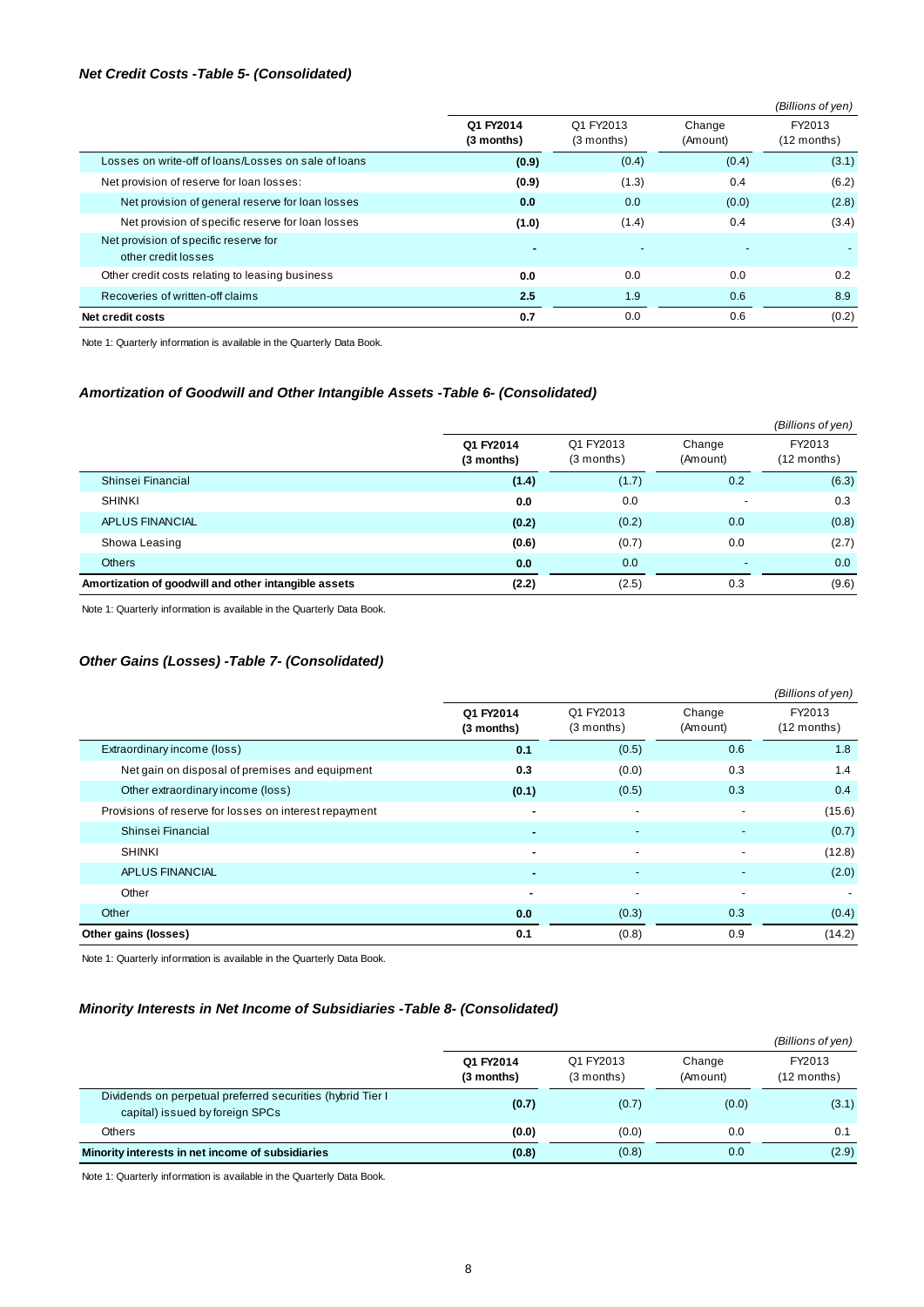### *Major Balance Sheet Data -Table 9- (Consolidated)*

|                                                               |                        |                        |                                 |                         | (Billions of yen)               |
|---------------------------------------------------------------|------------------------|------------------------|---------------------------------|-------------------------|---------------------------------|
|                                                               | June 30<br>2014<br>(a) | June 30<br>2013<br>(b) | Change<br>(Amount)<br>$(a)-(b)$ | March 31<br>2014<br>(c) | Change<br>(Amount)<br>$(a)-(c)$ |
| Loans and bills discounted                                    | 4,217.0                | 4,232.9                | (15.9)                          | 4,319.8                 | (102.8)                         |
| Installment receivables                                       | 423.8                  | 364.7                  | 59.0                            | 421.9                   | 1.8                             |
| Leased assets, lease receivables and leased investment assets | 240.6                  | 222.6                  | 17.9                            | 245.5                   | (4.9)                           |
| Securities                                                    | 1,653.2                | 1,871.5                | (218.3)                         | 1,557.0                 | 96.2                            |
| Other monetary claims purchased                               | 96.8                   | 105.4                  | (8.5)                           | 105.8                   | (8.9)                           |
| Other interest earning assets <sup>1</sup>                    | 1,518.1                | 581.1                  | 936.9                           | 1,564.8                 | (46.6)                          |
| <b>Trading assets</b>                                         | 274.3                  | 304.4                  | (30.0)                          | 249.1                   | 25.2                            |
| Monetary assets held in trust                                 | 186.9                  | 228.6                  | (41.7)                          | 199.1                   | (12.2)                          |
| Goodwill, net                                                 | 27.4                   | 33.6                   | (6.2)                           | 28.9                    | (1.5)                           |
| Other intangible assets <sup>2</sup>                          | 8.4                    | 11.6                   | (3.1)                           | 9.1                     | (0.7)                           |
| Other assets                                                  | 654.8                  | 515.9                  | 138.9                           | 398.6                   | 256.1                           |
| Customer's liabilities for acceptances and guarantees         | 353.7                  | 485.5                  | (131.8)                         | 358.4                   | (4.6)                           |
| Reserve for credit losses                                     | (116.5)                | (147.1)                | 30.6                            | (137.3)                 | 20.8                            |
| <b>Total assets</b>                                           | 9,538.9                | 8,811.3                | 727.6                           | 9,321.1                 | 217.8                           |
| Deposits and negotiable certificates of deposit               | 5,754.9                | 5,680.7                | 74.1                            | 5,850.4                 | (95.4)                          |
| <b>Debentures</b>                                             | 40.1                   | 49.5                   | (9.4)                           | 41.7                    | (1.6)                           |
| Borrowed money                                                | 672.7                  | 587.9                  | 84.8                            | 643.4                   | 29.3                            |
| Corporate bonds                                               | 175.6                  | 187.9                  | (12.2)                          | 177.2                   | (1.6)                           |
| Other interest bearing liabilities <sup>3</sup>               | 777.0                  | 261.8                  | 515.2                           | 584.5                   | 192.5                           |
| <b>Trading liabilities</b>                                    | 236.8                  | 265.0                  | (28.1)                          | 218.5                   | 18.2                            |
| Reserve for losses on interest repayments                     | 196.2                  | 31.6                   | 164.5                           | 208.2                   | (11.9)                          |
| Other liabilities                                             | 592.9                  | 569.2                  | 23.7                            | 515.9                   | 77.0                            |
| Acceptances and guarantees                                    | 353.7                  | 485.5                  | (131.8)                         | 358.4                   | (4.6)                           |
| <b>Total liabilities</b>                                      | 8,800.4                | 8,119.6                | 680.8                           | 8,598.5                 | 201.9                           |
| <b>Total equity</b>                                           | 738.4                  | 691.6                  | 46.8                            | 722.5                   | 15.8                            |

1. Includes cash and due from banks, call loans, receivables under resale agreements and collateral related to securities borrow ing transactions

2. Intangible assets recorded through consolidation of Shinsei Financial and Show a Leasing

3. Includes call money, collateral related to securities lending transactions and short-term corporate bonds

Note: Quarterly information is available in the Quarterly Data Book.

### *Risk-Monitored Loans -Table 10- (Consolidated)*

|                                                           |         |         |           |          | (Billions of yen) |
|-----------------------------------------------------------|---------|---------|-----------|----------|-------------------|
|                                                           | June 30 | June 30 | Change    | March 31 | Change            |
|                                                           | 2014    | 2013    | (Amount)  | 2014     | (Amount)          |
|                                                           | (a)     | (b)     | $(a)-(b)$ | (c)      | $(a)-(c)$         |
| Loans to bankrupt obligors                                | 6.9     | 12.8    | (5.9)     | 10.0     | (3.1)             |
| Nonaccrual delinguent loans                               | 150.2   | 227.7   | (77.5)    | 177.7    | (27.5)            |
| Loans past due for three months or more                   | 1.2     | 1.2     | (0.0)     | 1.1      | 0.0               |
| <b>Restructured loans</b>                                 | 30.9    | 36.2    | (5.3)     | 31.7     | (0.7)             |
| Total (A)                                                 | 189.3   | 278.2   | (88.8)    | 220.7    | (31.3)            |
| Loans and bills discounted (B)                            | 4.217.0 | 4,232.9 | (15.9)    | 4,319.8  | (102.8)           |
| Ratio to total loans and bills discounted (A/B X 100) (%) | 4.49%   | 6.57%   |           | 5.11%    |                   |
| Reserve for credit losses (C)                             | 116.5   | 147.1   | (30.6)    | 137.3    | (20.8)            |
| Reserve ratio (C/AX100)                                   | 61.5%   | 52.9%   |           | 62.2%    |                   |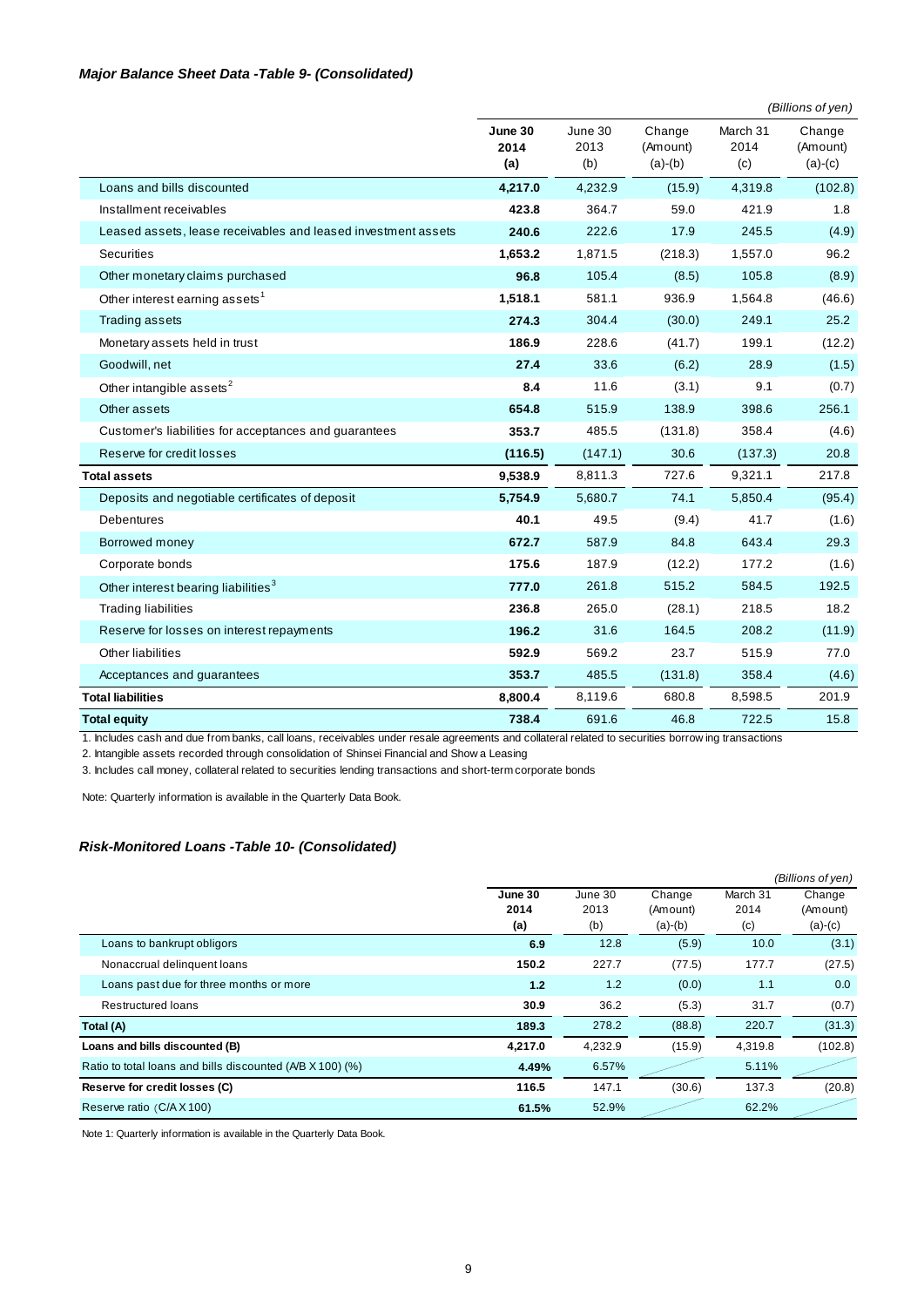### *Reserve for Credit Losses -Table 11- (Consolidated)*

|                                              |         |         |                          |          | (Billions of yen)        |
|----------------------------------------------|---------|---------|--------------------------|----------|--------------------------|
|                                              | June 30 | June 30 | Change                   | March 31 | Change                   |
|                                              | 2014    | 2013    | (Amount)                 | 2014     | (Amount)                 |
|                                              | (a)     | (b)     | $(a)-(b)$                | (c)      | $(a)-(c)$                |
| General reserve for loan losses              | 57.1    | 65.7    | (8.5)                    | 59.8     | (2.6)                    |
| Specific reserve for loan losses             | 59.3    | 81.3    | (22.0)                   | 77.5     | (18.2)                   |
| Reserve for loans to restructuring countries | 0.0     | 0.0     | $\overline{\phantom{0}}$ | 0.0      | $\overline{\phantom{a}}$ |
| Total reserve for credit losses              | 116.5   | 147.1   | (30.6)                   | 137.3    | (20.8)                   |

Note 1: Quarterly information is available in the Quarterly Data Book.

### *Loans by Borrower Industry -Table 12- (Consolidated)*

|                                                                   | June 30<br>2014 | June 30<br>2013 | Change<br>(Amount) | Mar 31<br>2014 | Change<br>(Amount) |
|-------------------------------------------------------------------|-----------------|-----------------|--------------------|----------------|--------------------|
|                                                                   | (a)             | (b)             | $(a)-(b)$          | (c)            | $(a)-(c)$          |
| Domestic offices (excluding Japan offshore market account):       |                 |                 |                    |                |                    |
| Manufacturing                                                     | 203.5           | 231.9           | (28.4)             | 212.4          | (8.9)              |
| Agriculture and forestry                                          | 0.1             | 0.2             | (0.0)              | 0.1            | (0.0)              |
| Fishery                                                           | 0.0             |                 | 0.0                | 0.0            | (0.0)              |
| Mining, quarrying and gravel extraction                           | 0.0             | 0.1             | (0.1)              | 0.1            | (0.1)              |
| Construction                                                      | 9.2             | 12.5            | (3.2)              | 9.9            | (0.6)              |
| Electric power, gas, heat supply and water supply                 | 178.4           | 133.5           | 44.9               | 170.1          | 8.3                |
| Information and communications                                    | 38.0            | 31.1            | 6.8                | 40.7           | (2.6)              |
| Transportation and postal service                                 | 199.3           | 224.1           | (24.7)             | 203.2          | (3.9)              |
| Wholesale and retail                                              | 80.2            | 73.2            | 7.0                | 89.2           | (8.9)              |
| Finance and insurance                                             | 607.8           | 691.8           | (84.0)             | 662.6          | (54.8)             |
| Real estate                                                       | 526.4           | 568.3           | (41.8)             | 580.0          | (53.6)             |
| <b>Services</b>                                                   | 315.3           | 313.7           | 1.5                | 317.9          | (2.5)              |
| Local government                                                  | 101.5           | 109.1           | (7.5)              | 104.3          | (2.7)              |
| <b>Others</b>                                                     | 1,914.6         | 1,797.3         | 117.3              | 1,897.0        | 17.5               |
| Loans to individual customers (retail banking, Shinsei Bank Lake, | 1,676.4         | 1,589.7         | 86.7               | 1,657.5        | 18.9               |
| Shinsei Financial, SHINKI and APLUS FINANCIAL)                    |                 |                 |                    |                |                    |
| Total domestic (A)                                                | 4,175.0         | 4,187.4         | (12.3)             | 4,288.2        | (113.2)            |
| Overseas offices (including Japan offshore market accounts):      |                 |                 |                    |                |                    |
| Governments                                                       | 1.5             | 1.8             | (0.3)              | 1.5            |                    |
| <b>Financial institutions</b>                                     | 0.2             | 0.9             | (0.6)              | 0.5            | (0.2)              |
| <b>Others</b>                                                     | 40.1            | 42.7            | (2.5)              | 29.4           | 10.6               |
| Total overseas (B)                                                | 41.9            | 45.5            | (3.6)              | 31.5           | 10.4               |
| Total (A+B)                                                       | 4,217.0         | 4,232.9         | (15.9)             | 4,319.8        | (102.8)            |

### *Securities Being Held to Maturity -Table 13- (Consolidated)*

|                                            |                          |                |                           |                    |                |                           |                    |                | (Billions of yen)         |
|--------------------------------------------|--------------------------|----------------|---------------------------|--------------------|----------------|---------------------------|--------------------|----------------|---------------------------|
|                                            |                          | June 30, 2014  |                           |                    | June 30, 2013  |                           |                    | March 31, 2014 |                           |
|                                            | Carrying<br>amount       | Fair<br>value  | Unrealized<br>gain (loss) | Carrying<br>amount | Fair<br>value  | Unrealized<br>gain (loss) | Carrying<br>amount | Fair<br>value  | Unrealized<br>gain (loss) |
| Fair value exceeds carrying amount         |                          |                |                           |                    |                |                           |                    |                |                           |
| Japanese national government bonds         | 502.8                    | 504.8          | 1.9                       | 584.6              | 587.7          | 3.1                       | 497.4              | 499.1          | 1.7                       |
| Japanese corporate bonds                   | $\blacksquare$           | $\blacksquare$ | $\blacksquare$            | ٠                  |                |                           |                    | ٠              | $\mathbf{r}$              |
| Other                                      | 43.2                     | 46.7           | 3.5                       | 55.6               | 60.3           | 4.7                       | 48.2               | 52.3           | 4.1                       |
| Subtotal                                   | 546.0                    | 551.6          | 5.5                       | 640.3              | 648.1          | 7.8                       | 545.6              | 551.5          | 5.8                       |
| Fair value does not exceed carrying amount |                          |                |                           |                    |                |                           |                    |                |                           |
| Japanese national government bonds         | $\blacksquare$           | $\blacksquare$ |                           | ٠                  |                |                           | ٠                  |                |                           |
| Japanese corporate bonds                   | $\blacksquare$           | $\blacksquare$ | $\blacksquare$            | ٠                  | ٠              | $\overline{\phantom{a}}$  | ۰                  | ۰              | ٠                         |
| Other                                      |                          | ۰              |                           |                    |                |                           |                    |                | ٠                         |
| Subtotal                                   | $\overline{\phantom{0}}$ | $\blacksquare$ | $\blacksquare$            | ٠                  | $\blacksquare$ | $\blacksquare$            | ٠                  | ۰              |                           |
| Total                                      | 546.0                    | 551.6          | 5.5                       | 640.3              | 648.1          | 7.8                       | 545.6              | 551.5          | 5.8                       |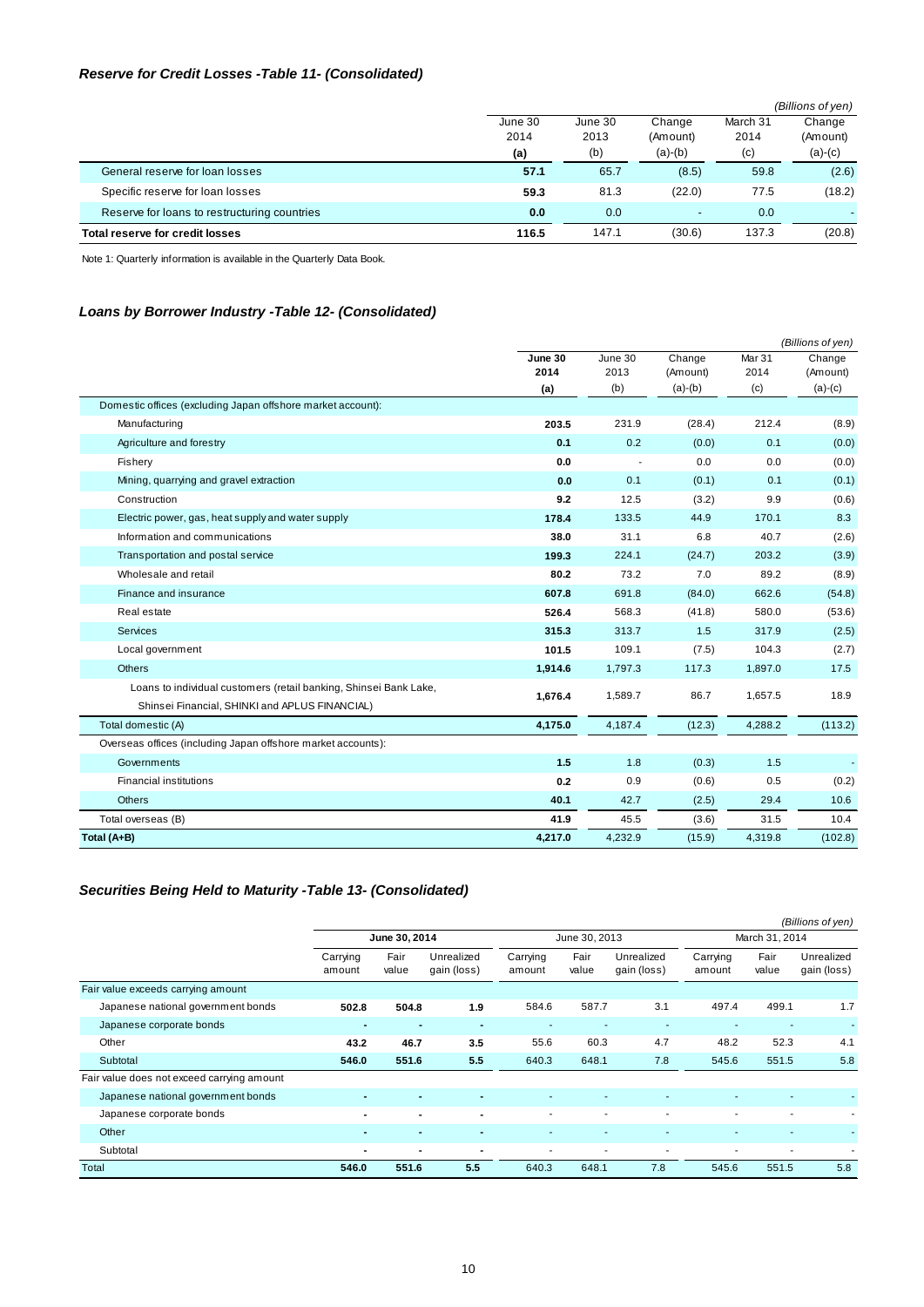#### *Securities Available for Sale -Table 14- (Consolidated)*

|                                                                        |                                    |                                   |                           |                                    |                                   | (Billions of yen)         |                                    |                                   |                           |
|------------------------------------------------------------------------|------------------------------------|-----------------------------------|---------------------------|------------------------------------|-----------------------------------|---------------------------|------------------------------------|-----------------------------------|---------------------------|
|                                                                        |                                    | June 30, 2014                     |                           | June 30, 2013                      |                                   |                           | March 31, 2014                     |                                   |                           |
|                                                                        | Carrying<br>amount<br>(Fair value) | Amortized/<br>Acquisition<br>cost | Unrealized<br>gain (loss) | Carrying<br>amount<br>(Fair value) | Amortized/<br>Acquisition<br>cost | Unrealized<br>gain (loss) | Carrying<br>amount<br>(Fair value) | Amortized/<br>Acquisition<br>cost | Unrealized<br>gain (loss) |
| Carrying amount exceeds amortized/acquisition cost                     |                                    |                                   |                           |                                    |                                   |                           |                                    |                                   |                           |
| Equity securities                                                      | 18.9                               | 11.2                              | 7.7                       | 18.9                               | 10.4                              | 8.5                       | 18.0                               | 11.1                              | 6.8                       |
| Domestic bonds                                                         | 742.4                              | 741.4                             | $1.0$                     | 43.4                               | 42.6                              | 0.8                       | 62.0                               | 61.2                              | 0.8                       |
| Japanese national government bonds                                     | 677.8                              | 677.5                             | 0.3                       | 10.6                               | 10.2                              | 0.3                       |                                    |                                   |                           |
| Japanese local government bonds                                        | 0.5                                | 0.5                               | 0.0                       | 0.5                                | 0.5                               | 0.0                       | 0.5                                | 0.5                               | 0.0                       |
| Japanese corporate bonds                                               | 64.0                               | 63.3                              | 0.6                       | 32.2                               | 31.8                              | 0.4                       | 61.4                               | 60.7                              | 0.7                       |
| Other                                                                  | 107.3                              | 103.3                             | 3.9                       | 89.9                               | 85.8                              | 4.1                       | 101.0                              | 96.5                              | 4.5                       |
| Foreign securities                                                     | 101.1                              | 97.8                              | 3.3                       | 87.0                               | 83.1                              | 3.8                       | 95.5                               | 91.5                              | 3.9                       |
| Foreign currency denominated foreign<br>corporate and government bonds | 61.6                               | 59.5                              | 2.0                       | 44.8                               | 42.5                              | 2.2                       | 48.1                               | 45.7                              | 2.3                       |
| Yen-denominated foreign corporate<br>and government bonds              | 38.1                               | 36.9                              | 1.1                       | 39.9                               | 38.9                              | 0.9                       | 45.0                               | 43.9                              | 1.0                       |
| Foreign equity securities and others                                   | $1.3$                              | 1.2                               | 0.1                       | 2.2                                | 1.6                               | 0.6                       | 2.3                                | 1.8                               | 0.4                       |
| Other securities                                                       | 5.0                                | 4.4                               | 0.6                       | 1.1                                | 0.9                               | 0.2                       | 4.2                                | 3.7                               | 0.5                       |
| Other monetary claims purchased                                        | 1.1                                | 1.1                               | 0.0                       | 1.7                                | 1.7                               | 0.0                       | 1.3                                | 1.2                               | 0.0                       |
| Subtotal                                                               | 868.7                              | 856.0                             | 12.7                      | 152.4                              | 138.8                             | 13.5                      | 181.1                              | 168.9                             | 12.1                      |
| Carrying amount does not exceed amortized/acquisition cost             |                                    |                                   |                           |                                    |                                   |                           |                                    |                                   |                           |
| Equity securities                                                      | 1.9                                | 2.2                               | (0.3)                     | 2.8                                | 3.4                               | (0.5)                     | 1.9                                | 2.3                               | (0.4)                     |
| Domestic bonds                                                         | 109.6                              | 110.5                             | (0.8)                     | 886.8                              | 895.2                             | (8.4)                     | 684.0                              | 685.2                             | (1.1)                     |
| Japanese national government bonds                                     | 80.6                               | 80.6                              | (0.0)                     | 737.2                              | 743.3                             | (6.1)                     | 629.3                              | 630.1                             | (0.7)                     |
| Japanese local government bonds                                        |                                    |                                   |                           | $\overline{\phantom{a}}$           | ٠                                 | ÷                         |                                    | ×                                 | ×                         |
| Japanese corporate bonds                                               | 29.0                               | 29.8                              | (0.8)                     | 149.5                              | 151.9                             | (2.3)                     | 54.6                               | 55.0                              | (0.4)                     |
| Other                                                                  | 20.4                               | 20.7                              | (0.2)                     | 79.2                               | 81.1                              | (1.8)                     | 35.4                               | 35.7                              | (0.3)                     |
| Foreign securities                                                     | 13.1                               | 13.2                              | (0.0)                     | 77.6                               | 79.5                              | (1.8)                     | 27.6                               | 27.7                              | (0.1)                     |
| Foreign currency denominated foreign<br>corporate and government bonds | 11.9                               | 12.0                              | (0.0)                     | 72.1                               | 73.8                              | (1.7)                     | 25.2                               | 25.2                              | (0.0)                     |
| Yen-denominated foreign corporate<br>and government bonds              |                                    |                                   |                           | 3.0                                | 3.1                               | (0.0)                     | 0.9                                | 1.0                               | (0.0)                     |
| Foreign equity securities and others                                   | $1.2$                              | 1.2                               | (0.0)                     | 2.4                                | 2.6                               | (0.1)                     | 1.4                                | 1.5                               | (0.0)                     |
| Other securities                                                       | 1.4                                | 1.4                               | (0.0)                     | 1.5                                | 1.5                               |                           | 1.9                                | 1.9                               | (0.0)                     |
| Other monetary claims purchased                                        | 5.8                                | 6.0                               | (0.1)                     | $\overline{\phantom{a}}$           | ٠                                 | $\overline{\phantom{a}}$  | 5.8                                | 6.0                               | (0.1)                     |
| Subtotal                                                               | 132.0                              | 133.4                             | (1.4)                     | 968.9                              | 979.8                             | (10.9)                    | 721.4                              | 723.3                             | (1.9)                     |
| Total <sup>1, 2</sup>                                                  | 1,000.8                            | 989.4                             | 11.3                      | 1,121.3                            | 1,118.7                           | 2.6                       | 902.5                              | 892.2                             | 10.2                      |

1. Includes a part of other monetary claims purchased in addition to securities available for sale. Total amounts of securities available for sale excluding such other monetary

claims purchased as of June 30, 2014, June 30, 2013 and March 31, 2014 w ere ¥993.8 billion, ¥1,119.6 billion and ¥895.4 billion, respectively.

2. Securities w hose fair value cannot be reliably determined are not included.

### *Unrealized Gain (Loss) on Available-for-Sale Securities (Consolidated)*

|                                                                                                                                                                               |               |               | (Billions of yen) |
|-------------------------------------------------------------------------------------------------------------------------------------------------------------------------------|---------------|---------------|-------------------|
|                                                                                                                                                                               | June 30, 2014 | June 30, 2013 | March 31, 2014    |
| Unrealized gain (loss) before deferred tax on:                                                                                                                                |               |               |                   |
| Available-for-sale securities                                                                                                                                                 | 11.3          | 2.6           | 10.2              |
| The Bank's interests in available-for-sale securities held<br>by partnerships recorded as securities w hose fair value<br>cannot be reliably determined and other adjustments | 0.8           | (0.0)         | 1.5               |
| Securities being held to maturity, reclassified from<br>available-for-sale in the past, under extremely<br>illiquid market conditions                                         | (2.9)         | (4.8)         | (3.5)             |
| Deferred tax assets (liabilities)                                                                                                                                             | (2.3)         | (0.5)         | (1.9)             |
| Unrealized gain (loss) on available-for-sale securities<br>before interest adjustments                                                                                        | 6.9           | (2.7)         | 6.3               |
| Minority interests                                                                                                                                                            | (0.0)         | (0.0)         | (0.0)             |
| The Bank's interests in unrealized gain (loss) on<br>available-for-sale securities held by affiliates to<br>w hich the equity method is applied                               | 0.0           | 0.3           | 0.0               |
| Unrealized gain (loss) on available-for-sale securities                                                                                                                       | 6.8           | (2.4)         | 6.2               |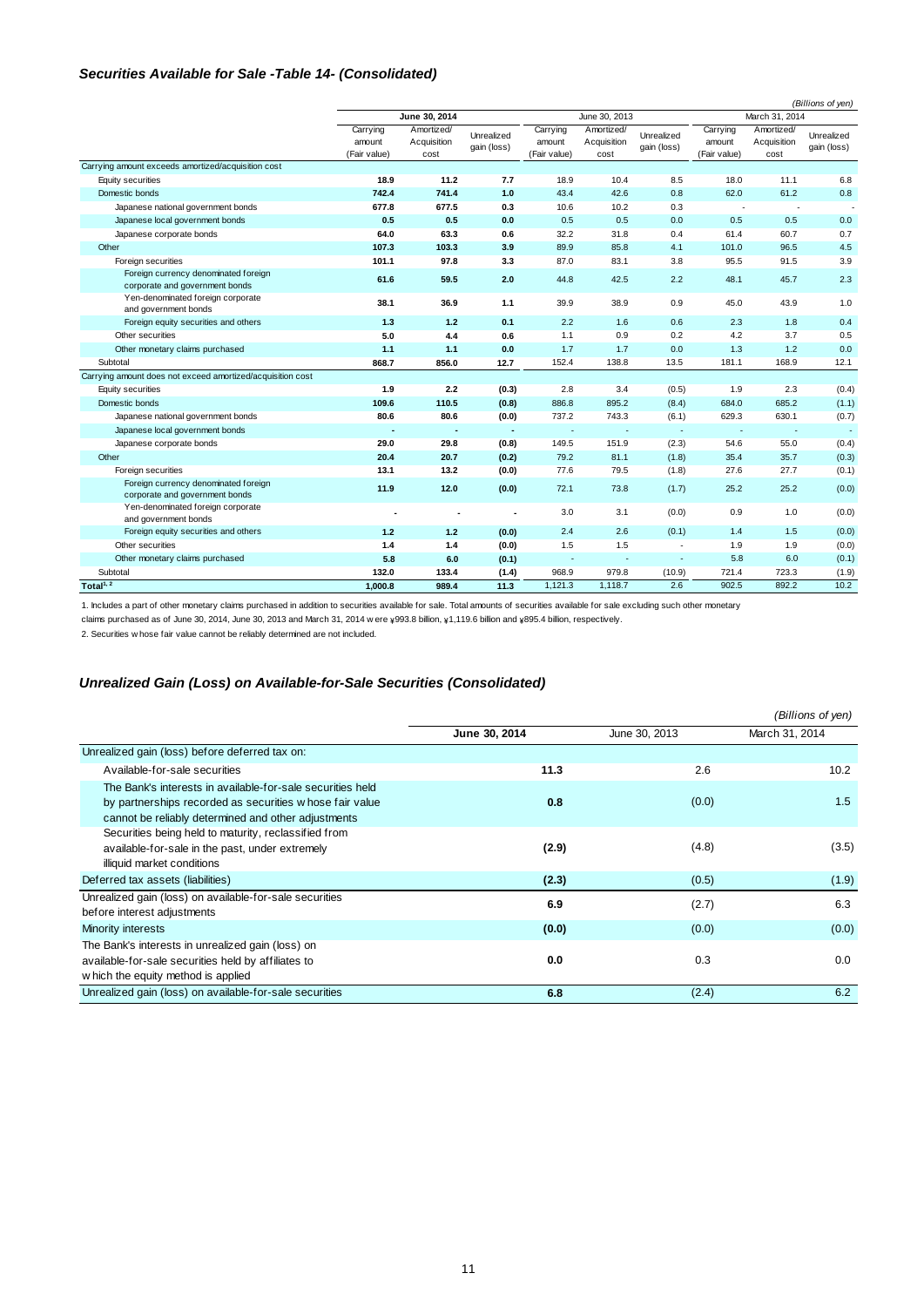#### *Deposits, Including Negotiable Certificates of Deposit (NCDs) -Table 15- (Consolidated)*

|                                                        |         |         |           |          | (Billions of yen) |
|--------------------------------------------------------|---------|---------|-----------|----------|-------------------|
|                                                        | June 30 | June 30 | Change    | March 31 | Change            |
|                                                        | 2014    | 2013    | (Amount)  | 2014     | (Amount)          |
|                                                        | (a)     | (b)     | $(a)-(b)$ | (c)      | $(a)-(c)$         |
| <b>Deposits</b>                                        | 5,627.7 | 5,526.4 | 101.3     | 5,733.2  | (105.4)           |
| Liquid (current, ordinary, note) deposits <sup>1</sup> | 1,901.4 | 1,612.9 | 288.4     | 1,741.8  | 159.5             |
| Time deposits <sup>1</sup>                             | 3,329.5 | 3,489.0 | (159.4)   | 3,576.9  | (247.3)           |
| Other                                                  | 396.7   | 424.3   | (27.5)    | 414.4    | (17.6)            |
| Negotiable certificates of deposits (NCDs)             | 127.2   | 154.3   | (27.1)    | 117.2    | 9.9               |
| Total                                                  | 5,754.9 | 5,680.7 | 74.1      | 5,850.4  | (95.4)            |

1. Includes tw o-w eek maturity deposits

Note 1: Quarterly information is available in the Quarterly Data Book.

#### *Financial Ratios -Table 16- (Consolidated)*

|                                                       | Q1 FY2014<br>(3 months) | Q1 FY2013<br>(3 months)  | FY2013<br>$(12$ months) |
|-------------------------------------------------------|-------------------------|--------------------------|-------------------------|
| Return on assets <sup>1</sup>                         | $0.9\%$ <sup>5</sup>    | $0.6\%$ <sup>5</sup>     | 0.5%                    |
| Return on equity <sup>2</sup>                         | $12.1\%$ <sup>5</sup>   | 8.2% 5                   | 6.5%                    |
| Return on equity (fully diluted) <sup>3</sup>         | $12.1\%$ <sup>5</sup>   | $8.2\%$ <sup>5</sup>     | 6.5%                    |
|                                                       |                         |                          |                         |
| Cash basis return on assets <sup>1</sup>              | $0.9\%$ <sup>5</sup>    | $0.7\%$ <sup>5</sup>     | 0.5%                    |
| Cash basis return on equity <sup>2, 4</sup>           | $14.0\%$ <sup>5</sup>   | $10.4\%$ <sup>5</sup>    | 8.3%                    |
| Cash basis return on equity (fully diluted) $^{3,4}$  | 14.0% 5                 | $10.4\%$ <sup>5</sup>    | 8.3%                    |
| Expense-to-revenue ratio <sup>6,7</sup>               | 60.5%                   | 64.7%                    | 65.4%                   |
| 1. Return on assets:                                  |                         |                          |                         |
| Net income                                            |                         | BOP: beginning of period |                         |
| (Total assets at the BOP + Total assets at the EOP)/2 |                         | EOP: end of period       |                         |

For the calculation of cash basis return on assets, goodwill and other intangibles are excluded from the amount of total assets.

2. Return on equity:

Net income

(Total equity eligible for common shareholders at the BOP + Total equity eligible for common shareholders at the EOP)/2

3. Return on equity (fully diluted):

Net income ((Total equity at the BOP - Share warrants at the BOP - Minority interests at the BOP) +

(Total equity at the EOP - Share warrants at the EOP - Minority interests at the EOP))/2

(4) The denominator is calculated as:

((Total capital – goodwill – intangible assets acquired in business combinations (net of associated deferred tax liability) at the beginning of the period) + (the same values at the end of the period))/2.

(5) Annualized basis.

(6) Management accounting basis.

(7) Expense denotes general and administrative expenses.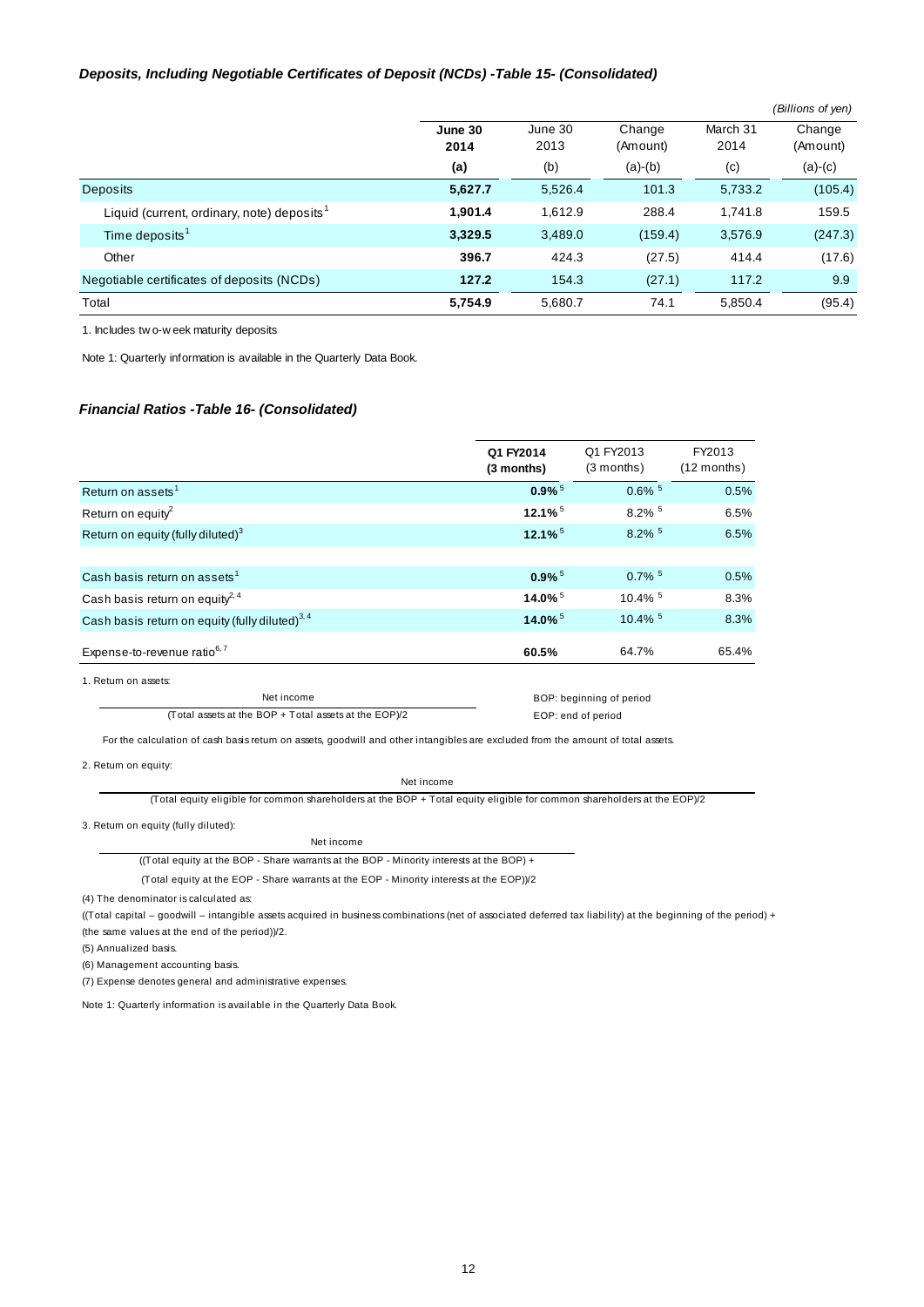### *Capital Adequacy Data -Table 17- (Consolidated)*

### <**Basel 3, Domestic Standard 1**>

|                                        |         |         |           | (Billions of yen, except percentages) |           |
|----------------------------------------|---------|---------|-----------|---------------------------------------|-----------|
|                                        | June 30 | June 30 | Change    | March 31                              | Change    |
|                                        | 2014    | 2013    | (Amount)  | 2014                                  | (Amount)  |
|                                        | (a)     | (b)     | $(a)-(b)$ | (c)                                   | $(a)-(c)$ |
| Core capital: instruments and reserves | 898.4   |         |           | 889.5                                 | 8.8       |
| Core capital: regulatory adjustments   | (68.2)  |         |           | (71.9)                                | 3.6       |
| Capital                                | 830.1   |         |           | 817.6                                 | 12.5      |
| Total amount of Risk-weighted assets   | 5.867.5 |         |           | 6.016.7                               | (149.2)   |
| Capital ratio                          | 14.14%  |         |           | 13.58%                                |           |
|                                        |         |         |           |                                       |           |

1. Calculated according to F-IRB.

Consolidated total required capital is  $*534.8$  billion as at June 30, 2014 and  $*50.3$  billion as at March 31, 2014.

Note 1: Quarterly information is available in the Quarterly Data Book.

### *Per Share Data -Table 18- (Consolidated)*

|                      |                                                                        |                         |                           |                    |                       | (Yen)              |
|----------------------|------------------------------------------------------------------------|-------------------------|---------------------------|--------------------|-----------------------|--------------------|
|                      |                                                                        | Q1 FY2014<br>(3 months) | Q1 FY2013<br>$(3$ months) | Change<br>(Amount) | FY2013<br>(12 months) | Change<br>(Amount) |
| Common equity        |                                                                        | 253.54                  | 236.25                    | 17.28              | 247.82                | 5.72               |
| Fully diluted equity |                                                                        | 253.54                  | 236.25                    | 17.28              | 247.82                | 5.72               |
| Basic net income     |                                                                        | 7.53                    | 4.81                      | 2.71               | 15.59                 |                    |
| Diluted net income   |                                                                        | 7.53                    | 4.81                      | 2.71               | 15.59                 |                    |
| Cash basis:          |                                                                        |                         |                           |                    |                       |                    |
| Basic net income     |                                                                        | 8.28                    | 5.66                      | 2.61               | 18.78                 |                    |
| Diluted net income   |                                                                        | 8.28                    | 5.66                      | 2.61               | 18.78                 |                    |
|                      | For calculation of per share data (Does not include treasury shares) : |                         |                           |                    |                       |                    |
| Equity:              | Number of common shares (Consolidated) <sup>1</sup>                    | 2,653,919,247           | 2,653,919,247             |                    | 2,653,919,247         |                    |
|                      | Fully diluted number of shares (Consolidated) <sup>1</sup>             | 2,653,919,247           | 2,653,924,683             |                    | 2,653,921,423         |                    |
| Net income:          | Number of common shares (Consolidated) <sup>2</sup>                    | 2,653,919,247           | 2,653,919,247             |                    | 2,653,919,247         |                    |
|                      | Fully diluted number of shares (Consolidated) <sup>2</sup>             | 2,653,919,247           | 2,653,924,683             |                    | 2,653,921,423         |                    |

1. Outstanding shares at the end of the respective periods.

2. Weighted average number of outstanding shares during the respective period.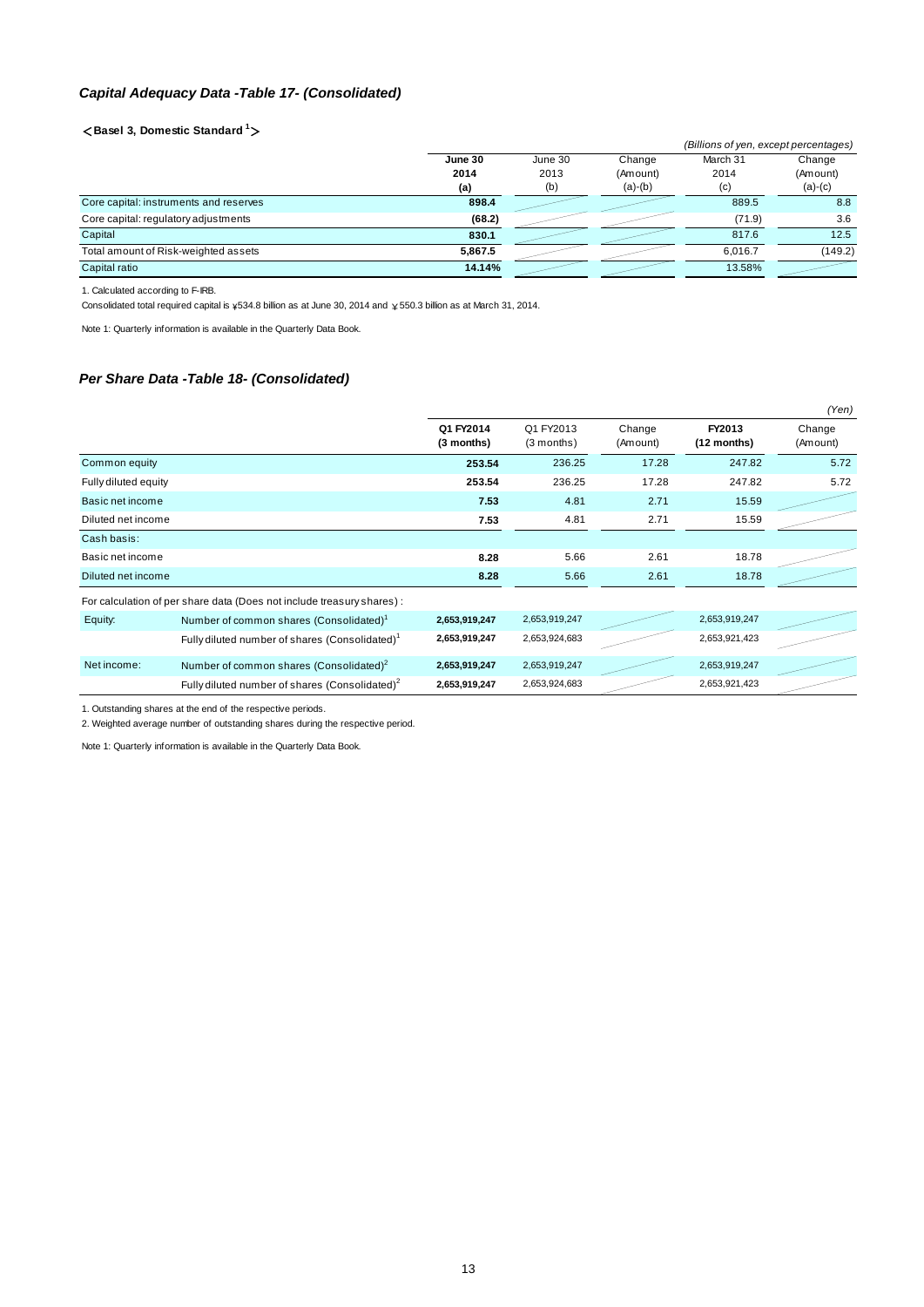### *Business Lines Results -Table 19- (Consolidated)*

|                                                 |                         |                           |                    | (Billions of yen)       |
|-------------------------------------------------|-------------------------|---------------------------|--------------------|-------------------------|
|                                                 | Q1 FY2014<br>(3 months) | Q1 FY2013<br>$(3$ months) | Change<br>(Amount) | FY2013<br>$(12$ months) |
| <b>Institutional Group:</b>                     |                         |                           |                    |                         |
| Net interest income                             | 7.9                     | 7.1                       | 0.7                | 27.6                    |
| Noninterest income                              | 12.5                    | 11.6                      | 0.9                | 41.8                    |
| <b>Total revenue</b>                            | 20.5                    | 18.8                      | 1.7                | 69.5                    |
| General and administrative expenses             | (6.7)                   | (5.8)                     | (0.9)              | (24.8)                  |
| Ordinary business profit                        | 13.7                    | 12.9                      | 0.8                | 44.6                    |
| Net credit costs                                | 2.8                     | (0.0)                     | 2.8                | 8.5                     |
| Ordinary business profit after net credit costs | 16.5                    | 12.8                      | 3.7                | 53.2                    |
| <b>Global Markets Group:</b>                    |                         |                           |                    |                         |
| Net interest income                             | 1.3                     | 1.0                       | 0.2                | 3.9                     |
| Noninterest income                              | 2.3                     | 2.0                       | 0.2                | 7.3                     |
| <b>Total revenue</b>                            | 3.6                     | 3.1                       | 0.5                | 11.2                    |
| General and administrative expenses             | (2.2)                   | (2.1)                     | (0.0)              | (8.9)                   |
| Ordinary business profit                        | 1.3                     | 0.9                       | 0.4                | 2.3                     |
| Net credit costs                                | 0.1                     | 0.0                       | 0.1                | 0.4                     |
| Ordinary business profit after net credit costs | 1.5                     | 0.9                       | 0.5                | 2.8                     |
| <b>Individual Group:</b>                        |                         |                           |                    |                         |
| Net interest income                             | 21.7                    | 20.6                      | 1.1                | 85.3                    |
| Noninterest income                              | 10.8                    | 10.9                      | (0.1)              | 44.0                    |
| <b>Total revenue</b>                            | 32.6                    | 31.6                      | 0.9                | 129.3                   |
| General and administrative expenses             | (25.7)                  | (24.4)                    | (1.2)              | (97.3)                  |
| Ordinary business profit                        | 6.8                     | 7.1                       | (0.2)              | 31.9                    |
| Net credit costs                                | (2.2)                   | 0.3                       | (2.5)              | (9.3)                   |
| Ordinary business profit after net credit costs | 4.6                     | 7.4                       | (2.7)              | 22.6                    |
| Corporate/Other <sup>1</sup> :                  |                         |                           |                    |                         |
| Net interest income                             | (0.2)                   | (1.8)                     | 1.6                | (6.4)                   |
| Noninterest income                              | 1.2                     | (1.1)                     | 2.4                | (0.7)                   |
| <b>Total revenue</b>                            | 1.0                     | (3.0)                     | 4.1                | (7.1)                   |
| General and administrative expenses             | (0.2)                   | (0.1)                     | (0.1)              | (1.6)                   |
| Ordinary business profit (loss)                 | 0.8                     | (3.2)                     | 4.0                | (8.8)                   |
| Net credit costs                                | (0.0)                   | (0.1)                     | 0.1                | 0.0                     |
| Ordinary business profit after net credit costs | 0.8                     | (3.3)                     | 4.1                | (8.8)                   |
| Total:                                          |                         |                           |                    |                         |
| Net interest income                             | 30.9                    | 26.9                      | 3.9                | 110.5                   |
| Noninterest income                              | 26.9                    | 23.5                      | 3.4                | 92.5                    |
| <b>Total revenue</b>                            | 57.8                    | 50.5                      | 7.3                | 203.0                   |
| General and administrative expenses             | (35.0)                  | (32.6)                    | (2.3)              | (132.8)                 |
| Ordinary business profit                        | 22.8                    | 17.8                      | 5.0                | 70.1                    |
| Net credit costs                                | 0.7                     | 0.0                       | 0.6                | (0.2)                   |
| Ordinary business profit after net credit costs | 23.5                    | 17.9                      | 5.6                | 69.8                    |

1. "Corporate/Other" includes company-w ide accounts w hich are not included in our reportable segments, allocation variance of indirect expense and elimination amount of inter-segment transactions.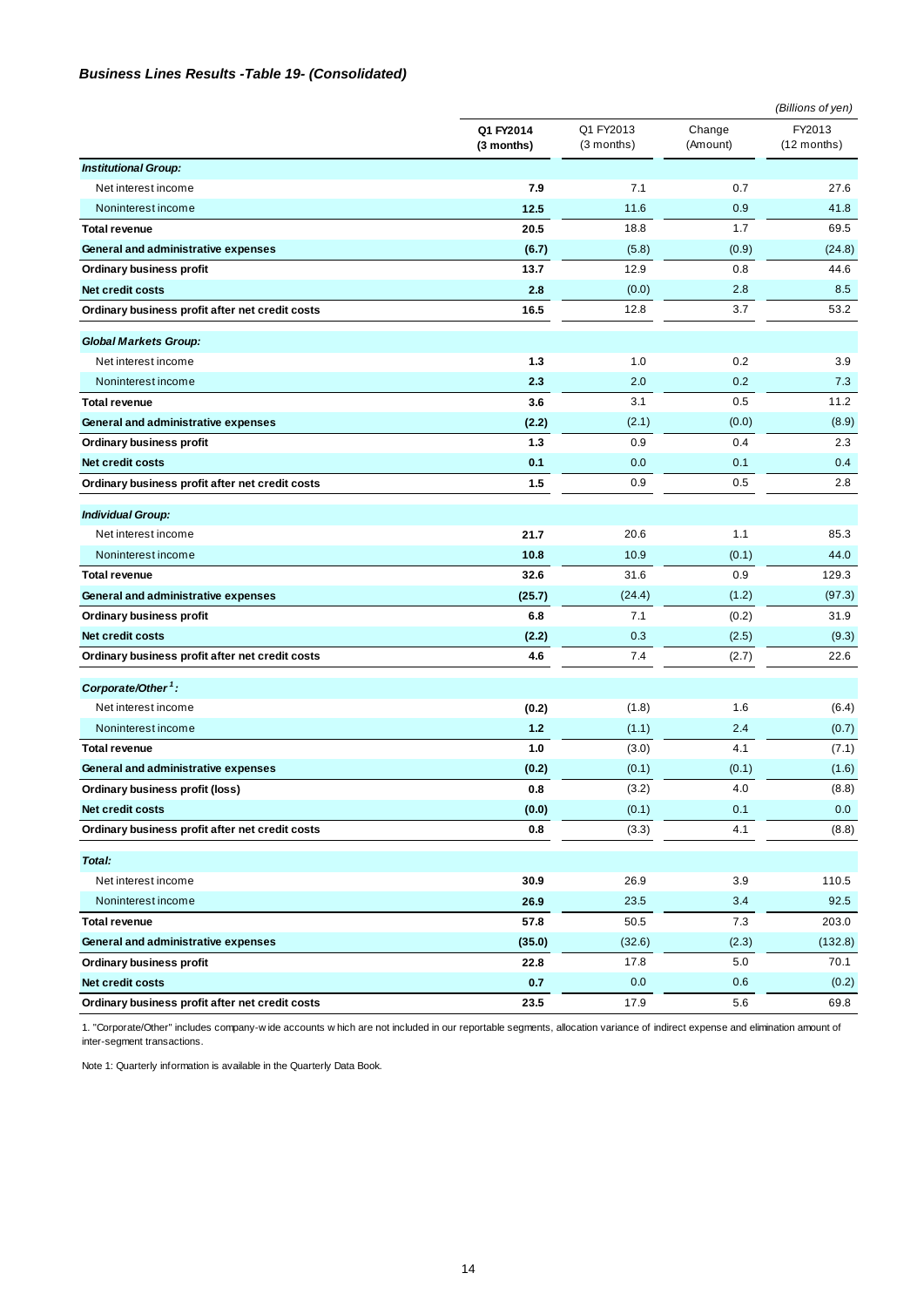# *Institutional Group -Table 20- (Consolidated) 1*

|                                                                          | (Billions of yen)       |                           |                    |                         |  |
|--------------------------------------------------------------------------|-------------------------|---------------------------|--------------------|-------------------------|--|
|                                                                          | Q1 FY2014<br>(3 months) | Q1 FY2013<br>$(3$ months) | Change<br>(Amount) | FY2013<br>$(12$ months) |  |
| Institutional Business Sub-Group - Institutional Business <sup>2</sup> : |                         |                           |                    |                         |  |
| Net interest income                                                      | 2.9                     | 2.4                       | 0.4                | 9.4                     |  |
| Noninterest income                                                       | 0.3                     | 0.7                       | (0.3)              | 3.2                     |  |
| <b>Total revenue</b>                                                     | 3.3                     | 3.2                       | 0.1                | 12.7                    |  |
| General and administrative expenses                                      | (1.7)                   | (1.6)                     | (0.1)              | (6.4)                   |  |
| Ordinary business profit                                                 | 1.6                     | 1.6                       | (0.0)              | 6.2                     |  |
| Net credit costs                                                         | 0.2                     | 0.4                       | (0.2)              | 2.0                     |  |
| Ordinary business profit after net credit costs                          | 1.8                     | 2.1                       | (0.2)              | 8.3                     |  |
| Institutional Business Sub-Group - Structured Finance <sup>2</sup> :     |                         |                           |                    |                         |  |
| Net interest income                                                      | 4.0                     | 4.0                       | 0.0                | 15.6                    |  |
| Noninterest income                                                       | 2.3                     | 2.7                       | (0.4)              | 8.1                     |  |
| <b>Total revenue</b>                                                     | 6.4                     | 6.7                       | (0.3)              | 23.7                    |  |
| General and administrative expenses                                      | (1.3)                   | (1.1)                     | (0.1)              | (4.7)                   |  |
| Ordinary business profit                                                 | 5.1                     | 5.5                       | (0.4)              | 19.0                    |  |
| <b>Net credit costs</b>                                                  | 1.2                     | (1.3)                     | 2.5                | 8.0                     |  |
| Ordinary business profit after net credit costs                          | 6.3                     | 4.2                       | 2.1                | 27.0                    |  |
| <b>Principal Transactions Sub-Group:</b>                                 |                         |                           |                    |                         |  |
| Net interest income                                                      | 1.5                     | 1.3                       | 0.2                | 5.2                     |  |
| Noninterest income                                                       | 5.7                     | 4.1                       | 1.6                | 12.6                    |  |
| <b>Total revenue</b>                                                     | 7.3                     | 5.4                       | 1.8                | 17.9                    |  |
| General and administrative expenses                                      | (1.4)                   | (0.9)                     | (0.5)              | (4.2)                   |  |
| Ordinary business profit                                                 | 5.8                     | 4.5                       | 1.3                | 13.7                    |  |
| <b>Net credit costs</b>                                                  | 0.1                     | 0.0                       | 0.1                | 0.2                     |  |
| Ordinary business profit after net credit costs                          | 6.0                     | 4.5                       | 1.4                | 13.9                    |  |
| <b>Showa Leasing:</b>                                                    |                         |                           |                    |                         |  |
| Net interest income                                                      | (0.5)                   | (0.6)                     | 0.0                | (2.4)                   |  |
| Noninterest income                                                       | 3.6                     | 3.9                       | (0.2)              | 17.6                    |  |
| <b>Total revenue</b>                                                     | 3.0                     | 3.3                       | (0.2)              | 15.1                    |  |
| General and administrative expenses                                      | (1.9)                   | (1.9)                     | (0.0)              | (8.2)                   |  |
| Ordinary business profit                                                 | 1.1                     | 1.4                       | (0.2)              | 6.9                     |  |
| Net credit costs                                                         | 1.2                     | 1.2                       | 0.0                | 2.6                     |  |
| Ordinary business profit after net credit costs                          | 2.3                     | $2.6\,$                   | (0.2)              | 9.5                     |  |
| Others:                                                                  |                         |                           |                    |                         |  |
| Net interest income                                                      | (0.0)                   | (0.0)                     | (0.0)              | (0.2)                   |  |
| Noninterest income                                                       | 0.4                     | 0.1                       | 0.3                | 0.1                     |  |
| <b>Total revenue</b>                                                     | 0.3                     | 0.0                       | 0.3                | (0.1)                   |  |
| General and administrative expenses                                      | (0.3)                   | (0.2)                     | (0.0)              | (1.1)                   |  |
| Ordinary business profit (loss)                                          | 0.0                     | (0.2)                     | 0.2                | (1.2)                   |  |
| Net credit costs                                                         | (0.0)                   | (0.4)                     | 0.4                | (4.4)                   |  |
| Ordinary business profit after net credit costs                          | (0.0)                   | (0.6)                     | 0.6                | (5.6)                   |  |
| <b>Institutional Group:</b>                                              |                         |                           |                    |                         |  |
| Net interest income                                                      | 7.9                     | 7.1                       | 0.7                | 27.6                    |  |
| Noninterest income                                                       | 12.5                    | 11.6                      | 0.9                | 41.8                    |  |
| <b>Total revenue</b>                                                     | 20.5                    | 18.8                      | 1.7                | 69.5                    |  |
| General and administrative expenses                                      | (6.7)                   | (5.8)                     | (0.9)              | (24.8)                  |  |
| Ordinary business profit                                                 | 13.7                    | 12.9                      | 0.8                | 44.6                    |  |
| Net credit costs                                                         | 2.8                     | (0.0)                     | 2.8                | 8.5                     |  |
| Ordinary business profit after net credit costs                          | 16.5                    | 12.8                      | $3.7\,$            | 53.2                    |  |

1. Net of consolidation adjustments, if applicable.

2. In accordance w ith the organizational changes implemented on April 1, 2013, results of shipping finance have been transferred from Institutional Banking to Structured Finance.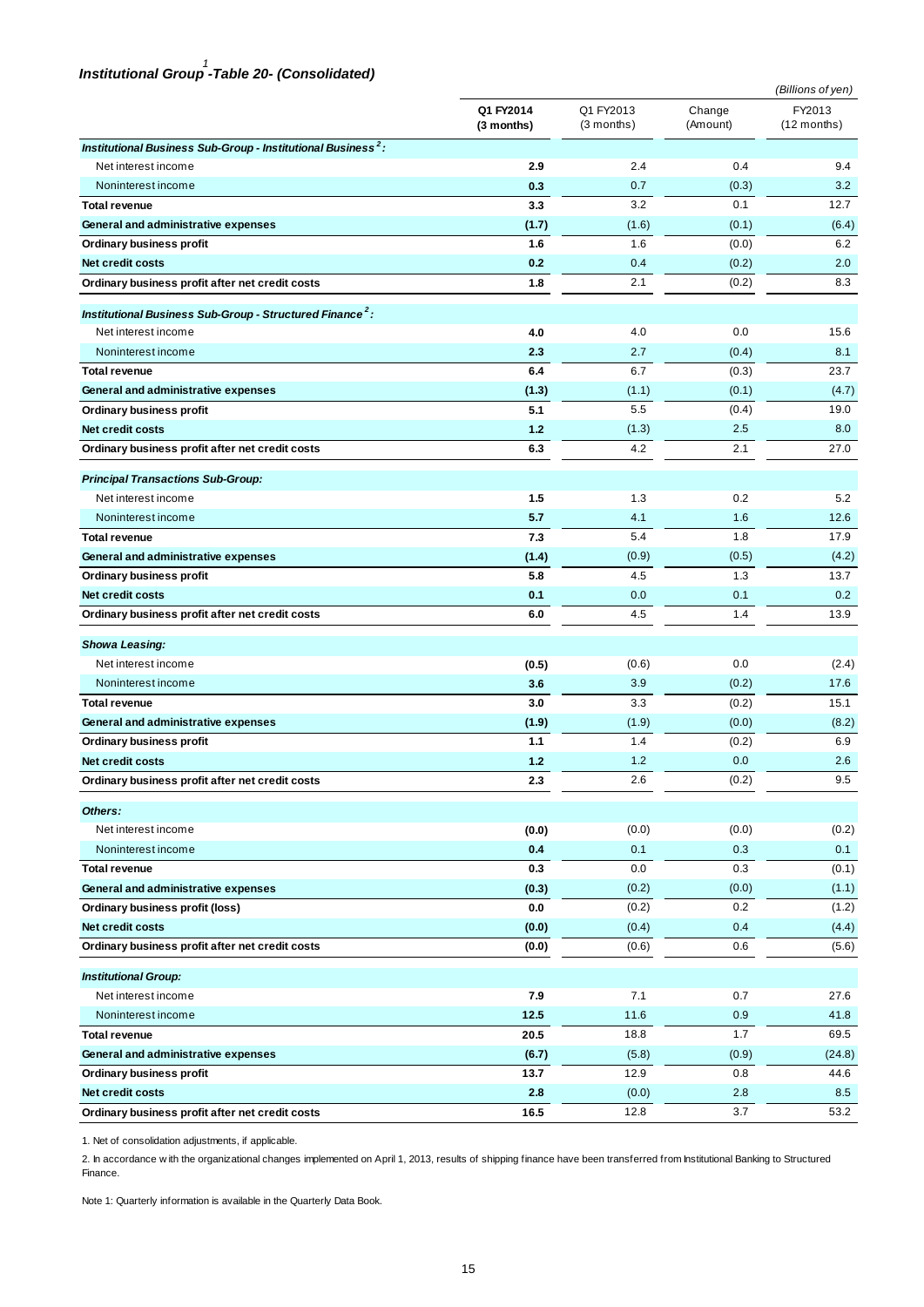The Shinsei Bank Group provides a wide range of financial products and services to its institutional and individual customers through the Institutional Group, the Global Markets Group and the Individual Group. In businesses for institutional customers, the Institutional Group engages primarily in the provision of corporate and public sector finance and solutions, and the Global Markets Group engages primarily in promoting the financial markets and financial institution client businesses.

#### **Institutional Group:**

The Institutional Group reporting segments consist of: 1) Institutional Business Sub-Group which provides financial products and services to corporate and public entities, and also provides structured finance businesses such as real estate finance and project finance, 2) Principal Transactions Sub-Group which engages in credit trading and private equity business, 3) Showa Leasing Co., Ltd. (Showa Leasing) and 4) Others which includes asset-backed investments.

It should be noted the Structured Finance Sub-Group was integrated into the Institutional Business Sub-Group as per the organizational changes put into effect on April 1, 2013. Also, as per the restructuring implemented on July 1, 2013, the Shinsei Principal Investments Group was formed through the integration of Shinsei Corporate Investment Limited, Shinsei Investment & Finance Limited, and Shinsei Servicing & Consulting Limited, which come under the umbrella of Shinsei Principal Investments Ltd., and the Bank has transferred the front office operations of the key functions of credit trading and private equity business from the Bank to the consolidated subsidiary.

#### **Total revenue**

Revenue for the Institutional Group of ¥20.5 billion was recorded in the first quarter of fiscal year 2014, firm results compared to ¥18.8 billion in the first quarter of fiscal year 2013. Of this, net interest income was ¥7.9 billion in the first quarter of fiscal year 2014, an increase from ¥7.1 billion in the first quarter of fiscal year 2013. Noninterest income was ¥12.5 billion in the first quarter of fiscal year 2014, an increase from ¥11.6 billion in the first quarter of fiscal year 2013.

In the Institutional Business Sub-Group, a sub-group under the Institutional Group, total revenue from institutional business was ¥3.3 billion in the first quarter of fiscal year 2014 compared to ¥3.2 billion in the first quarter of fiscal year 2013. Continuing efforts were made to identify new customers for corporate lending and cross selling was promoted with a focus on the development and provision of financial products and services tailored to the needs of our customers in order to expand our client base. On the other hand, the total revenue of Structured Finance was ¥6.4 billion in the first quarter of fiscal year 2014 compared to ¥6.7 billion in the first quarter of fiscal year 2013. This decline was due to smaller fee income on new loan origination, despite steady interest and dividend income.

The Principal Transactions Sub-Group posted total revenue of ¥7.3 billion in the first quarter of fiscal year 2014, an increase from ¥5.4 billion in the first quarter of fiscal year 2013. The Sub-Group's performance, which centers on domestic credit trading operations, continued to be stable.

Total revenue of Others was ¥0.3 billion for the first quarter of fiscal year 2014 compared to ¥0.0 billion (¥26 million) for the same quarter previous year. The increase was due to the impact of losses on asset-backed investments in the first quarter of fiscal year 2014 being less pronounced compared to the first quarter of fiscal year 2013.

#### **Expenses**

General and administrative expenses were ¥6.7 billion in the first quarter of fiscal year 2014 compared to ¥5.8 billion in the first quarter of fiscal year 2013. While efforts to improve efficiency in each business line are being continued, expenses were up due to allocation of management resources into strategic focus areas through measures such as increasing personnel and expanding the business base in order to strengthen profitability.

#### **Net credit costs**

Net credit recoveries were ¥2.8 billion in the first quarter of fiscal year 2014 compared to net credit costs of ¥0.0 billion (¥71 million) in the first quarter of fiscal year 2013. The Group's net credit costs improved due to the absence of new provisioning of large specific reserves for credit losses, the reversal of reserves for loan losses on the disposal of nonperforming loans, improvements in the credit standing of some borrowers, the recording of major recoveries on written-off claims, and improvements in loan loss reserve ratios at subsidiaries.

### **Ordinary business profit after net credit costs**

As a result of the preceding, the Institutional Group recorded an ordinary business profit after net credit costs of ¥16.5 billion in the first quarter of fiscal year 2014, a significant increase from ¥12.8 billion in the first quarter of fiscal year 2013.

### **Showa Leasing**

Showa Leasing recorded ¥2.3 billion of ordinary business profit after net credit costs in the first quarter of fiscal year 2014, a decline from ¥2.6 billion in the first quarter of fiscal year 2013. Total revenue was ¥3.0 billion in the first quarter of fiscal year 2014, down from ¥3.3 billion in the first quarter of fiscal year 2013 as a result of factors such as a decline in transaction fee income. On the other hand, net credit recoveries of ¥1.2 billion were recorded in the first quarter of fiscal year 2014, the same amount as in the first quarter of fiscal year 2013, due to improvements in credit quality of assets and the progression of collections.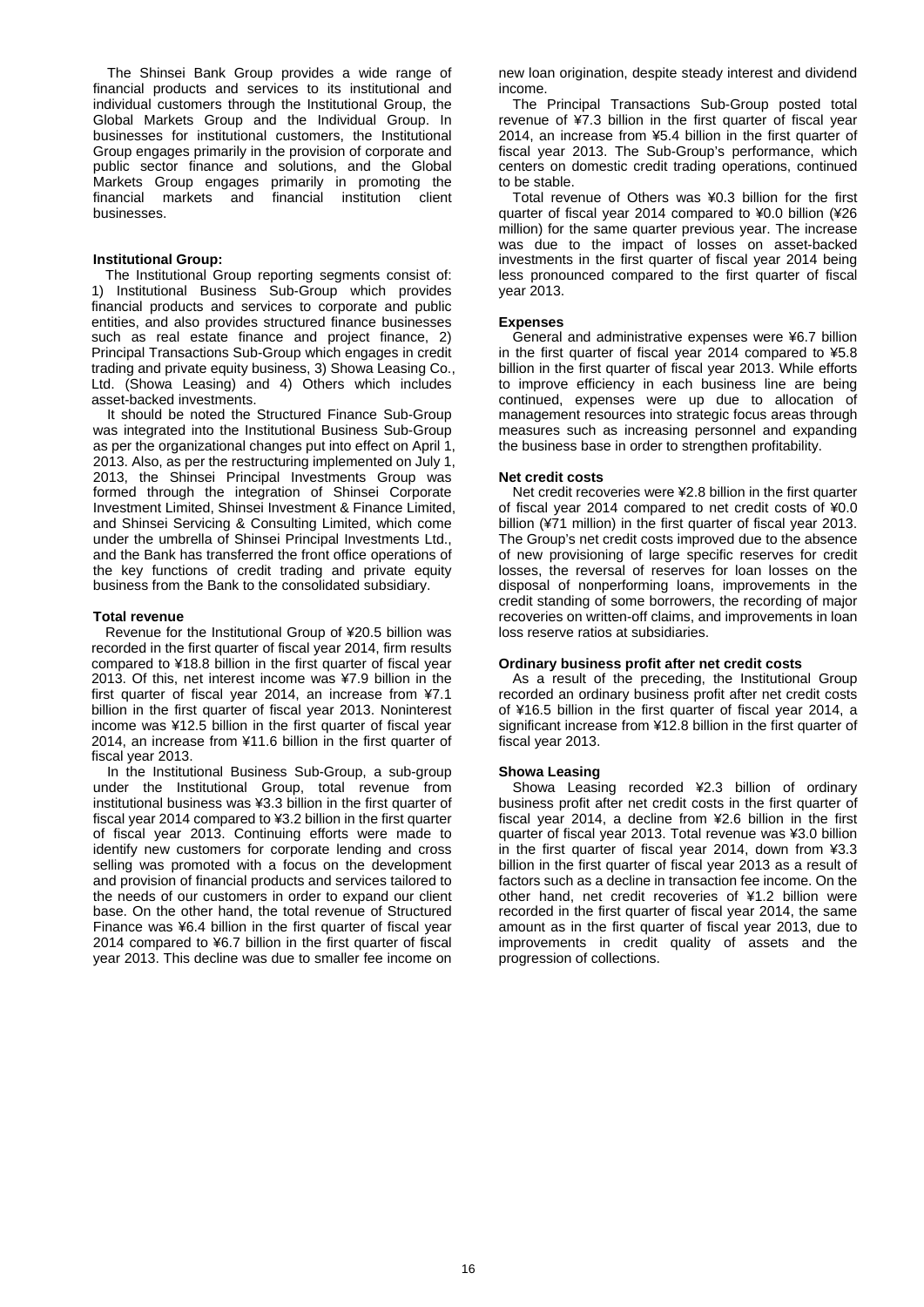### Global Markets Group<sup>1</sup>-Table 21- (Consolidated)

|                                                                     |                         |                         |                    | (Billions of yen)     |
|---------------------------------------------------------------------|-------------------------|-------------------------|--------------------|-----------------------|
|                                                                     | Q1 FY2014<br>(3 months) | Q1 FY2013<br>(3 months) | Change<br>(Amount) | FY2013<br>(12 months) |
| <b>Financial Institutions Sub-Group:</b>                            |                         |                         |                    |                       |
| Net interest income                                                 | 0.4                     | 0.4                     | (0.0)              | 1.5                   |
| Noninterest income                                                  | 0.4                     | 0.5                     | (0.0)              | 1.6                   |
| <b>Total revenue</b>                                                | 0.9                     | 0.9                     | (0.0)              | 3.2                   |
| General and administrative expenses                                 | (0.5)                   | (0.5)                   | (0.0)              | (2.1)                 |
| Ordinary business profit                                            | 0.3                     | 0.4                     | (0.1)              | 1.1                   |
| Net credit costs                                                    | 0.1                     | (0.0)                   | 0.1                | 0.4                   |
| Ordinary business profit after net credit costs                     | 0.4                     | 0.4                     | 0.0                | 1.5                   |
| <b>Markets Sub-Group:</b>                                           |                         |                         |                    |                       |
| Net interest income                                                 | 0.8                     | 0.5                     | 0.2                | 2.2                   |
| Noninterest income                                                  | 1.2                     | 0.7                     | 0.4                | 2.6                   |
| <b>Total revenue</b>                                                | 2.0                     | 1.3                     | 0.7                | 4.9                   |
| General and administrative expenses                                 | (0.8)                   | (0.8)                   | (0.0)              | (3.2)                 |
| Ordinary business profit                                            | 1.2                     | 0.5                     | 0.6                | 1.6                   |
| Net credit costs                                                    | (0.0)                   | 0.0                     | (0.0)              | (0.0)                 |
| Ordinary business profit after net credit costs                     | 1.2                     | 0.5                     | 0.6                | 1.5                   |
| Others:                                                             |                         |                         |                    |                       |
| Net interest income                                                 | 0.0                     | 0.0                     | 0.0                | 0.1                   |
| Noninterest income                                                  | 0.6                     | 0.7                     | (0.0)              | 3.0                   |
| <b>Total revenue</b>                                                | 0.6                     | 0.7                     | (0.0)              | 3.1                   |
| General and administrative expenses                                 | (0.8)                   | (0.8)                   | (0.0)              | (3.5)                 |
| Ordinary business profit (loss)                                     | (0.2)                   | (0.0)<br>0.0            | (0.1)              | (0.4)                 |
| Net credit costs<br>Ordinary business profit after net credit costs | 0.0<br>(0.1)            | (0.0)                   | (0.0)<br>(0.1)     | 0.1<br>(0.3)          |
|                                                                     |                         |                         |                    |                       |
| <b>Global Markets Group:</b>                                        |                         |                         |                    |                       |
| Net interest income                                                 | 1.3                     | 1.0                     | 0.2                | 3.9                   |
| Noninterest income                                                  | 2.3                     | 2.0                     | 0.2                | 7.3                   |
| <b>Total revenue</b>                                                | 3.6                     | 3.1                     | 0.5                | 11.2                  |
| General and administrative expenses                                 | (2.2)                   | (2.1)                   | (0.0)              | (8.9)                 |
| Ordinary business profit                                            | 1.3                     | 0.9                     | 0.4                | 2.3                   |
| Net credit costs                                                    | 0.1                     | 0.0                     | 0.1                | 0.4                   |
| Ordinary business profit after net credit costs                     | 1.5                     | 0.9                     | 0.5                | 2.8                   |

1. Net of consolidation adjustments, if applicable.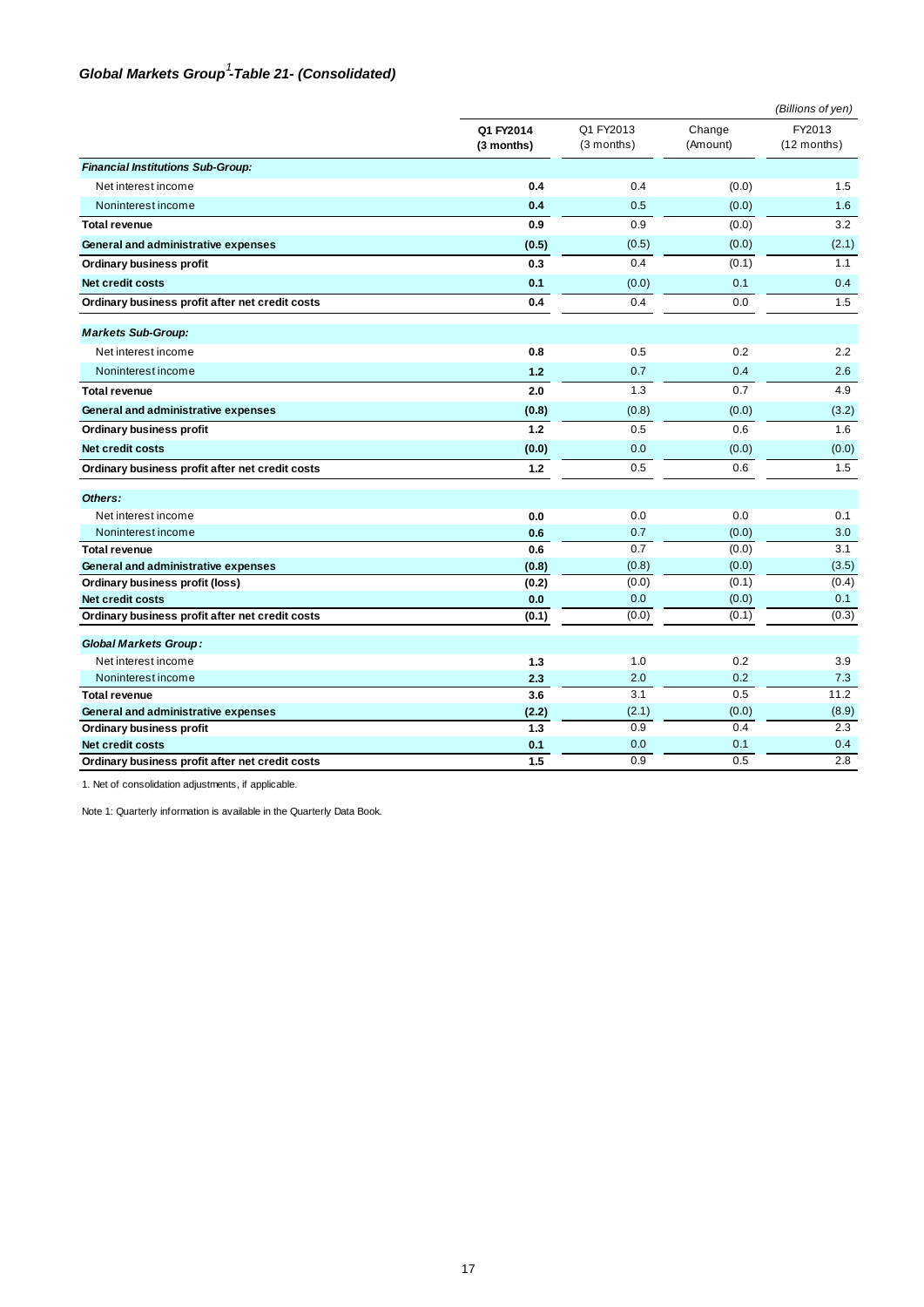#### **Global Markets Group:**

The Global Markets Group reporting segments consists of: 1) Financial Institutions Sub-Group which provides financial products and services for financial institutions, 2) Markets Sub-Group which deals with foreign exchange, derivatives and other capital markets business, and 3) Others which covers asset management, management, and Shinsei Securities' businesses.

#### **Total revenue**

The Global Markets Group generated total revenue of ¥3.6 billion in the first quarter of fiscal year 2014, compared to ¥3.1 billion in the first quarter of fiscal year 2013. The Group continued efforts to expand the customer base and to develop and provide financial products which meet customers' needs, and the total volume of customer transactions and market related-transactions remained on a stable trend.

The Financial Institutions Sub-Group's total revenue was ¥0.9 billion in the first quarter of fiscal year 2014, flat compared to the first quarter of fiscal year 2013.

The Markets Sub-Group, due to a solid performances in the transaction volume of customer-related transactions and revenue from market related transactions,, recorded total revenue of ¥2.0 billion in the first quarter of fiscal year 2014, an increase from ¥1.3 billion in the first quarter of fiscal year 2013.

Others revenue of the Global Markets Group was ¥0.6 billion in the first quarter of fiscal year 2014, a decrease from ¥0.7 billion in the first quarter of fiscal year 2013.

#### **Expenses**

The Global Markets Group recorded ¥2.2 billion of general and administrative expenses for the first quarter of fiscal year 2014, compared to ¥2.1 billion in the first quarter of fiscal year 2013. While continuous cost rationalization was promoted across each business line, the allocation of resources to relevant business areas in order to rebuild the client base was increased which resulted in this slight increase in expenses compared to the first quarter of fiscal year 2013.

#### **Net credit costs**

Net credit recoveries of ¥0.1 billion were recorded in the first quarter of fiscal year 2014, compared to recoveries of ¥0.0 billion (¥16 million) in the first quarter of fiscal year 2013. The Group's performance in this area in the first quarter of fiscal year 2014 was due to collections on major existing claims and the corresponding recording of credit recoveries.

#### **Ordinary business profit after net credit costs**

As a result of the preceding, the Global Markets Group recorded ¥1.5 billion of ordinary business profit after net credit costs in the first quarter of fiscal year 2014, compared to ¥0.9 billion in the first quarter of fiscal year 2013.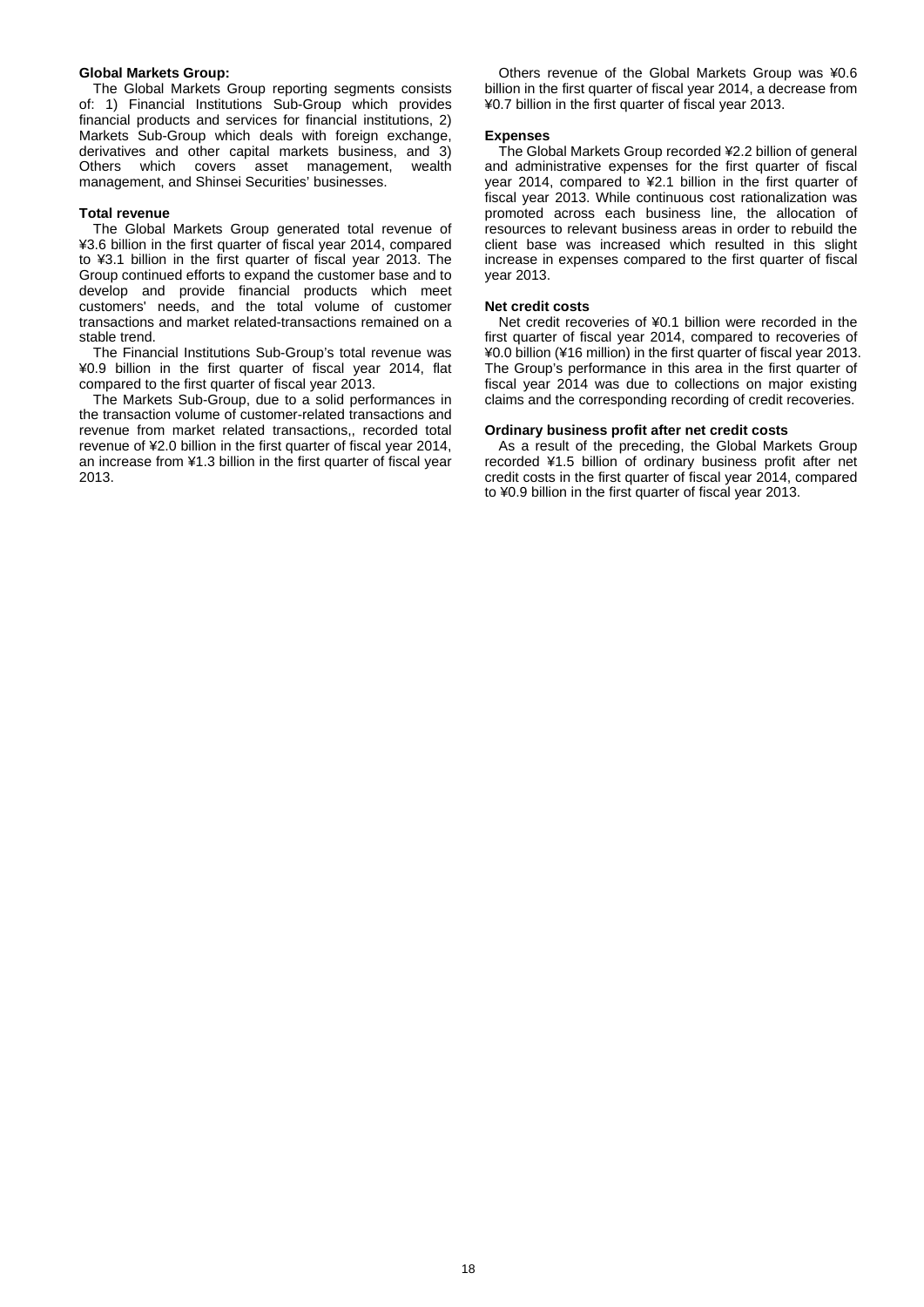# *Individual Group -Table 22- (Consolidated) 1*

|                                                        |                         |                           |                    | (Billions of yen)       |
|--------------------------------------------------------|-------------------------|---------------------------|--------------------|-------------------------|
|                                                        | Q1 FY2014<br>(3 months) | Q1 FY2013<br>$(3$ months) | Change<br>(Amount) | FY2013<br>$(12$ months) |
| <b>Retail banking:</b>                                 |                         |                           |                    |                         |
| Net interest income                                    | 5.9                     | 6.3                       | (0.4)              | 25.3                    |
| Noninterest income                                     | 1.0                     | 2.4                       | (1.4)              | 7.0                     |
| <b>Total revenue</b>                                   | 6.9                     | 8.7                       | (1.8)              | 32.4                    |
| General and administrative expenses                    | (8.3)                   | (8.1)                     | (0.2)              | (31.7)                  |
| Ordinary business profit (loss)                        | (1.4)                   | 0.6                       | (2.0)              | 0.6                     |
| Net credit costs                                       | (0.0)                   | 0.0                       | (0.0)              | 0.0                     |
| Ordinary business profit after net credit costs        | (1.4)                   | 0.6                       | (2.1)              | 0.6                     |
| Shinsei Financial and Shinsei Bank Lake <sup>2</sup> : |                         |                           |                    |                         |
| Net interest income                                    | 12.2                    | 10.2                      | 1.9                | 44.2                    |
| Noninterest income                                     | (0.6)                   | (0.9)                     | 0.3                | (3.3)                   |
| <b>Total revenue</b>                                   | 11.6                    | 9.2                       | 2.3                | 40.9                    |
| General and administrative expenses                    | (6.9)                   | (6.5)                     | (0.4)              | (25.8)                  |
| Ordinary business profit                               | 4.6                     | 2.7                       | 1.9                | 15.1                    |
| Net credit costs                                       | 0.1                     | 1.6                       | (1.4)              | (2.6)                   |
| Ordinary business profit after net credit costs        | 4.7                     | 4.3                       | 0.4                | 12.4                    |
| <b>SHINKI:</b>                                         |                         |                           |                    |                         |
| Net interest income                                    | 1.6                     | 1.6                       | (0.0)              | 6.7                     |
| Noninterest income                                     | (0.1)                   | (0.1)                     | 0.0                | (0.5)                   |
| <b>Total revenue</b>                                   | 1.5                     | 1.5                       | 0.0                | 6.1                     |
| General and administrative expenses                    | (1.1)                   | (1.0)                     | (0.0)              | (4.2)                   |
| Ordinary business profit                               | 0.3                     | 0.4                       | (0.0)              | 1.8                     |
| Net credit costs                                       | (0.2)                   | (0.0)                     | (0.2)              | (0.1)                   |
| Ordinary business profit after net credit costs        | 0.1                     | 0.4                       | (0.2)              | 1.7                     |
| <b>APLUS FINANCIAL:</b>                                |                         |                           |                    |                         |
| Net interest income                                    | 1.6                     | 2.0                       | (0.3)              | 7.5                     |
| Noninterest income                                     | 10.5                    | 9.6                       | 0.8                | 40.6                    |
| <b>Total revenue</b>                                   | 12.1                    | 11.6                      | 0.5                | 48.1                    |
| General and administrative expenses                    | (9.1)                   | (8.6)                     | (0.4)              | (34.7)                  |
| Ordinary business profit                               | 3.0                     | 3.0                       | 0.0                | 13.4                    |
| Net credit costs                                       | (2.0)                   | (1.2)                     | (0.7)              | (6.8)                   |
| Ordinary business profit after net credit costs        | 1.0                     | 1.7                       | (0.7)              | 6.5                     |
| Others $3$ :                                           |                         |                           |                    |                         |
| Net interest income                                    | 0.3                     | 0.3                       | (0.0)              | 1.4                     |
| Noninterest income                                     | 0.0                     | 0.0                       | (0.0)              | 0.2                     |
| <b>Total revenue</b>                                   | 0.3                     | 0.4                       | (0.0)              | 1.7                     |
| General and administrative expenses                    | (0.1)                   | (0.1)                     | (0.0)              | (0.7)                   |
| Ordinary business profit                               | 0.2                     | 0.2                       | (0.0)              | 0.9                     |
| Net credit costs                                       | 0.0                     | $0.0\,$                   | (0.0)              | 0.2                     |
| Ordinary business profit after net credit costs        | 0.2                     | 0.3                       | (0.0)              | 1.1                     |
| <b>Individual Group:</b>                               |                         |                           |                    |                         |
| Net interest income                                    | 21.7                    | 20.6                      | 1.1                | 85.3                    |
| Noninterest income                                     | 10.8                    | 10.9                      | (0.1)              | 44.0                    |
| <b>Total revenue</b>                                   | 32.6                    | 31.6                      | 0.9                | 129.3                   |
| General and administrative expenses                    | (25.7)                  | (24.4)                    | (1.2)              | (97.3)                  |
| Ordinary business profit                               | 6.8                     | 7.1                       | (0.2)              | 31.9                    |
| Net credit costs                                       | (2.2)                   | 0.3                       | (2.5)              | (9.3)                   |
| Ordinary business profit after net credit costs        | 4.6                     | 7.4                       | (2.7)              | 22.6                    |

1. Net of consolidation adjustments, if applicable.

2. Results for Shinsei Financial and "Shinsei Bank Lake" in the Lake business (started on October 1, 2011) are combined on a management accounting basis.

3. Includes Shinsei Property Finance and unallocated Consumer Finance Sub-Group financials.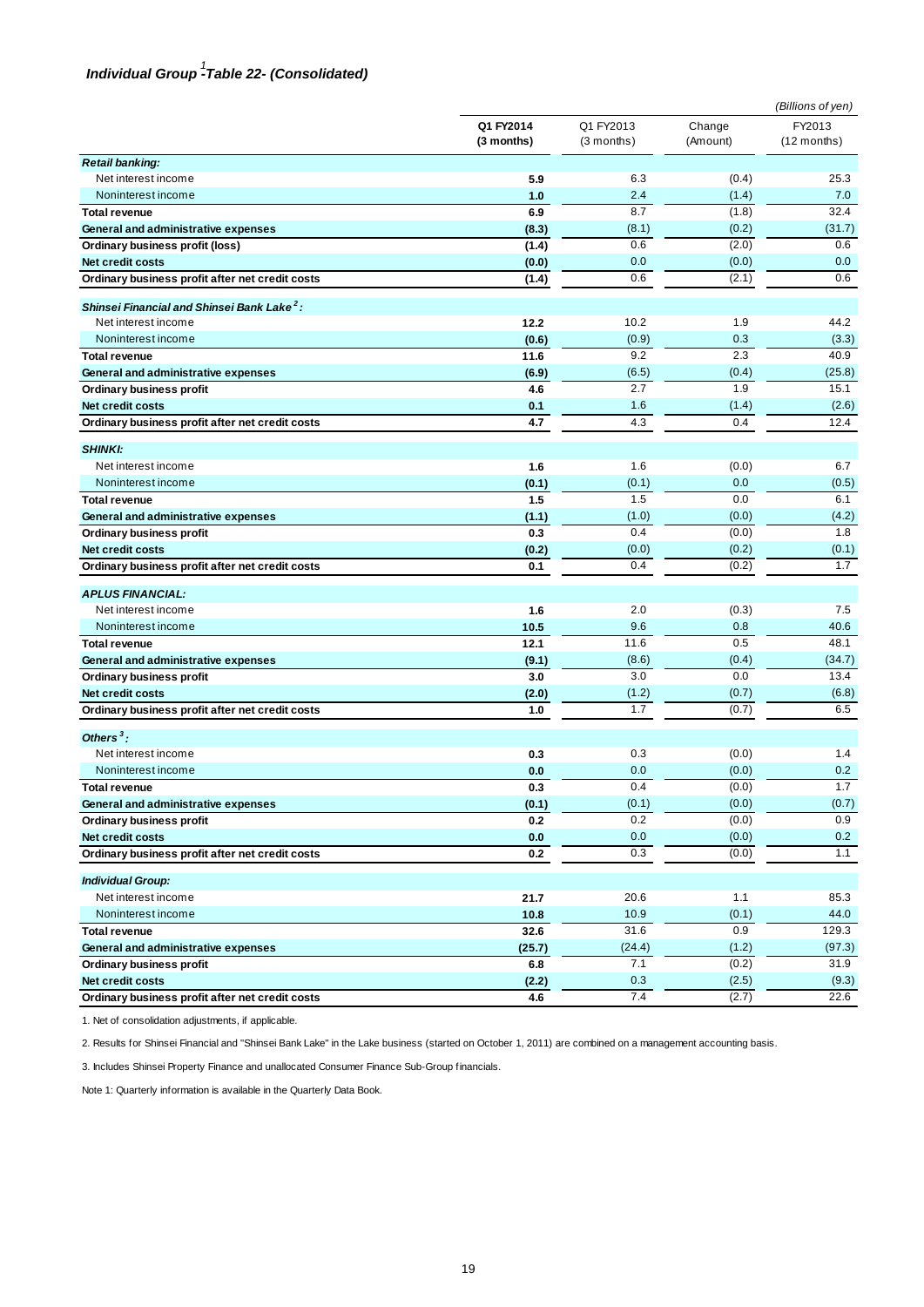# *Individual Group Revenue by Product/Entity -Table 23- (Consolidated) 1*

|                                                      |                         |                           |                    | (Billions of yen)       |
|------------------------------------------------------|-------------------------|---------------------------|--------------------|-------------------------|
|                                                      | Q1 FY2014<br>(3 months) | Q1 FY2013<br>$(3$ months) | Change<br>(Amount) | FY2013<br>$(12$ months) |
| Retail Banking:                                      | 6.9                     | 8.7                       | (1.8)              | 32.4                    |
| Deposits and debentures net interest income          | 3.3                     | 4.0                       | (0.6)              | 15.6                    |
| Deposits and debentures noninterest income           | 0.2                     | 1.0                       | (0.7)              | 2.7                     |
| Asset management                                     | 1.0                     | 1.4                       | (0.4)              | 4.9                     |
| Loans                                                | 2.2                     | 2.2                       | 0.0                | 9.0                     |
| Shinsei Financial and Shinsei Bank Lake <sup>2</sup> | 11.6                    | 9.2                       | 2.3                | 40.9                    |
| <b>SHINKI</b>                                        | 1.5                     | 1.5                       | 0.0                | 6.1                     |
| APLUS FINANCIAL                                      | 12.1                    | 11.6                      | 0.5                | 48.1                    |
| Others $3$                                           | 0.3                     | 0.4                       | (0.0)              | 1.7                     |
| Total revenue                                        | 32.6                    | 31.6                      | 0.9                | 129.3                   |

1. Net of consolidation adjustments, if applicable.

2. Results for Shinsei Financial and "Shinsei Bank Lake" in the Lake business (started on October 1, 2011) are combined on a management accounting basis.

3. Includes Shinsei Property Finance and unallocated Consumer Finance Sub-Group financials.

Note 1: Quarterly information is available in the Quarterly Data Book.

#### **Individual Group:**

The Individual Group consists of Retail Banking, as well as Shinsei Bank Lake, and the subsidiaries Shinsei Financial Co., Ltd., SHINKI Co., Ltd., APLUS FINANCIAL Co., Ltd. and Shinsei Property Finance Co., Ltd.

The Individual Group's ordinary business profit after net credit costs was ¥4.6 billion in the first quarter of fiscal year 2014, compared to ¥7.4 billion in the first quarter of fiscal year 2013.

#### **Retail Banking**

Total revenue of Retail Banking went from ¥8.7 billion in the first quarter of fiscal year 2013, to ¥6.9 billion in the first quarter of fiscal year 2014. Net interest income totaled ¥5.9 billion in the first quarter of fiscal year 2014, compared to ¥6.3 billion in the first quarter of fiscal year 2013. The housing loan performance continues to be firm, with a net increase in the loan balance and an increase in revenues. However, as a result of net interest income from deposits, including deposits held for liquidity purposes, decreasing due to a decline in market interest rates, total net interest income declined compared to the first quarter of fiscal year 2013. Noninterest income was ¥1.0 billion in the first quarter of fiscal year 2014, compared to ¥2.4 billion in the first quarter of fiscal year 2013. This decline was a result of the profitability of investment product transactions declining compared to the first quarter of fiscal year 2013, despite the Bank's efforts to speedily provide new products that meet the needs of customers.

General and administrative expenses were ¥8.3 billion in the first quarter of fiscal year 2014, an increase from ¥8.1 billion in the first quarter of fiscal year 2013, due to the continued active implementation of initiatives to smoothly carry out the Second Medium Term Management Plan ("MTMP"), while continuing to simultaneously implement various rationalization and efficiency measures, such as reviewing the unit cost of advertising.

Regarding net credit costs, recoveries of ¥0.0 billion (¥3 million) were recorded in the first quarter of fiscal year 2013, compared to ¥0.0 billion (¥77 million) of costs in the first quarter of fiscal year 2014.

As a result of the preceding, ordinary business profit after net credit costs was a loss of ¥1.4 billion in the first quarter of fiscal year 2014, compared to a profit of ¥0.6 billion in the first quarter of fiscal year 2013.

#### **Shinsei Financial and Shinsei Bank Lake**

Ordinary business profit after net credit costs of Shinsei Financial and Shinsei Bank Lake, after related consolidation adjustments, was ¥4.7 billion in the first quarter of fiscal year 2014, compared to ¥4.3 billion in the first quarter of fiscal year 2013.

Total revenue was ¥11.6 billion in the first quarter of fiscal year 2014, compared to ¥9.2 billion in the first quarter of fiscal year 2013, primarily due to the increase in the total loan balance. The consolidated loan balance of Shinsei Financial and Shinsei Bank Lake is growing stably.

In net credit costs, while phased efforts to strengthen credit management and the structure for loan collections continue, the rate of growth of the total loan balance has increased in the first quarter of fiscal year 2014 compared to the first quarter of fiscal year 2013, and net credit recoveries of ¥0.1 billion were recorded in the first quarter of fiscal year 2014 compared to ¥1.6 billion of net credit recoveries recorded in the first quarter of fiscal year 2013.

#### **SHINKI**

The ordinary business profit after net credit costs of SHINKI after related consolidation adjustments was ¥0.1 billion in the first quarter of fiscal year 2014, compared to ¥0.4 billion in the first quarter of fiscal year 2013.

#### **APLUS FINANCIAL**

The ordinary business profit after net credit costs of APLUS FINANCIAL after related consolidation adjustments totaled ¥1.0 billion in the first quarter of fiscal year 2014, a decline from ¥1.7 billion in the first quarter of fiscal year 2013. Total revenue for the first quarter of fiscal year 2014 was ¥12.1 billion, an increase from ¥11.6 billion recorded in the first quarter of fiscal year 2013. Of total revenue, while net interest income was ¥1.6 billion in the first quarter of fiscal year 2014, down from ¥2.0 billion in the first quarter of fiscal year 2013 as a result of the continuing decline in the loan balance, due to an increase in transaction volume in the settlement and shopping credit businesses, noninterest income was ¥10.5 billion in the first quarter of fiscal year 2014, an increase from ¥9.6 billion in the first quarter of fiscal year 2013. Regarding expenses, while we have continued to pursue rationalization and efficiency, general and administrative expenses increased to ¥9.1 billion in the first quarter of fiscal year 2014, from ¥8.6 billion in the first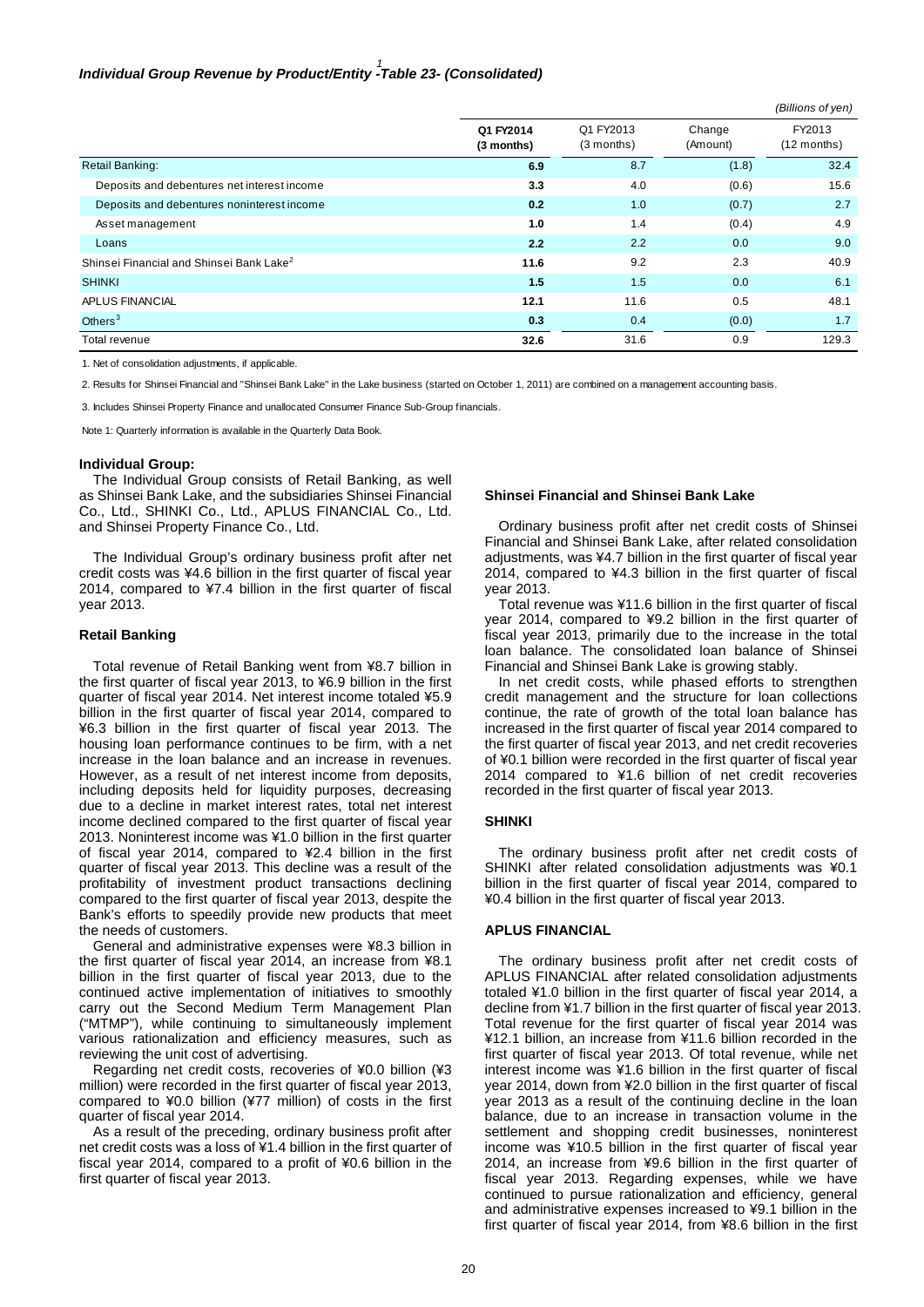quarter of fiscal year 2013, due to factors such as systems costs associated with the implementation of measures aimed at expanding services offered to customers and increases in advertising expenses. Additionally, net credit costs were ¥2.0 billion in the first quarter of fiscal year 2014, compared to ¥1.2 billion in the first quarter of fiscal year 2013.

Financial results of Others includes the profits and losses of Shinsei Property Finance Co., Ltd. and the Consumer Finance Sub-Group.

#### **Interest Repayment**

Regarding reserves for losses on interest repayment, in fiscal year 2013 the future expected losses associated with interest repayment was reevaluated and an additional ¥15.6 billion of reserves were provisioned in order to address these expected future losses, while no additional reserves were provisioned in the first quarter of fiscal year 2014.

At Shinsei Financial the usage of reserves for losses on interest repayment (intended for interest repayment and principal amortization) was ¥10.0 billion in the first quarter of fiscal year 2014 compared to ¥1.1 billion in the first quarter of fiscal year 2013. This increase in the usage of reserves for losses on interest repayment is the result of the conclusion of the GE Japan, Ltd. indemnity for losses on interest repayment in exchange for a lump sum, cash

payment of ¥175.0 billion from GE Japan, the provisioning of additional reserves for losses on interest repayment of the same magnitude, and the resulting expansion of the claims covered through reserves for losses on interest repayments. In the first quarter of fiscal year 2014 no additional provisions of reserves for losses on interest repayment were made and the total balance of reserves for losses on interest repayment as of June 30, 2014 was ¥177.2 billion compared to ¥187.3 billion as of March 31, 2014.

SHINKI's usage of reserves for losses on interest repayment (intended for interest repayment and principal amortization) totaled ¥1.1 billion in the first quarter of fiscal year 2014, compared to ¥1.3 billion in the first quarter of fiscal year 2013. No additional reserves were made in the first quarter of fiscal year 2014 and the total balance of reserves for losses on interest repayment as of June 30, 2014 was ¥15.1 billion compared to ¥16.2 billion as of March 31, 2014.

APLUS FINANCIAL and its consolidated subsidiaries' usage of reserves for losses on interest repayment (intended for interest repayment and principal amortization) totaled ¥0.7 billion in the first quarter of fiscal year 2014, at the same level as ¥0.7 billion in the first quarter of fiscal year 2013. No additional reserves were made in the first quarter of fiscal year 2014 and the total balance of reserves for losses on interest repayment as of June 30, 2014 was ¥3.8 billion compared to ¥4.6 billion as of March 31, 2014.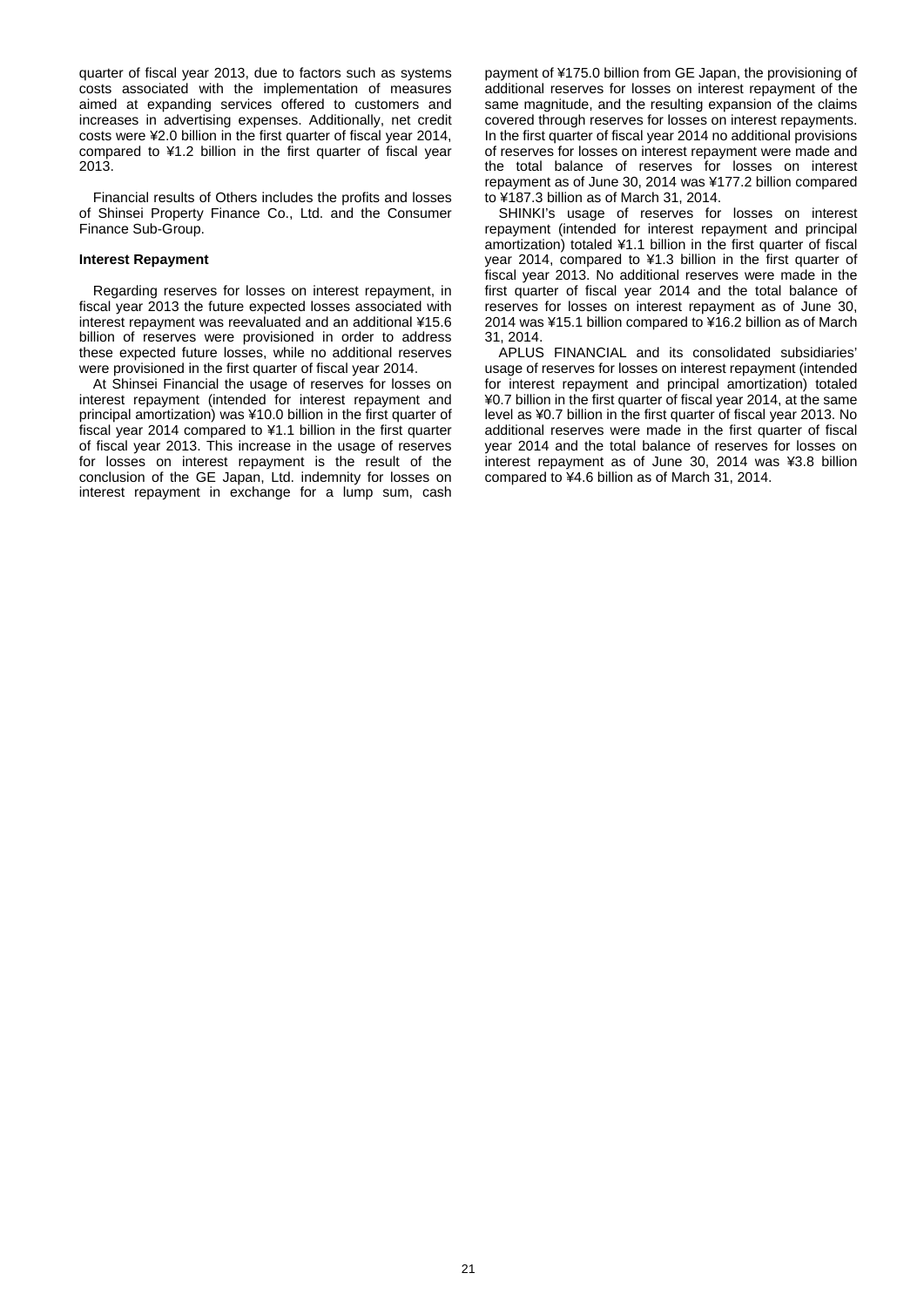# *Corporate/Other -Table 24- (Consolidated) 1*

|                                                               |                         |                         |                    | (Billions of yen)       |
|---------------------------------------------------------------|-------------------------|-------------------------|--------------------|-------------------------|
|                                                               | Q1 FY2014<br>(3 months) | Q1 FY2013<br>(3 months) | Change<br>(Amount) | FY2013<br>$(12$ months) |
| Treasury Sub-Group:                                           |                         |                         |                    |                         |
| Net interest income                                           | (0.2)                   | (1.0)                   | 0.8                | (3.3)                   |
| Noninterest income                                            | 1.1                     | (1.2)                   | 2.4                | (1.0)                   |
| <b>Total revenue</b>                                          | 0.9                     | (2.3)                   | 3.2                | (4.4)                   |
| General and administrative expenses                           | (0.4)                   | (0.3)                   | (0.0)              | (1.5)                   |
| Ordinary business profit (loss)                               | 0.5                     | (2.7)                   | 3.2                | (5.9)                   |
| Net credit costs                                              | ٠                       | ٠                       |                    |                         |
| Ordinary business profit after net credit costs               | 0.5                     | (2.7)                   | 3.2                | (5.9)                   |
| Corporate/Other (excluding Treasury Sub-Group) <sup>1</sup> : |                         |                         |                    |                         |
| Net interest income                                           | (0.0)                   | (0.8)                   | 0.8                | (3.1)                   |
| Noninterest income                                            | 0.1                     | 0.0                     | 0.0                | 0.3                     |
| <b>Total revenue</b>                                          | 0.1                     | (0.7)                   | 0.8                | (2.7)                   |
| General and administrative expenses                           | 0.1                     | 0.2                     | (0.0)              | (0.1)                   |
| Ordinary business profit (loss)                               | 0.2                     | (0.4)                   | 0.7                | (2.8)                   |
| Net credit costs                                              | (0.0)                   | (0.1)                   | 0.1                | 0.0                     |
| Ordinary business profit after net credit costs               | 0.2                     | (0.6)                   | 0.9                | (2.8)                   |
| Corporate/Other <sup>1</sup> :                                |                         |                         |                    |                         |
| Net interest income                                           | (0.2)                   | (1.8)                   | 1.6                | (6.4)                   |
| Noninterest income                                            | 1.2                     | (1.1)                   | 2.4                | (0.7)                   |
| <b>Total revenue</b>                                          | 1.0                     | (3.0)                   | 4.1                | (7.1)                   |
| General and administrative expenses                           | (0.2)                   | (0.1)                   | (0.1)              | (1.6)                   |
| Ordinary business profit (loss)                               | 0.8                     | (3.2)                   | 4.0                | (8.8)                   |
| Net credit costs                                              | (0.0)                   | (0.1)                   | 0.1                | 0.0                     |
| Ordinary business profit after net credit costs               | 0.8                     | (3.3)                   | 4.1                | (8.8)                   |

1. "Corporate/Other" includes company-w ide accounts w hich are not included in our reportable segments, allocation variance of indirect expense and elimination amount of inter-segment transactions.

Note 1: Quarterly information is available in the Quarterly Data Book.

Corporate/Other figures include the results of the Treasury Sub-Group, which governs the ALM for the Bank overall. Corporate/Other's total revenue was a profit of ¥1.0 billion in the first quarter of fiscal year 2014, compared to a loss of ¥3.0 billion in the first quarter of fiscal year 2013. Net interest income was a loss of ¥0.2 billion in the first quarter of fiscal year 2014, a substantial improvement compared to a loss of ¥1.8 billion in the first quarter of fiscal year 2013. This improvement was partly the result of improvements in funding costs associated with the maturation of high interest rate time deposits which is reflected in the performance of Corporate/Other through internal funds transfers. Regarding noninterest income, a profit of ¥1.2 billion was recorded in the first quarter of fiscal year 2014 compared to a loss of ¥1.1 billion in the first quarter of fiscal year 2013. While a loss of ¥1.4 billion associated with the sale of JGBs was recorded in the first quarter of fiscal year 2013, as a result of efforts to mitigate interest rate risk arising from volatility in the financial markets in the same period, a profit of ¥0.6 billion associated with the sale of bonds including government bonds was recorded in the first quarter of fiscal year 2014 resulting from timely operations.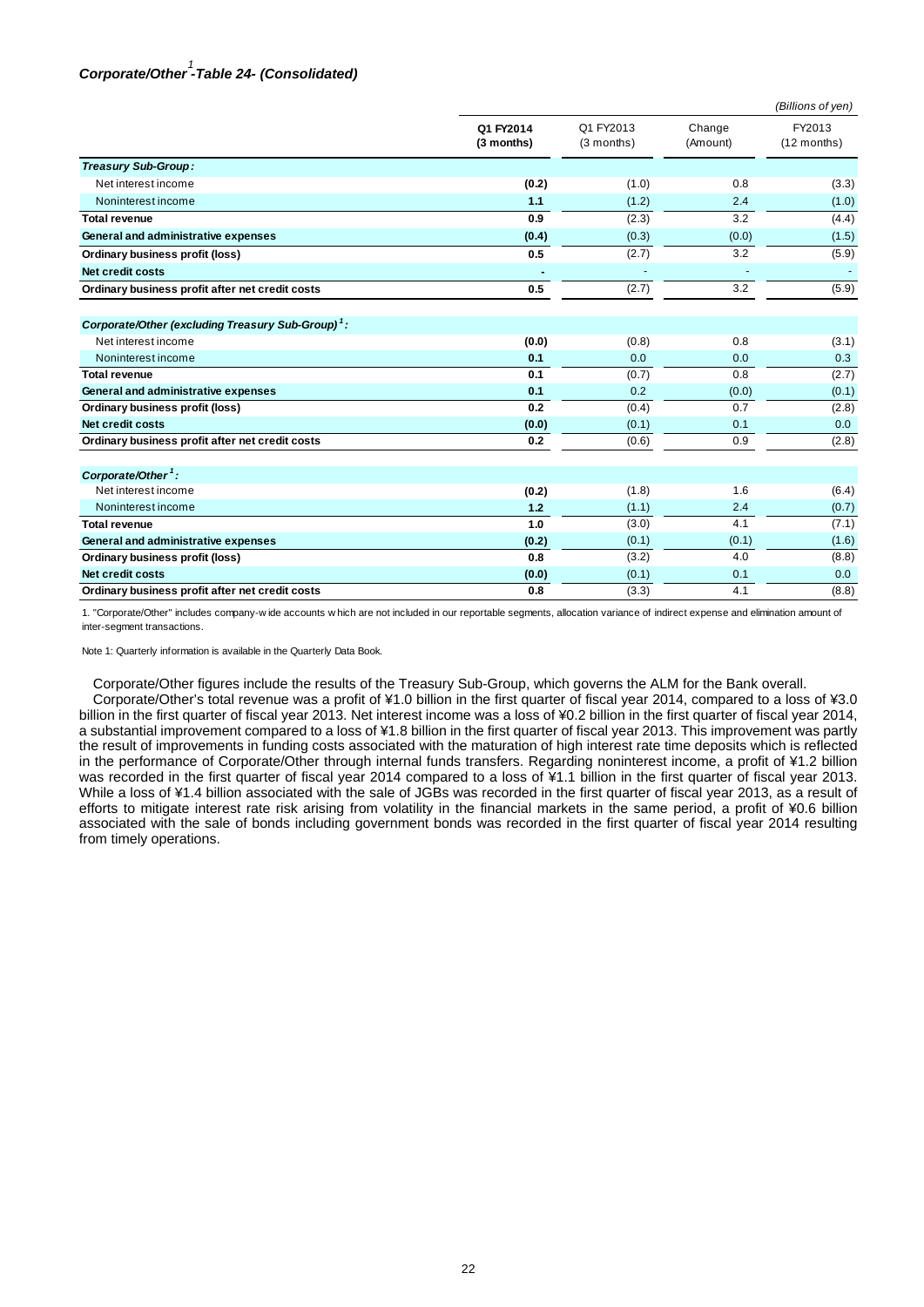### *Segment Information*

| <b>Institutional Group:</b>          | Focuses primarily on corporate and public sector finance and advisory business.                                                                                                                                                                                                                                          |
|--------------------------------------|--------------------------------------------------------------------------------------------------------------------------------------------------------------------------------------------------------------------------------------------------------------------------------------------------------------------------|
| <b>Institutional Business</b>        | The "Institutional Business Sub-Group" provides financial products and services, including<br>healthcare finance for corporations and the public sector, advisory business and real<br>estate-related nonrecourse, corporate finance, M&A and other specialty finance, corporate<br>restructuring, and trust businesses. |
| <b>Principal Transactions</b>        | The "Principal Transactions Sub-Group" comprises the credit trading and private equity<br>businesses.                                                                                                                                                                                                                    |
| <b>Showa Leasing</b>                 | "Showa Leasing" primarily provides leasing related financial products and services.                                                                                                                                                                                                                                      |
| <b>Other Institutional</b><br>Group  | The "Other Institutional Group" consists of the asset-backed investment business and other<br>businesses.                                                                                                                                                                                                                |
| <b>Global Markets Group:</b>         | Focuses primarily on financial markets business and serving financial institution clients.                                                                                                                                                                                                                               |
| <b>Financial Institutions</b>        | The "Financial Institutions Sub-Group" provides financial products and services for financial<br>institutions.                                                                                                                                                                                                           |
| <b>Markets</b>                       | The "Markets Sub-Group" is engaged in foreign exchange, derivatives, equity related, alternative<br>investment and other capital markets transactions.                                                                                                                                                                   |
| <b>Other Global Markets</b><br>Group | The "Other Global Markets Group" consists of the profit and loss attributable to Shinsei Securities,<br>asset management, wealth management, and other products and services in the Global Markets<br>Group.                                                                                                             |
| <b>Individual Group:</b>             | Focuses on retail financial products and services.                                                                                                                                                                                                                                                                       |
| <b>Retail Banking</b>                | The "Retail Banking Sub-Group" provides financial products and services for retail customers<br>such as yen/foreign currency/structured deposit services, investment trusts, brokerage services<br>(through a partner institution), life and nonlife insurance (through partner institutions) and home<br>mortgages.     |
| <b>Shinsei Financial</b>             | "Shinsei Financial" provides consumer finance products and services and guarantee services<br>(Shinsei Financial, Shinsei Bank Lake, SHINKI).                                                                                                                                                                            |
| <b>APLUS FINANCIAL</b>               | "APLUS FINANCIAL" provides installment sales credit, credit cards, guarantees, financing and<br>settlement services.                                                                                                                                                                                                     |
| <b>Other Individual Group</b>        | The "Other Individual Group" consists of profit and loss attributable to the Consumer Finance<br>Sub-Group and other subsidiaries.                                                                                                                                                                                       |
| Corporate/Other:                     | "Corporate/Other" includes company-wide accounts which are not included in our reportable<br>segments, allocation variance of indirect expense and elimination amount of inter-segment<br>transactions.                                                                                                                  |
| <b>Treasury</b>                      | The "Treasury Sub-Group" undertakes ALM related operations and includes gains and losses<br>from equity and subordinated debt financing activities.                                                                                                                                                                      |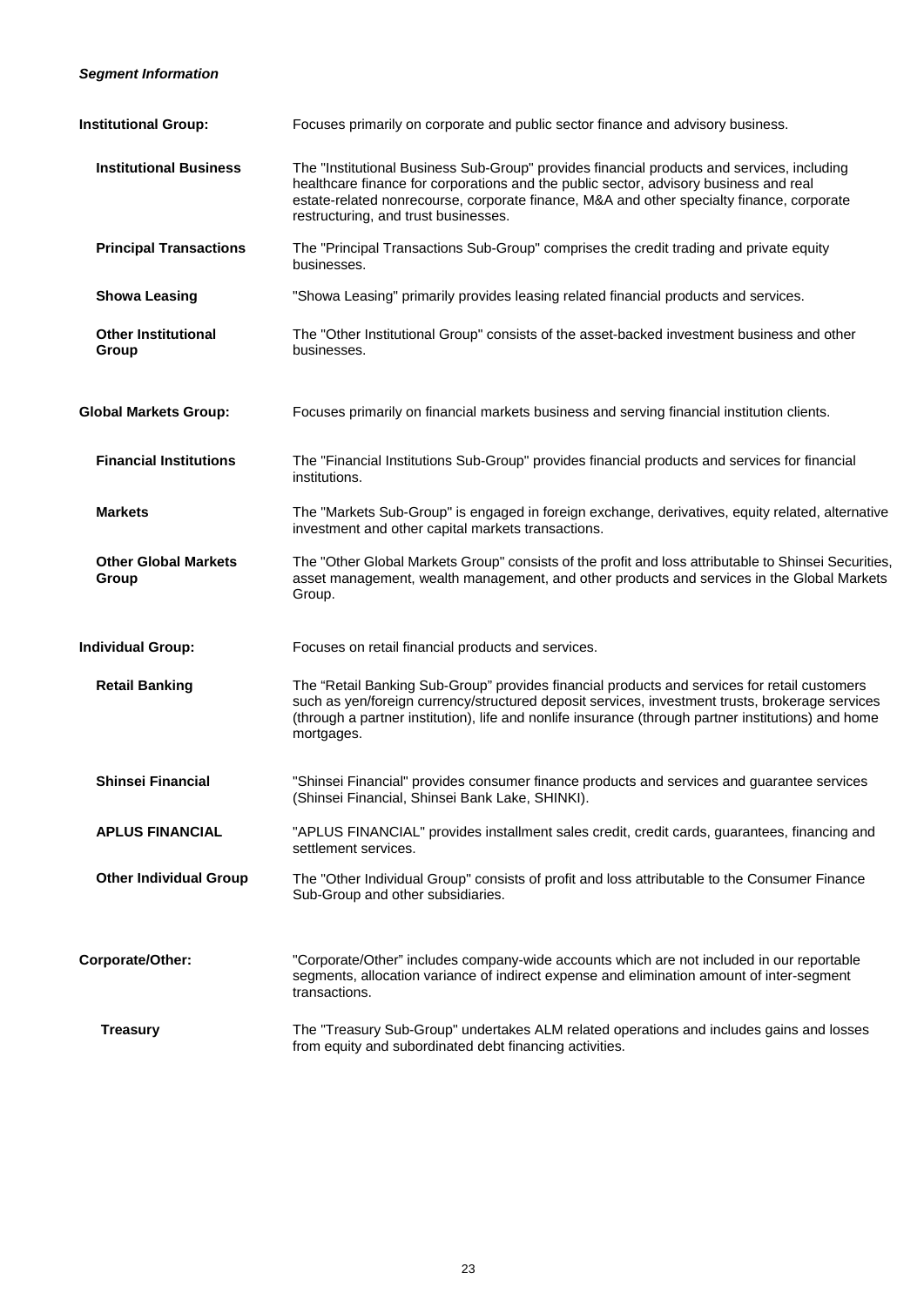**Assets** 

|                                                       |                 |                 |                    |                  | (Millions of yen)  |
|-------------------------------------------------------|-----------------|-----------------|--------------------|------------------|--------------------|
|                                                       | June 30<br>2014 | June 30<br>2013 | Change<br>(Amount) | March 31<br>2014 | Change<br>(Amount) |
|                                                       | (a)             | (b)             | $(a)-(b)$          | (c)              | $(a)-(c)$          |
| < <assets>&gt;</assets>                               |                 |                 |                    |                  |                    |
| Cash and due from banks                               | 1,385,902       | 481,784         | 904,118            | 1,451,492        | (65, 589)          |
| Call loans and bills bought                           | 62,448          |                 | 62,448             | 36,451           | 25,996             |
| Receivables under resale agreements                   | 53,216          | 58,510          | (5,294)            | 53,216           |                    |
| Receivables under securities borrowing transactions   | 16,575          | 40,856          | (24, 281)          | 23,651           | (7,076)            |
| Other monetary claims purchased                       | 96,879          | 105,454         | (8,575)            | 105,857          | (8,978)            |
| <b>Trading assets</b>                                 | 274,376         | 304,441         | (30,065)           | 249,115          | 25,260             |
| Monetary assets held in trust                         | 186,911         | 228,645         | (41, 734)          | 199,117          | (12, 206)          |
| <b>Securities</b>                                     | 1,653,257       | 1,871,582       | (218, 324)         | 1,557,020        | 96,237             |
| Loans and bills discounted                            | 4,217,003       | 4,232,998       | (15,995)           | 4,319,830        | (102, 827)         |
| Foreign exchanges                                     | 24,288          | 26,860          | (2,571)            | 25,656           | (1,368)            |
| Lease receivables and leased investment assets        | 223,974         | 204,053         | 19,921             | 227,764          | (3,789)            |
| Other assets                                          | 984,970         | 784,063         | 200,906            | 724,963          | 260,006            |
| Premises and equipment                                | 48,149          | 51,450          | (3,300)            | 50,143           | (1,993)            |
| Intangible assets                                     | 54,708          | 64,977          | (10, 268)          | 57,643           | (2,934)            |
| Goodwill                                              | 27,431          | 33,678          | (6, 246)           | 28,949           | (1, 517)           |
| Asset for retirement benefit                          | 2,838           | $\prime$        | $\prime$           | 1,567            | 1,270              |
| Deferred issuance expenses for debentures             | 26              | 56              | (30)               | 32               | (6)                |
| Deferred tax assets                                   | 16,168          | 17,124          | (955)              | 16,519           | (350)              |
| Customers' liabilities for acceptances and guarantees | 353,740         | 485,595         | (131, 855)         | 358,414          | (4,674)            |
| Reserve for credit losses                             | (116, 522)      | (147, 149)      | 30,626             | (137, 358)       | 20,836             |
| <b>Total assets</b>                                   | 9,538,914       | 8,811,306       | 727,607            | 9,321,103        | 217,810            |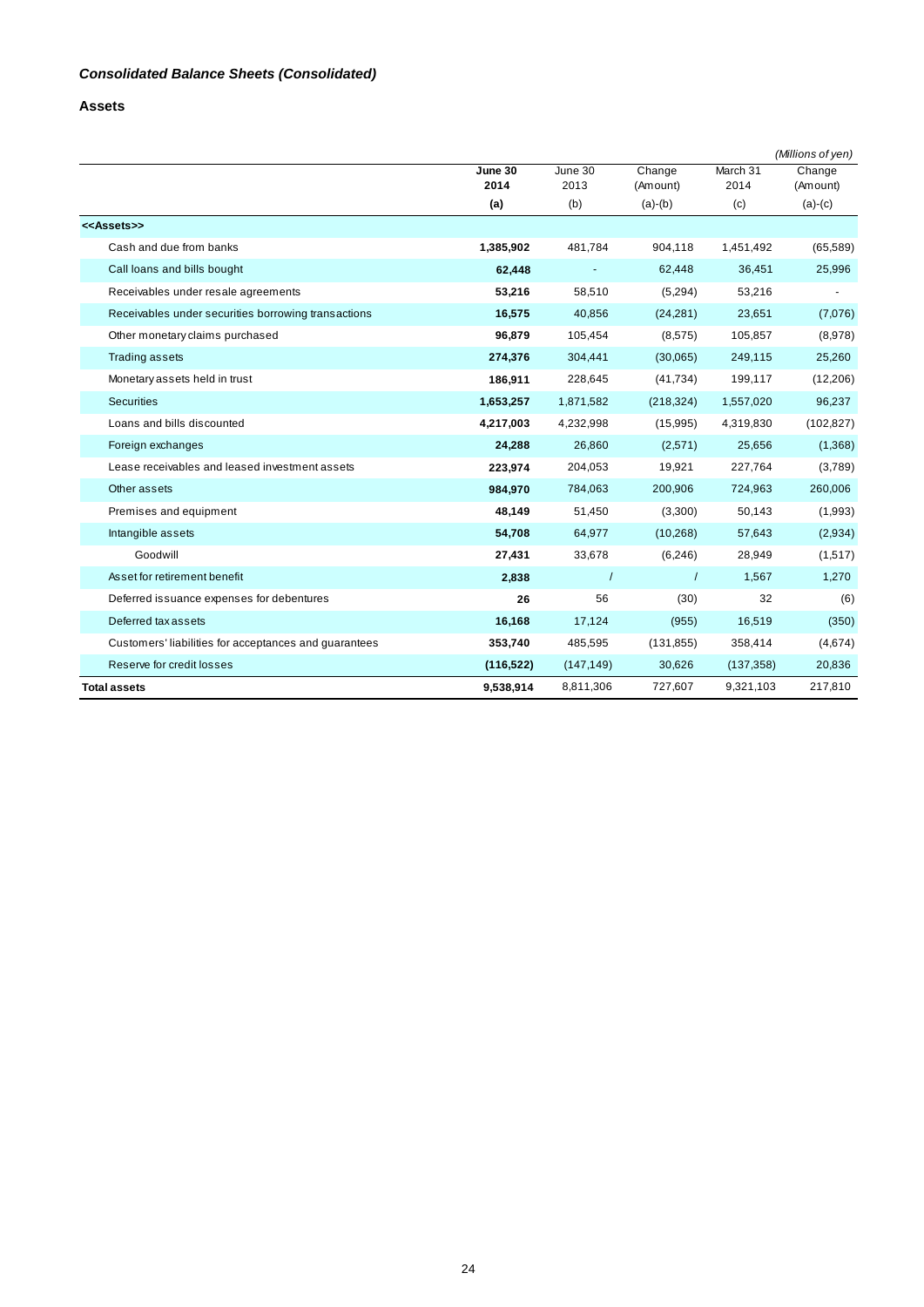# **Liabilities and Equity**

|                                                            |                 |                 |                          |                  | (Millions of yen)  |
|------------------------------------------------------------|-----------------|-----------------|--------------------------|------------------|--------------------|
|                                                            | June 30<br>2014 | June 30<br>2013 | Change<br>(Amount)       | March 31<br>2014 | Change<br>(Amount) |
|                                                            | (a)             | (b)             | $(a)-(b)$                | (c)              | $(a)-(c)$          |
| < <liabilities>&gt;</liabilities>                          |                 |                 |                          |                  |                    |
| Deposits                                                   | 5,627,765       | 5,526,411       | 101,354                  | 5,733,223        | (105, 458)         |
| Negotiable certificates of deposit                         | 127,216         | 154,378         | (27, 161)                | 117,223          | 9,992              |
| <b>Debentures</b>                                          | 40,136          | 49,594          | (9, 458)                 | 41,747           | (1,610)            |
| Call money and bills sold                                  | 392,028         | 120,098         | 271,929                  | 180,000          | 212,028            |
| Payables under securities lending transactions             | 278,839         | 41,234          | 237,605                  | 317,599          | (38, 760)          |
| <b>Trading liabilities</b>                                 | 236,867         | 265,010         | (28, 142)                | 218,585          | 18,282             |
| Borrowed money                                             | 672,792         | 587,951         | 84,840                   | 643,431          | 29,360             |
| Foreign exchanges                                          | 21              | 37              | (16)                     | 37               | (16)               |
| Short-term corporate bonds                                 | 106,200         | 100,500         | 5,700                    | 86,900           | 19,300             |
| Corporate bonds                                            | 175,619         | 187,912         | (12, 293)                | 177,248          | (1,628)            |
| Other liabilities                                          | 576,990         | 559,363         | 17,627                   | 497,804          | 79,185             |
| Accrued employees' bonuses                                 | 2,616           | 2,330           | 286                      | 7,782            | (5, 166)           |
| Accrued directors' bonuses                                 | 21              | 15              | 5                        | 67               | (46)               |
| Reserve for employees' retirement benefits                 | $\prime$        | 7,380           | $\prime$                 | $\prime$         | $\prime$           |
| Liability for retirement benefit                           | 13,246          | $\prime$        | $\prime$                 | 10,116           | 3,130              |
| Reserve for directors' retirement benefits                 | 74              | 119             | (44)                     | 119              | (44)               |
| Reserve for losses on interest repayments                  | 196,255         | 31,695          | 164,560                  | 208,201          | (11, 945)          |
| Deferred tax liabilities                                   | 8               | 9               | (1)                      | 9                | (0)                |
| Acceptances and guarantees                                 | 353,740         | 485,595         | (131, 855)               | 358,414          | (4,674)            |
| <b>Total liabilities</b>                                   | 8,800,439       | 8,119,638       | 680,800                  | 8,598,512        | 201,927            |
| < <equity>&gt;</equity>                                    |                 |                 |                          |                  |                    |
| Shareholders' equity:                                      |                 |                 |                          |                  |                    |
| Common stock                                               | 512,204         | 512,204         |                          | 512,204          |                    |
| Capital surplus                                            | 79,461          | 79,461          | $\blacksquare$           | 79,461           |                    |
| Retained earnings                                          | 161,538         | 117,414         | 44,123                   | 146,002          | 15,535             |
| Treasury stock, at cost                                    | (72, 558)       | (72, 558)       | $\overline{\phantom{a}}$ | (72, 558)        |                    |
| Total shareholders' equity                                 | 680,646         | 636,522         | 44,123                   | 665,110          | 15,535             |
| Accumulated other comprehensive income:                    |                 |                 |                          |                  |                    |
| Unrealized gain (loss) on available-for-sale securities    | 6,898           | (2,420)         | 9,318                    | 6,288            | 609                |
| Deferred gain (loss) on derivatives under hedge accounting | (9, 382)        | (9,043)         | (338)                    | (8,769)          | (612)              |
| Foreign currency translation adjustments                   | 12              | 1,950           | (1,938)                  | 267              | (255)              |
| Accumulated adjustments for retirement benefit             | (5,286)         | $\prime$        | $\prime$                 | (5, 195)         | (90)               |
| Total accumulated other comprehensive income               | (7, 758)        | (9,513)         | 1,755                    | (7, 409)         | (348)              |
| Stock acquisition rights                                   | 1,220           | 1,208           | 11                       | 1,221            | (1)                |
| Minority interests                                         | 64,366          | 63,450          | 915                      | 63,667           | 698                |
| <b>Total equity</b>                                        | 738,474         | 691,668         | 46,806                   | 722,590          | 15,883             |
| <b>Total liabilities and equity</b>                        | 9,538,914       | 8,811,306       | 727,607                  | 9,321,103        | 217,810            |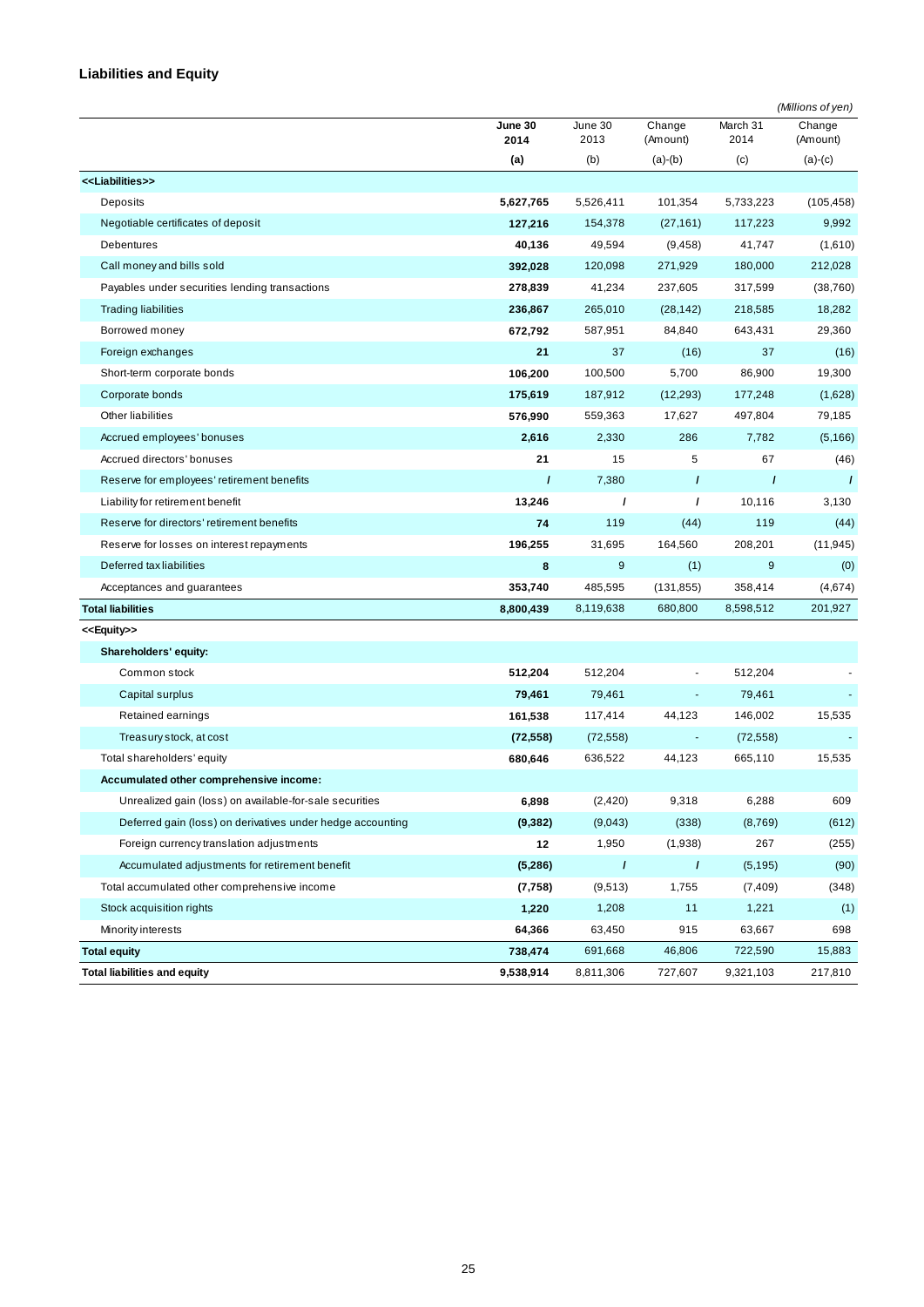### *Consolidated Statements of Income (Consolidated)*

|                                                                     |                         |                           |                    | (Millions of yen)       |
|---------------------------------------------------------------------|-------------------------|---------------------------|--------------------|-------------------------|
|                                                                     | Q1 FY2014<br>(3 months) | Q1 FY2013<br>$(3$ months) | Change<br>(Amount) | FY2013<br>$(12$ months) |
| <b>Ordinary income</b>                                              | 98,299                  | 93,493                    | 4,806              | 375,232                 |
| Interest income                                                     | 36,916                  | 35,831                    | 1,084              | 143,270                 |
| Interest on loans and bills discounted                              | 31,648                  | 31,491                    | 156                | 124,400                 |
| Interest and dividends on securities                                | 4,527                   | 3,647                     | 880                | 15,694                  |
| Other interest income                                               | 739                     | 692                       | 47                 | 3,176                   |
| Fees and commissions income                                         | 10,189                  | 11,410                    | (1,220)            | 43,603                  |
| Trading income                                                      | 3,700                   | 3,620                     | 79                 | 16,517                  |
| Other business income                                               | 38,050                  | 35,229                    | 2,821              | 142,640                 |
| Other ordinary income                                               | 9,442                   | 7,401                     | 2,041              | 29,200                  |
| Ordinary expenses                                                   | 76,941                  | 78,446                    | (1,505)            | 331,085                 |
| Interest expenses                                                   | 6,015                   | 8,836                     | (2,821)            | 32,752                  |
| Interest on deposits                                                | 3,168                   | 5,667                     | (2, 499)           | 20,358                  |
| Interest on borrowings                                              | 1,163                   | 1,267                     | (104)              | 4,964                   |
| Interest on corporate bonds                                         | 1,327                   | 1,453                     | (126)              | 5,940                   |
| Other interest expenses                                             | 356                     | 448                       | (91)               | 1,487                   |
| Fees and commissions expenses                                       | 5,371                   | 5,696                     | (325)              | 21,165                  |
| <b>Trading losses</b>                                               | 108                     | 98                        | 9                  | 2,542                   |
| Other business expenses                                             | 24,623                  | 25,183                    | (559)              | 100,438                 |
| General and administrative expenses                                 | 37,885                  | 35,891                    | 1,994              | 144,814                 |
| Amortization of goodwill                                            | 1,517                   | 1,711                     | (194)              | 6,441                   |
| Amortization of intangible assets acquired in business combinations | 760                     | 878                       | (118)              | 3,305                   |
| Other general and administrative expenses                           | 35,607                  | 33,300                    | 2,306              | 135,067                 |
| Other ordinary expenses                                             | 2,937                   | 2,739                     | 197                | 29,371                  |
| Provision of reserve for credit losses                              | 952                     | 1,375                     | (423)              | 6,279                   |
| Other                                                               | 1,984                   | 1,363                     | 620                | 23,092                  |
| Ordinary profit                                                     | 21,358                  | 15,046                    | 6,311              | 44,147                  |
| Extraordinary gains                                                 | 350                     | 30                        | 319                | 3,879                   |
| <b>Extraordinary losses</b>                                         | 222                     | 550                       | (328)              | 2,006                   |
| Income before income taxes and minority interests                   | 21,486                  | 14,526                    | 6,959              | 46,020                  |
| Income taxes (benefit)                                              | 681                     | 931                       | (249)              | 1,668                   |
| Income before minority interests                                    | 20,804                  | 13,595                    | 7,209              | 44,351                  |
| Minority interests in net income of subsidiaries                    | 809                     | 814                       | (4)                | 2,976                   |
| Net income                                                          | 19,994                  | 12,780                    | 7,214              | 41,374                  |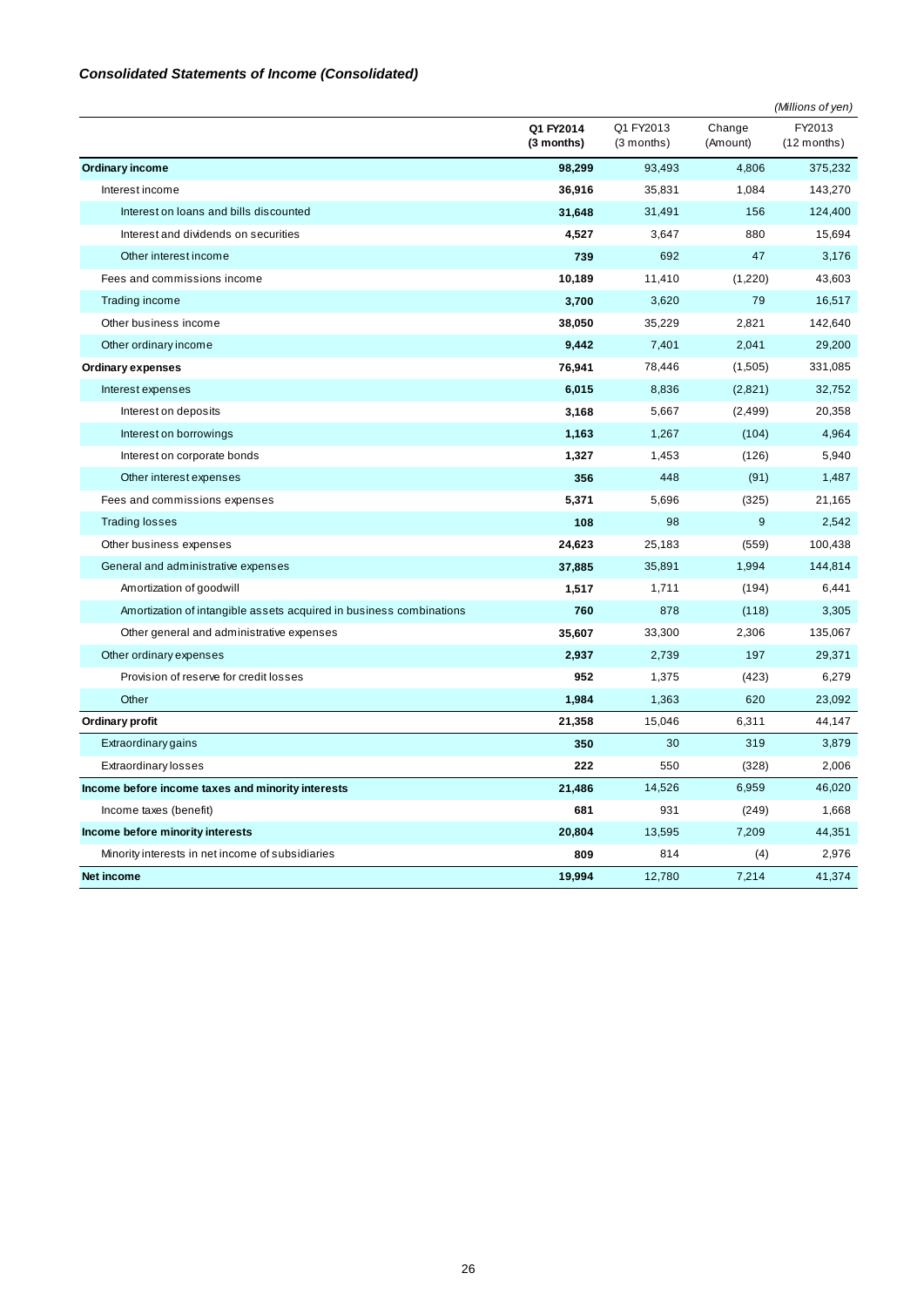### *Consolidated Statements of Comprehensive Income (Consolidated)*

|                                                            |                         |                           |                    | (Millions of yen)       |
|------------------------------------------------------------|-------------------------|---------------------------|--------------------|-------------------------|
|                                                            | Q1 FY2014<br>(3 months) | Q1 FY2013<br>$(3$ months) | Change<br>(Amount) | FY2013<br>$(12$ months) |
| Income before minority interests                           | 20,804                  | 13,595                    | 7,209              | 44,351                  |
| Other comprehensive income                                 |                         |                           |                    |                         |
| Unrealized gain (loss) on available-for-sale securities    | 604                     | (6,258)                   | 6,863              | 2,803                   |
| Deferred gain (loss) on derivatives under hedge accounting | (612)                   | 2,562                     | (3, 174)           | 2,835                   |
| Foreign currency translation adjustments                   | (363)                   | 779                       | (1, 142)           | (655)                   |
| Adjustments for retirement benefit                         | 556                     |                           |                    |                         |
| Share of other comprehensive income in affiliates          | 15                      | 39                        | (23)               | (153)                   |
| Other comprehensive income                                 | 200                     | (2,878)                   | 3,079              | 4,830                   |
| Comprehensive income                                       | 21,005                  | 10,717                    | 10,288             | 49,181                  |
| (Breakdown)                                                |                         |                           |                    |                         |
| Attributable to:                                           |                         |                           |                    |                         |
| Owners of the parent                                       | 20,294                  | 9,572                     | 10,721             | 45,466                  |
| Minority interests                                         | 711                     | 1,144                     | (433)              | 3,715                   |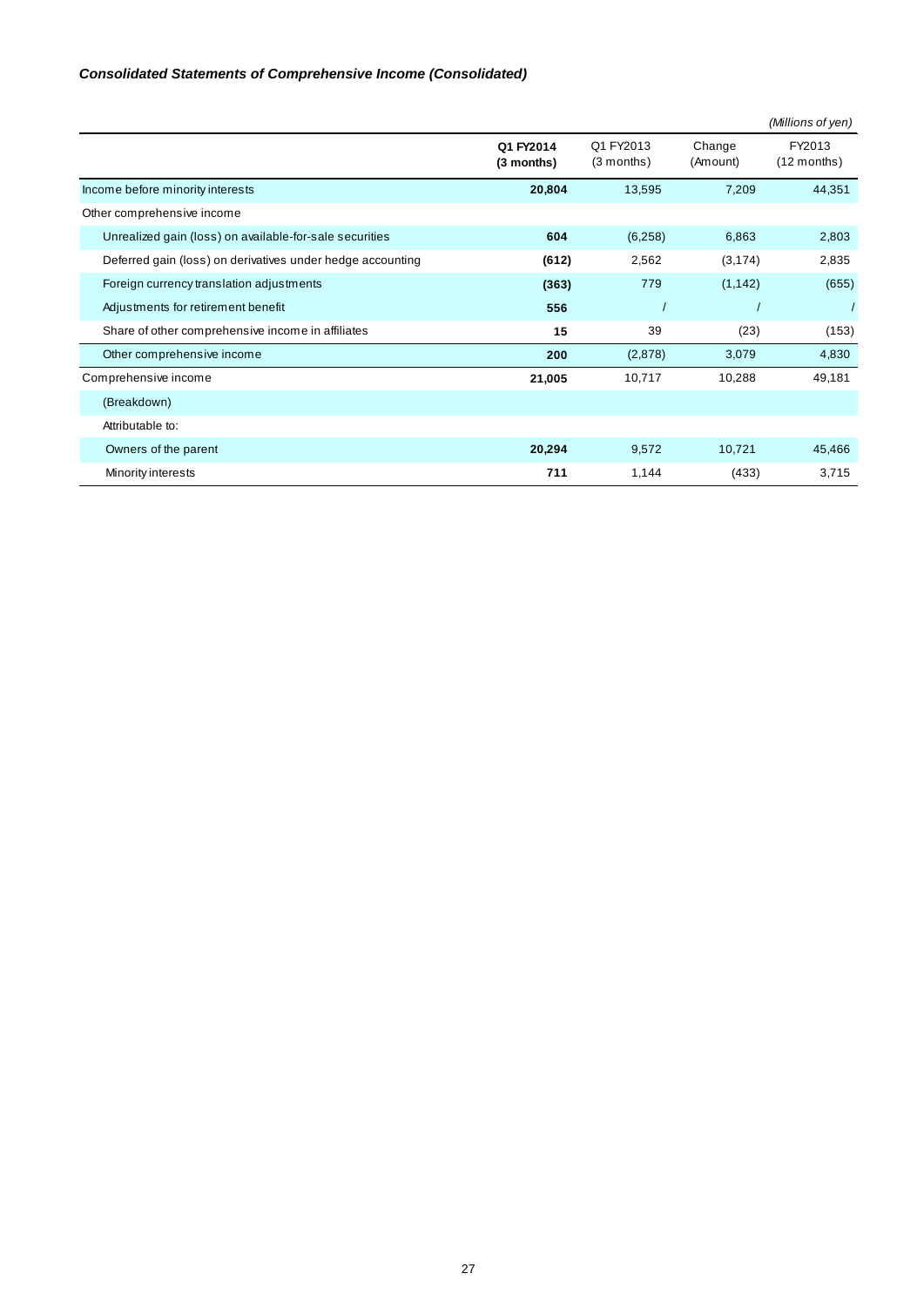### *Consolidated Composition of Capital Disclosure (Consolidated)*

| <basel 3,="" domestic="" standard<sup="">1&gt;</basel>                                                                                                                                                                                                                                                      | Millions of yen (except percentages) |                                                        |
|-------------------------------------------------------------------------------------------------------------------------------------------------------------------------------------------------------------------------------------------------------------------------------------------------------------|--------------------------------------|--------------------------------------------------------|
|                                                                                                                                                                                                                                                                                                             | June 30<br>2014                      | Amounts excluded<br>under transitional<br>arrangements |
| Core capital: instruments and reserves                                                                                                                                                                                                                                                                      |                                      |                                                        |
| Directly issued qualifying common share capital or preferred share capital with a compulsory conversion clause plus related capital surplus<br>and retained earnings                                                                                                                                        | 680,646                              |                                                        |
| of which: capital and capital surplus                                                                                                                                                                                                                                                                       | 591,666                              |                                                        |
| of which: retained earnings                                                                                                                                                                                                                                                                                 | 161,538                              |                                                        |
| of which: treasury stock (-)                                                                                                                                                                                                                                                                                | (72, 558)                            |                                                        |
| of which: earning to be distributed (-)                                                                                                                                                                                                                                                                     |                                      |                                                        |
| of which: other than above                                                                                                                                                                                                                                                                                  |                                      |                                                        |
| Accumulated other comprehensive income (amount allowed to be included in Core capital)<br>of which: foreign currency translation adjustment                                                                                                                                                                 | 12<br>12                             | $\Delta$ 5,286                                         |
| of which: amount related defined benefit                                                                                                                                                                                                                                                                    |                                      | $\Delta$ 5,286                                         |
| Stock acquisition right to common shares and preferred shares with a compulsory conversion clause                                                                                                                                                                                                           | 1,220                                |                                                        |
| Adjusted minority interests (amount allowed to be included in Core capital)                                                                                                                                                                                                                                 |                                      |                                                        |
| Total of reserves included in Core capital: instruments and reserves                                                                                                                                                                                                                                        | 2,848                                |                                                        |
| of which: general reserve for loan losses included in Core capital                                                                                                                                                                                                                                          | 2,848                                |                                                        |
| of which: eligible provision included in Core capital                                                                                                                                                                                                                                                       |                                      |                                                        |
| Eligible noncumulative perpetual preferred shares subject to transitional arrangements (amount allowed to be included in Core capital:                                                                                                                                                                      |                                      |                                                        |
| instruments and reserves)                                                                                                                                                                                                                                                                                   |                                      |                                                        |
| Eligible capital instruments subject to transitional arrangements (amount allowed to be included in Core capital: instruments and reserves)                                                                                                                                                                 | 210,307                              |                                                        |
| Capital instruments issued through measures for capital enhancement by public institutions (amount allowed to be included in Core capital:<br>instruments and reserves)                                                                                                                                     |                                      |                                                        |
| Land revaluation excess after 55% discount (amount allowed to be included in Core capital: instruments and reserves)                                                                                                                                                                                        |                                      |                                                        |
| Minority interests subject to transitional arrangements (amount allowed to be included in Core capital: instruments and reserves)                                                                                                                                                                           | 3,418                                |                                                        |
| Core capital: instruments and reserves                                                                                                                                                                                                                                                                      | 898,453                              |                                                        |
|                                                                                                                                                                                                                                                                                                             |                                      |                                                        |
| Core capital: regulatory adjustments                                                                                                                                                                                                                                                                        |                                      |                                                        |
| Total amount of intangible assets (excluding those relating to mortgage servicing rights)                                                                                                                                                                                                                   | 32,851                               | 12,135                                                 |
| of which: goodwill (including those equivalent)                                                                                                                                                                                                                                                             | 27,431                               |                                                        |
| of which: other intangibles other than goodwill and mortgage servicing rights                                                                                                                                                                                                                               | 5,419                                | 12,135<br>6,796                                        |
| Deferred tax assets that rely on future profitability excluding those arising from temporary differences (net of related tax liability)<br>Shortfall of eligible provisions to expected losses                                                                                                              | 25,905                               |                                                        |
| Gain on sale of securitization                                                                                                                                                                                                                                                                              | 9,497                                |                                                        |
| Gains and losses due to changes in own credit risk on fair valued liabilities                                                                                                                                                                                                                               |                                      |                                                        |
| Net defined benefit asset                                                                                                                                                                                                                                                                                   |                                      | 1,826                                                  |
| Investments in own shares (excluding those reported in the net assets section)                                                                                                                                                                                                                              |                                      | 0                                                      |
| Reciprocal cross-holdings in common equity                                                                                                                                                                                                                                                                  |                                      |                                                        |
| Investments in the capital banking, financial and insurance entities that are outside the scope of regulatory consolidation ("Other Financial<br>Institutions"), net of eligible short positions, where the bank does not own more than 10% of the issued share capital (amount above the<br>10% threshold) |                                      |                                                        |
| Amount exceeding the 10% threshold on specific items                                                                                                                                                                                                                                                        |                                      |                                                        |
| of which: significant investments in the common stock of Other Financial Institutions, net of eligible short positions                                                                                                                                                                                      |                                      |                                                        |
| of which: mortgage servicing rights                                                                                                                                                                                                                                                                         |                                      |                                                        |
| of which: deferred tax assets arising from temporary differences (net of related tax liability)                                                                                                                                                                                                             |                                      |                                                        |
| Amount exceeding the 15% threshold on specific items                                                                                                                                                                                                                                                        |                                      |                                                        |
| of which: significant investments in the common stock of Other Financial Institutions, net of eligible short positions                                                                                                                                                                                      |                                      |                                                        |
| of which: mortgage servicing rights                                                                                                                                                                                                                                                                         |                                      |                                                        |
| of which: deferred tax assets arising from temporary differences (net of related tax liability)<br>Core capital: regulatory adjustments                                                                                                                                                                     | 68,255                               |                                                        |
| Capital (consolidated)                                                                                                                                                                                                                                                                                      | 830,198                              |                                                        |
|                                                                                                                                                                                                                                                                                                             |                                      |                                                        |
| Risk-weighted assets                                                                                                                                                                                                                                                                                        |                                      |                                                        |
| Total amount of credit risk-weighted assets                                                                                                                                                                                                                                                                 | 5,384,076                            |                                                        |
| of which: total amount included in risk-weighted assets by transitional arrangements                                                                                                                                                                                                                        | (27,052)                             |                                                        |
| of which: intangible assets (excluding those relating to goodwill and mortgage servicing rights)                                                                                                                                                                                                            | 12,135                               |                                                        |
| of which: deferred tax assets that rely on future profitability excluding those arising from temporary differences (net of related tax<br>liability)                                                                                                                                                        | 6,796                                |                                                        |
| of which: net defined benefit asset                                                                                                                                                                                                                                                                         | 1,826                                |                                                        |
| of which: significant investments in the common stock of Other Financial Institutions (net of eligible short positions)                                                                                                                                                                                     | (47, 812)                            |                                                        |
| of which: other than above                                                                                                                                                                                                                                                                                  | $\mathbf{0}$                         |                                                        |
| Market risk (divided by multiplying the capital requirement by 12.5)                                                                                                                                                                                                                                        | 138,948                              |                                                        |
| Operational risk (divided by multiplying the capital requirement by 12.5)                                                                                                                                                                                                                                   | 344,483                              |                                                        |
| Credit risk adjustments                                                                                                                                                                                                                                                                                     |                                      |                                                        |
| Operational risk adjustments                                                                                                                                                                                                                                                                                |                                      |                                                        |
| Total amount of Risk-weighted assets                                                                                                                                                                                                                                                                        | 5,867,508                            |                                                        |
|                                                                                                                                                                                                                                                                                                             |                                      |                                                        |
| Capital ratio (consolidated)                                                                                                                                                                                                                                                                                | 14.14%                               |                                                        |

1. Calculated according to F-IRB.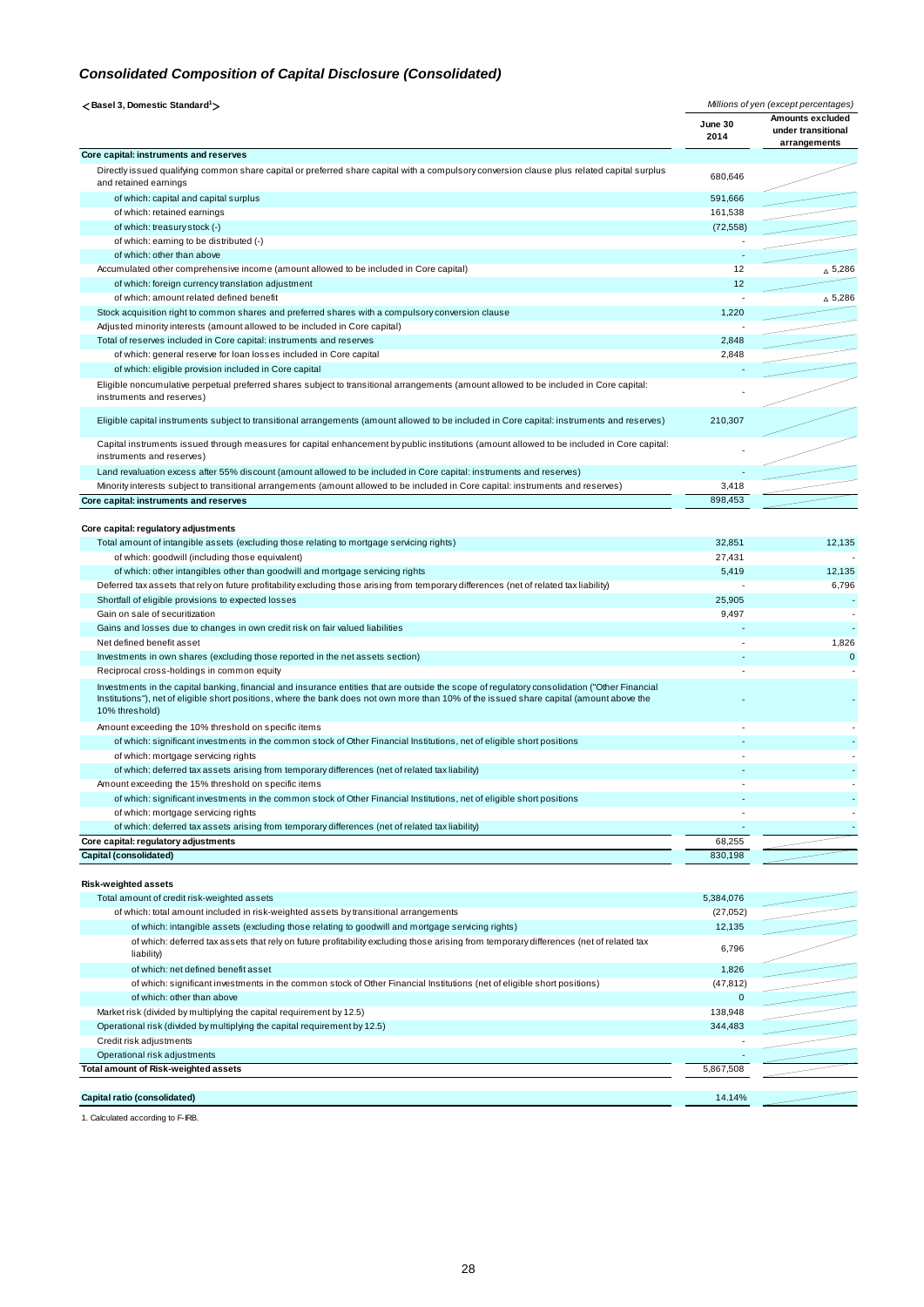#### **Section 2. Nonconsolidated Information**

#### *Results of Operations -Table 25- (Nonconsolidated)*

|                                                         |                         |                         |                    | (Billions of yen)       |
|---------------------------------------------------------|-------------------------|-------------------------|--------------------|-------------------------|
|                                                         | Q1 FY2014<br>(3 months) | Q1 FY2013<br>(3 months) | Change<br>(Amount) | FY2013<br>$(12$ months) |
| Net interest income                                     | 24.2                    | 21.2                    | 3.0                | 80.9                    |
| Noninterest income                                      | 8.6                     | 5.9                     | 2.7                | 17.9                    |
| Net fees and commissions <sup>1</sup>                   | 6.5                     | 2.8                     | 3.6                | 7.9                     |
| Net trading income                                      | 1.8                     | 1.5                     | 0.3                | 5.3                     |
| Net other business income                               | 0.2                     | 1.5                     | (1.2)              | 4.6                     |
| Total revenue <sup>1</sup>                              | 32.8                    | 27.1                    | 5.7                | 98.9                    |
| Personnel expenses                                      | (5.7)                   | (5.0)                   | (0.6)              | (21.5)                  |
| Nonpersonnel expenses                                   | (11.6)                  | (11.0)                  | (0.5)              | (44.0)                  |
| <b>Taxes</b>                                            | (1.1)                   | (0.8)                   | (0.2)              | (3.4)                   |
| General and administrative expenses                     | (18.4)                  | (16.9)                  | (1.5)              | (69.0)                  |
| Net business profit <sup>1</sup>                        | 14.3                    | 10.1                    | 4.2                | 29.8                    |
| Other gains (losses)                                    |                         |                         |                    |                         |
| Gains (losses) on the sales of equities                 | 0.0                     | 1.1                     | (1.1)              | 3.2                     |
| Net provision of reserve for credit losses <sup>2</sup> | 2.4                     | (1.4)                   | 3.9                | 7.2                     |
| Losses on write-off of loans                            | (0.4)                   | (0.2)                   | (0.2)              | (2.0)                   |
| Recoveries of written-off claims                        | 0.9                     | 0.1                     | 0.7                | 1.9                     |
| Expenses for employees' retirement benefits             | (0.5)                   | (0.6)                   | 0.0                | (2.3)                   |
| Other losses, expenses                                  | 0.2                     | (0.4)                   | 0.6                | (0.3)                   |
| Net ordinary income                                     | 17.1                    | 8.7                     | 8.3                | 37.6                    |
| Special gains (losses)                                  |                         |                         |                    |                         |
| Gains (losses) from sales of fixed assets               | (0.2)                   | (0.5)                   | 0.3                | (1.7)                   |
| Other special gains (losses)                            | (0.2)                   | 0.0                     | (0.2)              | (0.1)                   |
| Income before income taxes                              | 16.6                    | 8.2                     | 8.4                | 35.8                    |
| Income taxes                                            |                         |                         |                    |                         |
| Current                                                 | (0.0)                   | 0.1                     | (0.1)              | 0.3                     |
| Deferred                                                | 0.0                     | 0.0                     | (0.0)              | 0.2                     |
| <b>Net income</b>                                       | 16.7                    | 8.4                     | 8.2                | 36.4                    |

1. Includes income from monetary assets held in trust of \7.0 billion in Q1 FY2014, \0.7 billion in Q1 FY2013 and \3.8 billion in FY2013.

2. Reversals of general reserve for loan losses w as  $\frac{1}{4}2.4$  billion in Q1 FY2014 and  $\frac{1}{4}7.2$  billion in FY2013.

Provision of reserve for loan losses w as  $\frac{1}{4}1.4$  billion in Q1 FY2013.

Note 1: Quarterly information is available in the Quarterly Data Book.

The gap between nonconsolidated basis net income and consolidated basis net income results from factors such as profits or losses at our consolidated subsidiaries including Showa Leasing, Shinsei Financial, APLUS FINANCIAL and SHINKI, gains or losses on our investment in our equity method affiliate, Jih Sun Financial Holding Co., Ltd., and whether or not dividends are received from our consolidated subsidiaries.

It should be noted, gains (losses) on the sale of equities and impairments are recorded as other business income in the consolidated financial statements, reflecting the nature of the transaction. However, in the above nonconsolidated information, the same transactions are recorded as other gains (losses) in accordance with reporting requirements of the Revitalization Plan.

Total revenue of Shinsei Bank was ¥32.8 billion on a nonconsolidated basis in the first quarter of fiscal year 2014 compared to ¥27.1 billion in the first quarter of fiscal year 2013. Net interest income on a nonconsolidated basis was ¥24.2 billion in the first quarter of fiscal year 2014, an increase from ¥21.2 billion in the first quarter of fiscal year 2013. In addition to the maturation of high interest rate time deposits, growth of net interest income from the consumer finance business and dividend income from securities more than offset a decrease in the dividends received from

subsidiaries (¥6.3 billion in the first quarter of fiscal year 2013 (¥5.4 billion from Shinsei Financial and ¥0.8 billion from Showa Leasing) to ¥4.8 billion in the first quarter of fiscal year 2014 (¥2.9 billion from Shinsei Financial, ¥1.0 billion from Shinsei Trust and Banking and ¥0.8 billion from Showa Leasing). On the other hand, due to the absence of losses incurred in our ALM operations on the sale of JGBs in the first quarter of fiscal year 2013 as well as stable income in the Institutional Group in the first quarter of fiscal year 2014, noninterest income rose from ¥5.9 billion in the first quarter of fiscal year 2013 to ¥8.6 billion in the first quarter of fiscal year 2014.

General and administrative expenses were ¥18.4 billion in the first quarter of fiscal year 2014, an increase from ¥16.9 billion in the first quarter of fiscal year 2013. This was due to costs incurred in the active implementation of measures aimed at smoothly carrying out the Second MTMP.

As a result of the preceding, Shinsei Bank recorded a nonconsolidated net business profit of ¥14.3 billion for the first quarter of fiscal year 2014, an increase from ¥10.1 billion for the first quarter of fiscal year 2013. Furthermore, there were improvements in credit costs, and net income for the first quarter of fiscal year 2014 was ¥16.7 billion, a significant increase from ¥8.4 billion recorded in the first quarter of fiscal year 2013.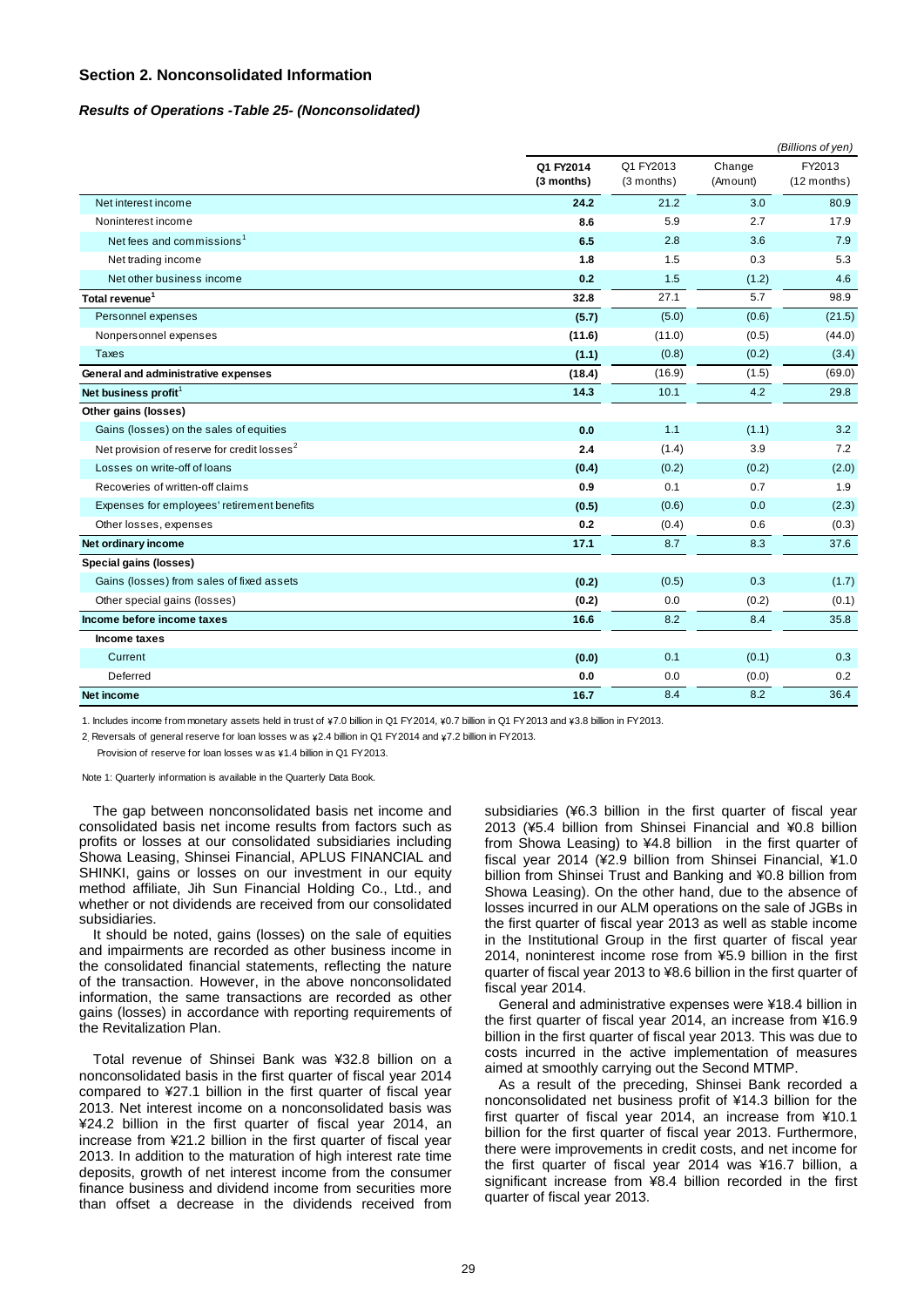### *Net Credit Costs -Table 26- (Nonconsolidated)*

|                                                   |                         |                           |                    | (Billions of yen)       |
|---------------------------------------------------|-------------------------|---------------------------|--------------------|-------------------------|
|                                                   | Q1 FY2014<br>(3 months) | Q1 FY2013<br>$(3$ months) | Change<br>(Amount) | FY2013<br>$(12$ months) |
| Losses on write-off of loans                      | (0.4)                   | (0.2)                     | (0.2)              | (2.0)                   |
| Net provision of reserve for loan losses          | 2.4                     | (1.4)                     | 3.9                | 7.2                     |
| Net provision of general reserve for loan losses  | 1.5                     | (0.5)                     | 2.0                | 7.5                     |
| Net provision of specific reserve for loan losses | 0.9                     | (0.9)                     | 1.8                | (0.2)                   |
| Recoveries of written-off claims                  | 0.9                     | 0.1                       | 0.7                | 1.9                     |
| Net credit costs                                  | 2.9                     | (1.5)                     | 4.4                | 7.2                     |

Note 1: Quarterly information is available in the Quarterly Data Book.

### *Interest-Earning Assets and Interest-Bearing Liabilities -Table 27- (Nonconsolidated)*

|                                                        |                         |          |                                |                    |                         |                                 |                    | (Billions of yen, except percentages) |                                |  |
|--------------------------------------------------------|-------------------------|----------|--------------------------------|--------------------|-------------------------|---------------------------------|--------------------|---------------------------------------|--------------------------------|--|
|                                                        | Q1 FY2014<br>(3 months) |          |                                |                    | Q1 FY2013<br>(3 months) |                                 |                    | FY2013<br>(12 months)                 |                                |  |
|                                                        | Average<br>balance      | Interest | Yield/rate <sup>2</sup><br>(%) | Average<br>balance | Interest                | Yield/rate <sup>2</sup><br>(% ) | Average<br>balance | Interest                              | Yield/rate <sup>2</sup><br>(%) |  |
| Interest-earning assets:                               |                         |          |                                |                    |                         |                                 |                    |                                       |                                |  |
| Loans and bills discounted                             | 4.088.3                 | 19.1     | 1.88                           | 4,197.4            | 17.7                    | 1.70                            | 4.141.7            | 71.8                                  | 1.73                           |  |
| Securities                                             | 2,104.4                 | 10.0     | 1.92                           | 2,406.7            | 10.9                    | 1.83                            | 2,267.6            | 36.9                                  | 1.62                           |  |
| Other interest-earning assets <sup>3, 4</sup>          | 387.9                   | 0.8      | n.m. <sup>1</sup>              | 376.2              | 0.8                     | n.m. <sup>1</sup>               | 391.6              | 3.6                                   | n.m. <sup>1</sup>              |  |
| <b>Total interest-earning assets</b>                   | 6,580.7                 | 30.1     | 1.83                           | 6,980.5            | 29.6                    | 1.70                            | 6,801.0            | 112.4                                 | 1.65                           |  |
| Interest-bearing liabilities:                          |                         |          |                                |                    |                         |                                 |                    |                                       |                                |  |
| Deposits, including negotiable certificates of deposit | 5,936.5                 | 3.2      | 0.21                           | 5,963.6            | 5.7                     | 0.38                            | 6,016.7            | 20.6                                  | 0.34                           |  |
| Debentures                                             | 41.1                    | 0.0      | 0.13                           | 122.0              | 0.0                     | 0.30                            | 64.8               | 0.1                                   | 0.23                           |  |
| Borrowed money                                         | 371.9                   | 0.5      | 0.64                           | 361.4              | 0.6                     | 0.74                            | 359.5              | 2.5                                   | 0.71                           |  |
| Subordinated debt                                      | 67.4                    | 0.4      | 2.71                           | 92.3               | 0.5                     | 2.21                            | 88.3               | 1.9                                   | 2.25                           |  |
| Other borrowed money                                   | 304.5                   | 0.1      | 0.18                           | 269.0              | 0.1                     | 0.23                            | 271.1              | 0.5                                   | 0.21                           |  |
| Corporate bonds                                        | 221.4                   | 2.1      | 3.81                           | 227.4              | 2.2                     | 3.93                            | 235.2              | 9.1                                   | 3.87                           |  |
| Subordinated bonds                                     | 216.9                   | 2.1      | 3.89                           | 222.5              | 2.2                     | 4.01                            | 230.3              | 9.0                                   | 3.94                           |  |
| Other corporate bonds                                  | 4.5                     | 0.0      | 0.21                           | 4.9                | 0.0                     | 0.29                            | 4.8                | 0.0                                   | 0.26                           |  |
| Other interest-bearing liabilities <sup>3</sup>        | 754.0                   | 0.1      | n.m. <sup>1</sup>              | 587.8              | 0.1                     | n.m. <sup>1</sup>               | 602.9              | 0.5                                   | n.m. <sup>1</sup>              |  |
| <b>Total interest-bearing liabilities</b>              | 7,325.2                 | 6.1      | 0.33                           | 7,262.5            | 8.8                     | 0.48                            | 7,279.5            | 32.9                                  | 0.45                           |  |
| Net interest income/yield on interest-earning assets   | 6,580.7                 | 24.0     | 1.46                           | 6,980.5            | 20.7                    | 1.19                            | 6,801.0            | 79.5                                  | 1.16                           |  |

(1) n.m. is not meaningful.<br>(2) Percentages have been rounded from the thrid decimal place.<br>(3) Other interest-earning assets and other interest-bearing liabilities include interest swaps.<br>(4) Excludes average balance of n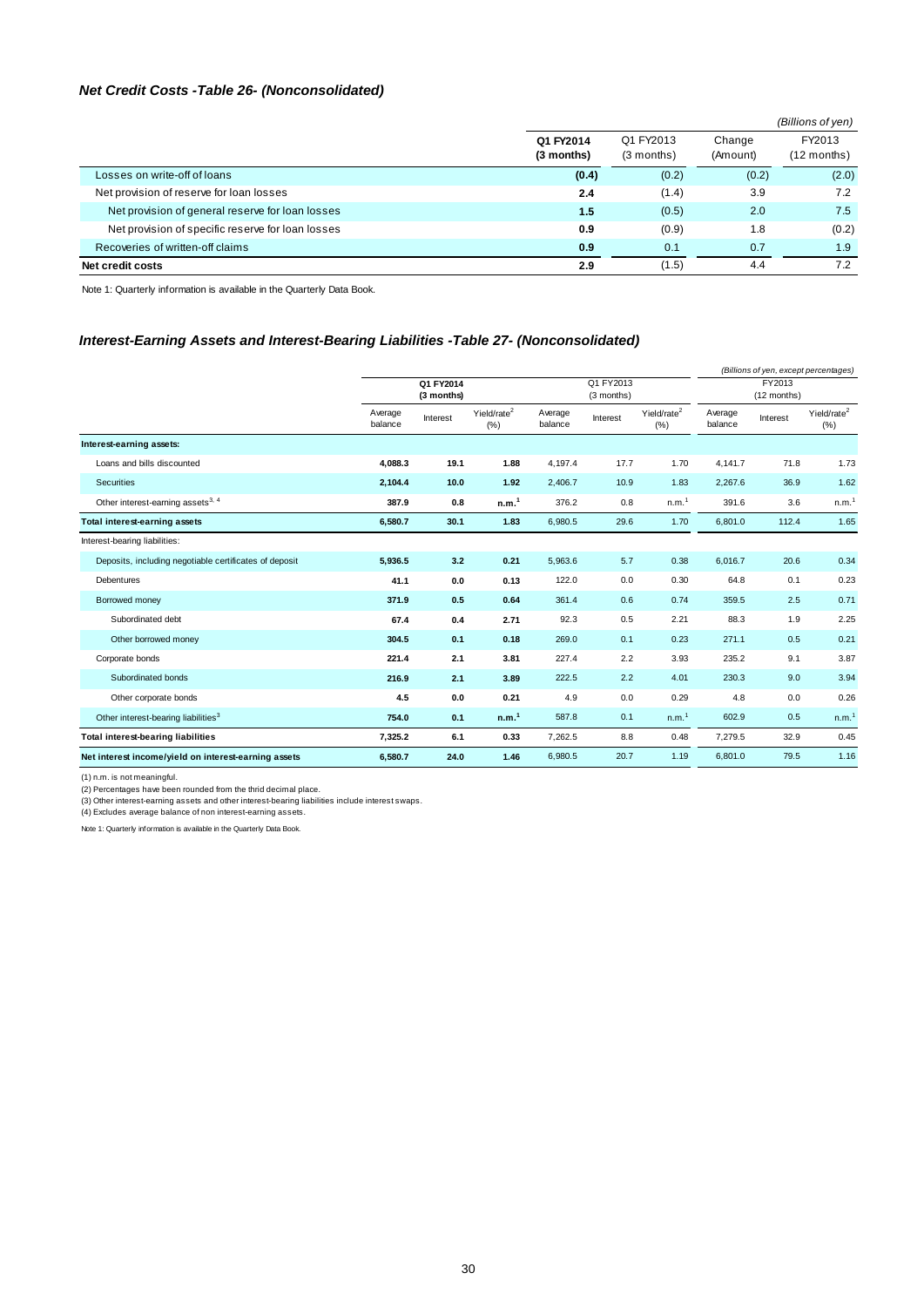### *Risk-Monitored Loans -Table 28- (Nonconsolidated)*

|                                                     |                 |                 |                    |                  | (Billions of yen)  |
|-----------------------------------------------------|-----------------|-----------------|--------------------|------------------|--------------------|
|                                                     | June 30<br>2014 | June 30<br>2013 | Change<br>(Amount) | March 31<br>2014 | Change<br>(Amount) |
|                                                     | (a)             | (b)             | $(a)-(b)$          | (c)              | $(a)-(c)$          |
| Loans to bankrupt obligors                          | 3.6             | 8.5             | (4.9)              | 7.2              | (3.5)              |
| Nonaccrual delinquent loans                         | 112.4           | 185.6           | (73.2)             | 138.6            | (26.2)             |
| Loans past due for three months or more             | 1.0             | 1.0             | (0.0)              | 0.9              | 0.0                |
| <b>Restructured loans</b>                           | 3.7             | 4.2             | (0.4)              | 3.8              | (0.0)              |
| Total (A)                                           | 120.8           | 199.5           | (78.6)             | 150.7            | (29.8)             |
| Loans and bills discounted (B)                      | 3.985.5         | 4.193.5         | (208.0)            | 4,235.7          | (250.2)            |
| Ratio to total loans and bills discounted (A/B) (%) | 3.03%           | 4.76%           |                    | 3.56%            |                    |
| Reserve for credit losses (C)                       | 63.9            | 94.6            | (30.7)             | 83.5             | (19.6)             |
| Reserve ratio (C/A) (%)                             | 52.9%           | 47.4%           |                    | 55.4%            |                    |

Note 1: Quarterly information is available in the Quarterly Data Book.

#### *Loans by Borrower Industry -Table 29- (Nonconsolidated)*

|                                                           |                 |                 |                    |                          | (Billions of yen)  |
|-----------------------------------------------------------|-----------------|-----------------|--------------------|--------------------------|--------------------|
|                                                           | June 30<br>2014 | June 30<br>2013 | Change<br>(Amount) | March 31<br>2014         | Change<br>(Amount) |
|                                                           | (a)             | (b)             | $(a)-(b)$          | (c)                      | $(a)-(c)$          |
| Domestic (excluding Japan offshore market accounts):      |                 |                 |                    |                          |                    |
| Manufacturing                                             | 200.3           | 228.9           | (28.5)             | 208.9                    | (8.5)              |
| Agriculture and forestry                                  | 0.1             | 0.2             | (0.0)              | 0.1                      |                    |
| Fishery                                                   | 0.0             |                 | 0.0                | 0.0                      | (0.0)              |
| Mining, quarrying and gravel extraction                   | 0.0             | 0.1             | (0.1)              | 0.1                      | (0.1)              |
| Construction                                              | 7.3             | 9.9             | (2.6)              | 7.6                      | (0.2)              |
| Electric power, gas, heat supply and water supply         | 178.4           | 133.4           | 45.0               | 170.1                    | 8.3                |
| Information and communications                            | 36.8            | 29.8            | 6.9                | 39.4                     | (2.5)              |
| Transportation and postal service                         | 185.8           | 213.2           | (27.3)             | 191.1                    | (5.3)              |
| Wholesale and retail                                      | 77.4            | 70.6            | 6.7                | 87.2                     | (9.8)              |
| Finance and insurance                                     | 741.6           | 1,072.4         | (330.8)            | 949.4                    | (207.8)            |
| Real estate                                               | 506.7           | 551.5           | (44.8)             | 560.2                    | (53.5)             |
| <b>Services</b>                                           | 375.5           | 369.6           | 5.9                | 378.4                    | (2.8)              |
| Local government                                          | 101.5           | 109.1           | (7.5)              | 104.3                    | (2.7)              |
| <b>Individuals</b>                                        | 1,335.5         | 1,210.6         | 124.9              | 1,310.4                  | 25.0               |
| Overseas yen loans and overseas loans booked domestically | 197.6           | 162.3           | 35.3               | 198.1                    | (0.4)              |
| <b>Total domestic</b>                                     | 3,945.2         | 4,162.2         | (217.0)            | 4,205.9                  | (260.6)            |
| Overseas (including Japan offshore market accounts):      |                 |                 |                    |                          |                    |
| Governments                                               | 1.5             | 1.8             | (0.3)              | 1.5                      | 0.0                |
| <b>Financial institutions</b>                             | 0.2             | 0.9             | (0.6)              | 0.5                      | (0.2)              |
| Commerce and industry                                     | 38.4            | 28.5            | 9.9                | 27.7                     | 10.7               |
| Others                                                    |                 |                 |                    | $\overline{\phantom{a}}$ |                    |
| <b>Total overseas</b>                                     | 40.2            | 31.3            | 8.9                | 29.7                     | 10.4               |
| Total                                                     | 3,985.5         | 4,193.5         | (208.0)            | 4,235.7                  | (250.2)            |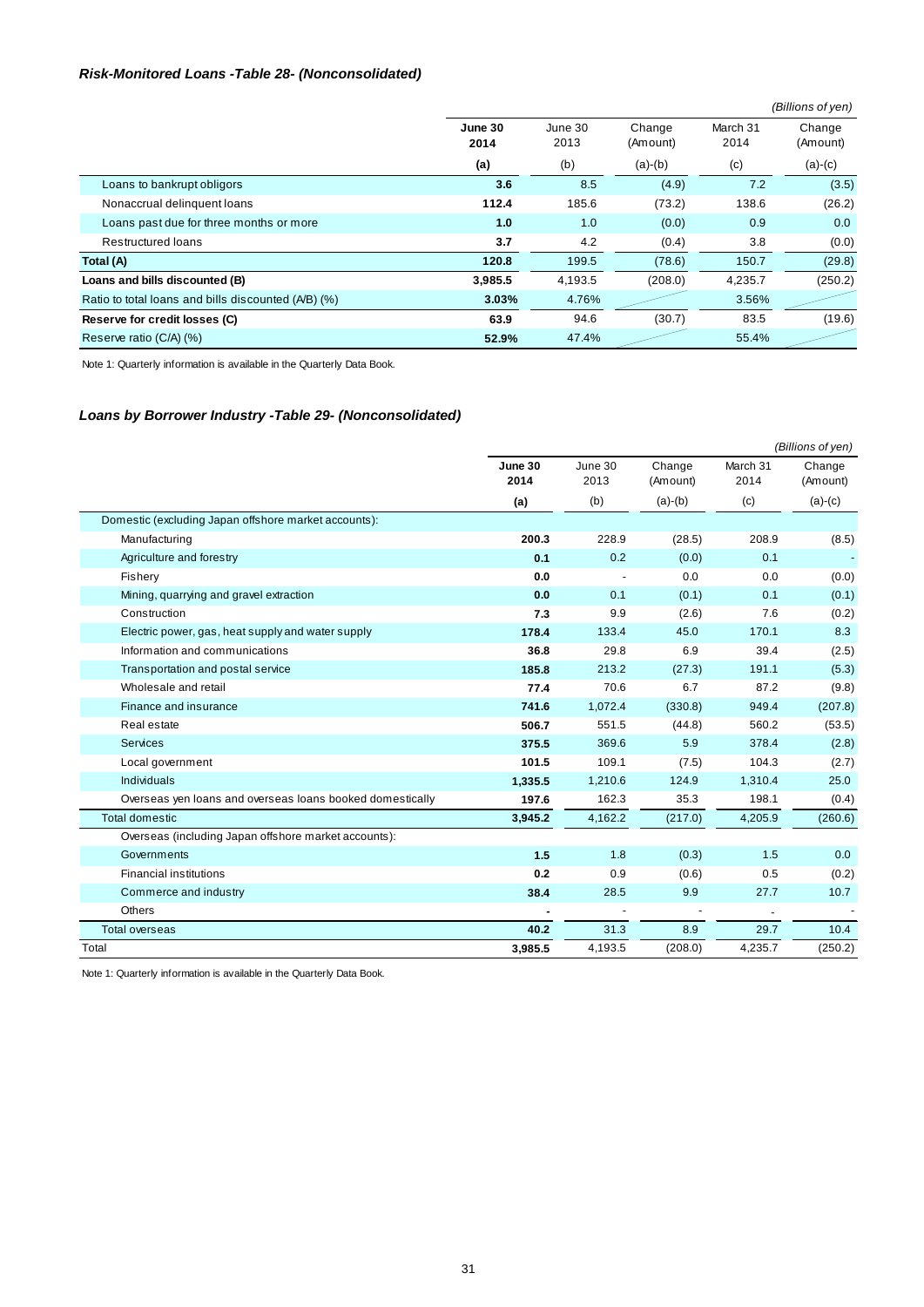### *Risk Monitored Loans by Borrower Industry -Table 30 - (Nonconsolidated)*

|                                                           |                 |                 |                    |                  | (Billions of yen)        |
|-----------------------------------------------------------|-----------------|-----------------|--------------------|------------------|--------------------------|
|                                                           | June 30<br>2014 | June 30<br>2013 | Change<br>(Amount) | March 31<br>2014 | Change<br>(Amount)       |
|                                                           | (a)             | (b)             | $(a)-(b)$          | (c)              | $(a)-(c)$                |
| Domestic (excluding Japan offshore market accounts):      |                 |                 |                    |                  |                          |
| Manufacturing                                             | $1.1$           | 6.5             | (5.4)              | 5.6              | (4.5)                    |
| Agriculture and forestry                                  |                 |                 |                    |                  |                          |
| Fishery                                                   |                 |                 |                    |                  |                          |
| Mining, quarrying and gravel extraction                   |                 |                 |                    |                  |                          |
| Construction                                              |                 |                 |                    |                  |                          |
| Electric power, gas, heat supply and water supply         |                 |                 |                    |                  |                          |
| Information and communications                            | 0.5             | 1.6             | (1.1)              | 0.5              |                          |
| Transportation and postal service                         |                 | 2.9             | (2.9)              | 2.9              | (2.9)                    |
| Wholesale and retail                                      | 0.3             | 0.1             | 0.1                | 0.3              | 0.0                      |
| Finance and insurance                                     | 4.6             | 41.9            | (37.3)             | 21.9             | (17.3)                   |
| Real estate                                               | 73.9            | 104.3           | (30.3)             | 74.6             | (0.6)                    |
| Services                                                  | 25.5            | 28.1            | (2.6)              | 25.4             | 0.0                      |
| Local government                                          |                 |                 |                    |                  | $\overline{\phantom{a}}$ |
| <b>Individuals</b>                                        | 3.3             | 4.1             | (0.7)              | 3.5              | (0.1)                    |
| Overseas yen loans and overseas loans booked domestically | 11.4            | 9.4             | 1.9                | 15.6             | (4.2)                    |
| <b>Total domestic</b>                                     | 120.8           | 199.5           | (78.6)             | 150.7            | (29.8)                   |
| Overseas (including Japan offshore market accounts):      |                 |                 |                    |                  |                          |
| Governments                                               |                 |                 |                    |                  |                          |
| <b>Financial institutions</b>                             |                 |                 |                    |                  |                          |
| Commerce and industry                                     |                 |                 |                    |                  |                          |
| Others                                                    |                 | $\blacksquare$  |                    |                  |                          |
| <b>Total overseas</b>                                     |                 |                 |                    |                  |                          |
| Total                                                     | 120.8           | 199.5           | (78.6)             | 150.7            | (29.8)                   |

Note 1: Quarterly information is available in the Quarterly Data Book.

### *Claims Classified under the Financial Revitalization Law -Table 31- (Nonconsolidated)*

|                                                     |                 |                 |                    |                  | (Billions of yen)  |
|-----------------------------------------------------|-----------------|-----------------|--------------------|------------------|--------------------|
|                                                     | June 30<br>2014 | June 30<br>2013 | Change<br>(Amount) | March 31<br>2014 | Change<br>(Amount) |
|                                                     | (a)             | (b)             | $(a)-(b)$          | (c)              | $(a)-(c)$          |
| Claims against bankrupt and quasi-bankrupt obligors | 13.8            | 34.8            | (20.9)             | 13.2             | 0.6                |
| Doubtful claims                                     | 116.2           | 176.3           | (60.0)             | 146.7            | (30.4)             |
| Substandard claims                                  | 4.8             | 5.2             | (0.4)              | 4.9              | (0.0)              |
| Total (A)                                           | 134.9           | 216.4           | (81.4)             | 164.7            | (29.8)             |
| Coverage ratio                                      | 95.9%           | 96.3%           |                    | 95.3%            |                    |
| Total claims (B)                                    | 4,318.1         | 4,511.2         | (193.0)            | 4,328.3          | (10.1)             |
| Loans and bills discounted                          | 3,985.5         | 4,193.5         | (208.0)            | 4,235.7          | (250.2)            |
| <b>Others</b>                                       | 332.6           | 317.6           | 15.0               | 92.6             | 240.0              |
| Ratio to total claims (A/B) X 100 (%)               | 3.12%           | 4.80%           |                    | 3.81%            |                    |
| (Ref. 1) Amount of write-off                        | 53.3            | 63.1            | (9.7)              | 63.5             | (10.1)             |
| (Ref. 2) Below need caution level                   | 221.8           | 419.0           | (197.1)            | 273.5            | (51.6)             |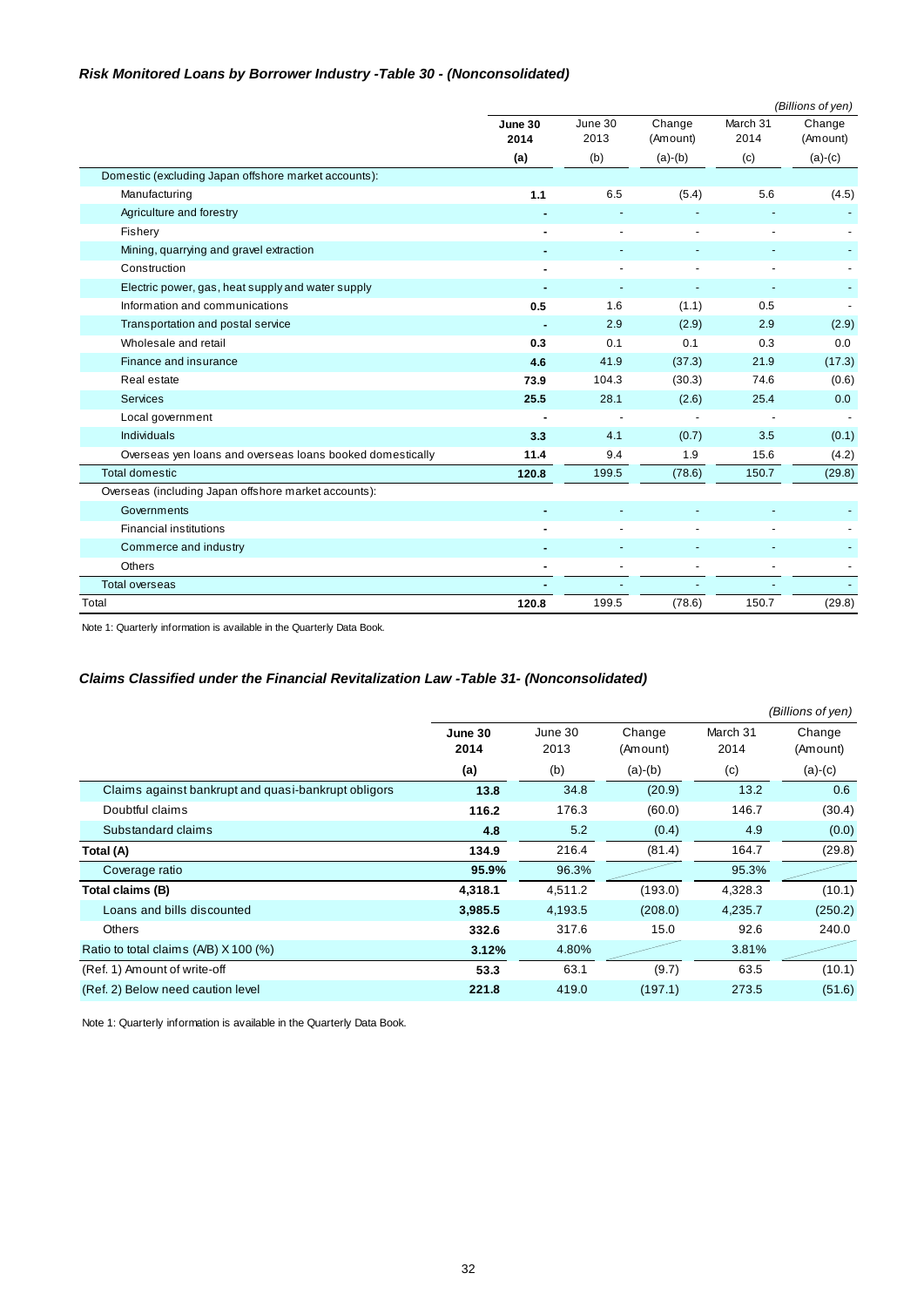#### *Coverage Ratios for Nonperforming Claims Classified under the Financial Revitalization Law -Table 32- (Nonconsolidated)*

|                             | (Billions of yen, except percentages) |                     |                                   |                                 |                   |  |  |  |  |
|-----------------------------|---------------------------------------|---------------------|-----------------------------------|---------------------------------|-------------------|--|--|--|--|
|                             |                                       |                     | June 30, 2014                     |                                 |                   |  |  |  |  |
|                             |                                       | Amounts of coverage |                                   |                                 |                   |  |  |  |  |
|                             | Amounts<br>of claims                  | Total               | <b>Reserve for</b><br>loan losses | Collateral<br>and<br>guarantees | Coverage<br>ratio |  |  |  |  |
| Claims against bankrupt and |                                       |                     |                                   |                                 |                   |  |  |  |  |
| quasi-bankrupt obligors     | 13.8                                  | 13.8                |                                   | 13.8                            | 100.0%            |  |  |  |  |
| Doubtful claims             | 116.2                                 | 112.2               | 40.5                              | 71.7                            | 96.5%             |  |  |  |  |
| Substandard claims          | 4.8                                   | 3.3                 | 1.8                               | 1.5                             | 68.4%             |  |  |  |  |
| Total                       | 134.9                                 | 129.3               | 42.3                              | 87.0                            | 95.9%             |  |  |  |  |

| (Billions of yen, except percentages) |                      |                     |                            |                              |                   |                      |       |                            |                                       |        |
|---------------------------------------|----------------------|---------------------|----------------------------|------------------------------|-------------------|----------------------|-------|----------------------------|---------------------------------------|--------|
|                                       |                      | June 30, 2013       |                            |                              |                   |                      |       | March 31, 2014             |                                       |        |
|                                       |                      | Amounts of coverage |                            |                              |                   |                      |       | Amounts of coverage        |                                       |        |
|                                       | Amounts<br>of claims | Total               | Reserve for<br>loan losses | Collateral and<br>quarantees | Coverage<br>ratio | Amounts<br>of claims | Total | Reserve for<br>loan losses | Collateral and Coverage<br>quarantees | ratio  |
| Claims against bankrupt and           |                      |                     |                            |                              |                   |                      |       |                            |                                       |        |
| quasi-bankrupt obligors               | 34.8                 | 34.8                | ٠                          | 34.8                         | 100.0%            | 13.2                 | 13.2  | $\sim$                     | 13.2                                  | 100.0% |
| Doubtful claims                       | 176.3                | 170.4               | 60.6                       | 109.8                        | 96.7%             | 146.7                | 140.3 | 58.4                       | 81.9                                  | 95.6%  |
| Substandard claims                    | 5.2                  | 3.1                 | 1.1                        | 2.0                          | 58.9%             | 4.9                  | 3.5   | 1.9                        | 1.6                                   | 71.8%  |
| Total                                 | 216.4                | 208.3               | 61.7                       | 146.6                        | 96.3%             | 164.7                | 157.0 | 60.3                       | 96.7                                  | 95.3%  |

Note 1: Quarterly information is available in the Quarterly Data Book.

#### *Reserve for Credit Losses -Table 33- (Nonconsolidated)*

|                                              |                 |                 |                          |                           | (Billions of yen)  |
|----------------------------------------------|-----------------|-----------------|--------------------------|---------------------------|--------------------|
|                                              | June 30<br>2014 | June 30<br>2013 | Change<br>(Amount)       | Mar <sub>31</sub><br>2014 | Change<br>(Amount) |
|                                              | (a)             | (b)             | $(a)-(b)$                | (c)                       | $(a)-(c)$          |
| Reserve for credit losses                    | 60.0            | 90.7            | (30.7)                   | 79.6                      | (19.6)             |
| General reserve for loan losses              | 18.2            | 28.9            | (10.6)                   | 19.9                      | (1.6)              |
| Specific reserve for loan losses             | 41.7            | 61.8            | (20.0)                   | 59.7                      | (17.9)             |
| Reserve for loans to restructuring countries | 0.0             | 0.0             | $\overline{\phantom{a}}$ | 0.0                       |                    |
| Specific reserve for other credit losses     | 3.9             | 3.9             | $\overline{\phantom{a}}$ | 3.9                       |                    |
| Total reserve for credit losses              | 63.9            | 94.6            | (30.7)                   | 83.5                      | (19.6)             |

Note 1: Quarterly information is available in the Quarterly Data Book.

#### *Securities Being Held to Maturity -Table 34- (Nonconsolidated)*

|                                            |                          |                |                           |                    |                |                           |                    |                | (Billions of yen)         |  |
|--------------------------------------------|--------------------------|----------------|---------------------------|--------------------|----------------|---------------------------|--------------------|----------------|---------------------------|--|
|                                            | June 30, 2014            |                |                           |                    | June 30, 2013  |                           |                    | March 31, 2014 |                           |  |
|                                            | Carrying<br>amount       | Fair<br>value  | Unrealized<br>gain (loss) | Carrying<br>amount | Fair<br>value  | Unrealized<br>gain (loss) | Carrying<br>amount | Fair<br>value  | Unrealized<br>gain (loss) |  |
| Fair value exceeds carrying amount         |                          |                |                           |                    |                |                           |                    |                |                           |  |
| Japanese national government bonds         | 502.8                    | 504.8          | 1.9                       | 584.6              | 587.7          | 3.1                       | 497.4              | 499.1          | 1.7                       |  |
| Japanese corporate bonds                   | ٠                        | $\blacksquare$ | -                         |                    |                | $\overline{\phantom{a}}$  |                    |                |                           |  |
| Other                                      | 43.2                     | 46.7           | 3.5                       | 55.6               | 60.3           | 4.7                       | 48.2               | 52.3           | 4.1                       |  |
| Subtotal                                   | 546.0                    | 551.6          | 5.5                       | 640.3              | 648.1          | 7.8                       | 545.6              | 551.5          | 5.8                       |  |
| Fair value does not exceed carrying amount |                          |                |                           |                    |                |                           |                    |                |                           |  |
| Japanese national government bonds         | $\blacksquare$           |                |                           |                    |                |                           |                    |                |                           |  |
| Japanese corporate bonds                   |                          |                |                           |                    |                | ٠                         |                    | ۰              |                           |  |
| Other                                      | $\overline{\phantom{0}}$ | $\blacksquare$ | $\blacksquare$            | ٠                  | $\blacksquare$ | $\blacksquare$            |                    | ٠              | $\overline{\phantom{a}}$  |  |
| Subtotal                                   | $\blacksquare$           | $\blacksquare$ |                           |                    |                | ٠                         |                    |                |                           |  |
| Total                                      | 546.0                    | 551.6          | 5.5                       | 640.3              | 648.1          | 7.8                       | 545.6              | 551.5          | 5.8                       |  |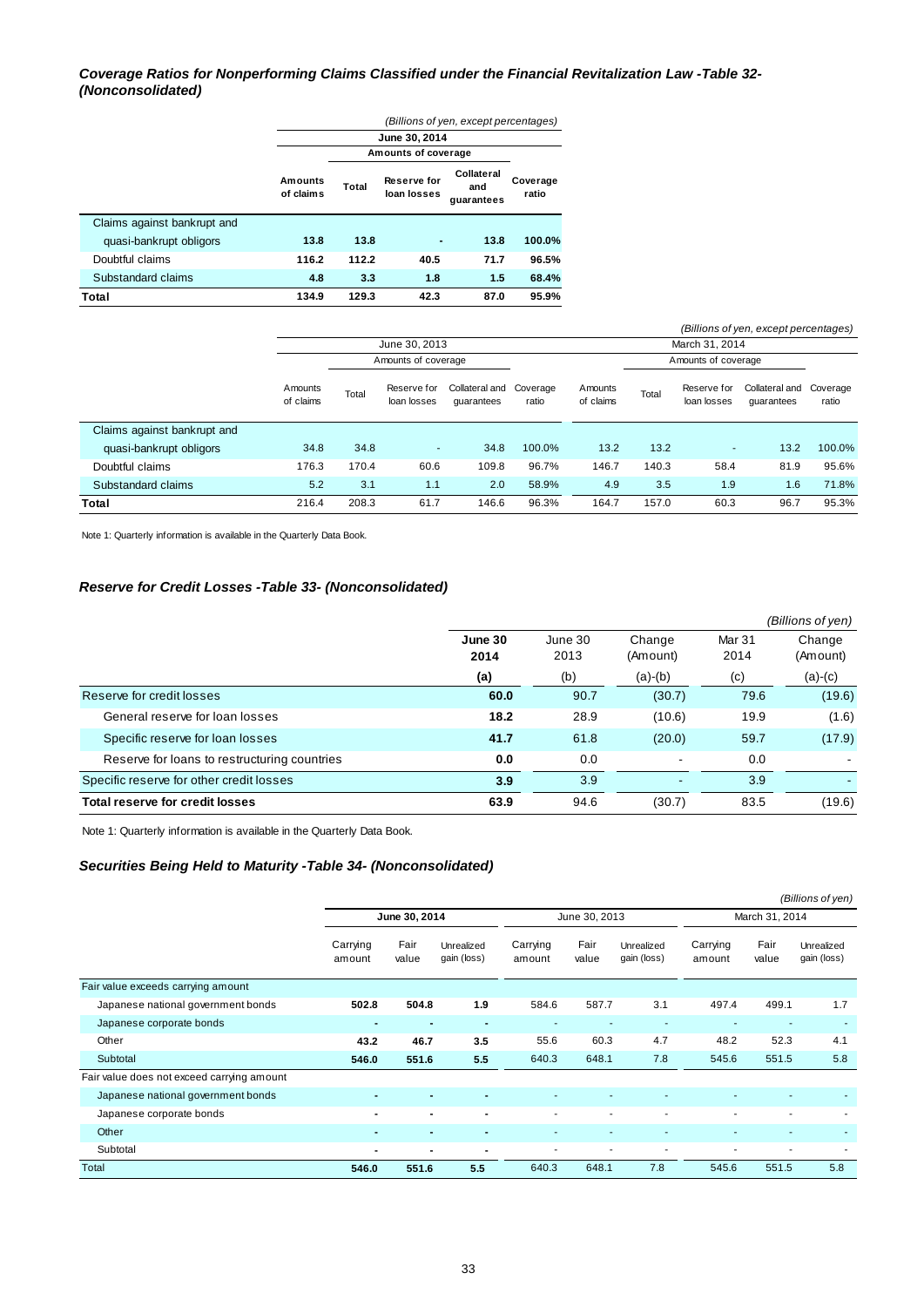### *Securities Available for Sale -Table 35- (Nonconsolidated)*

|                                                                        |                                    |                                   | (Billions of yen)         |                                    |                                   |                           |                                    |                                   |                           |
|------------------------------------------------------------------------|------------------------------------|-----------------------------------|---------------------------|------------------------------------|-----------------------------------|---------------------------|------------------------------------|-----------------------------------|---------------------------|
|                                                                        |                                    | June 30, 2014                     |                           |                                    | June 30, 2013                     |                           | March 31, 2014                     |                                   |                           |
|                                                                        | Carrying<br>amount<br>(fair value) | Amortized/<br>Acquisition<br>cost | Unrealized<br>gain (loss) | Carrying<br>amount<br>(fair value) | Amortized/<br>Acquisition<br>cost | Unrealized<br>gain (loss) | Carrying<br>amount<br>(fair value) | Amortized/<br>Acquisition<br>cost | Unrealized<br>gain (loss) |
| Carrying amount exceeds amortized/acquisition cost                     |                                    |                                   |                           |                                    |                                   |                           |                                    |                                   |                           |
| Equity securities                                                      | 13.3                               | 8.4                               | 4.9                       | 14.5                               | 7.7                               | 6.7                       | 12.6                               | 8.4                               | 4.1                       |
| Domestic bonds                                                         | 742.4                              | 741.4                             | 1.0                       | 43.4                               | 42.5                              | 0.8                       | 62.0                               | 61.2                              | 0.8                       |
| Japanese national government bonds                                     | 678                                | 678                               | $\mathbf 0$               | 10.6                               | 10.2                              | 0.3                       |                                    | $\overline{\phantom{a}}$          |                           |
| Japanese local government bonds                                        | 0.5                                | 0.5                               | 0.0                       | 0.5                                | 0.5                               | 0.0                       | 0.5                                | 0.5                               | 0.0                       |
| Japanese corporate bonds                                               | 64.0                               | 63.3                              | 0.6                       | 32.2                               | 31.8                              | 0.4                       | 61.4                               | 60.7                              | 0.7                       |
| Other                                                                  | 104.5                              | 100.0                             | 4.4                       | 88.4                               | 83.9                              | 4.5                       | 98.1                               | 93.1                              | 5.0                       |
| Foreign securities                                                     | 98.3                               | 94.4                              | 3.8                       | 85.4                               | 81.2                              | 4.1                       | 92.6                               | 88.1                              | 4.4                       |
| Foreign currency denominated foreign<br>corporate and government bonds | 60.1                               | 57.5                              | 2.6                       | 43.3                               | 40.6                              | 2.6                       | 46.6                               | 43.6                              | 3.0                       |
| Yen-denominated foreign corporate<br>and government bonds              | 38.1                               | 36.9                              | 1.1                       | 39.9                               | 38.9                              | 0.9                       | 45.0                               | 43.9                              | 1.0                       |
| Foreign equity securities and others                                   | 0.0                                | 0.0                               | 0.0                       | 2.2                                | 1.6                               | 0.6                       | 0.9                                | 0.5                               | 0.3                       |
| Other securities                                                       | 5.0                                | 4.4                               | 0.6                       | 1.1                                | 0.9                               | 0.2                       | 4.2                                | 3.7                               | 0.5                       |
| Other monetary claims purchased                                        | 1.1                                | 1.1                               | 0.0                       | 1.7                                | 1.7                               | 0.0                       | 1.3                                | 1.2                               | 0.0                       |
| Subtotal                                                               | 860.3                              | 849.8                             | 10.4                      | 146.4                              | 134.2                             | 12.1                      | 172.8                              | 162.8                             | 10.0                      |
| Carrying amount does not exceed amortized/acquisition cost             |                                    |                                   |                           |                                    |                                   |                           |                                    |                                   |                           |
| Equity securities                                                      | 1.1                                | 1.4                               | (0.2)                     | 1.9                                | 2.4                               | (0.4)                     | 1.1                                | 1.4                               | (0.3)                     |
| Domestic bonds                                                         | 109.5                              | 110.4                             | (0.8)                     | 888.9                              | 897.3                             | (8.4)                     | 683.9                              | 685.0                             | (1.1)                     |
| Japanese national government bonds                                     | 80.6                               | 80.6                              | (0.0)                     | 737.2                              | 743.3                             | (6.1)                     | 629.3                              | 630.0                             | (0.7)                     |
| Japanese local government bonds                                        |                                    |                                   |                           |                                    |                                   | ٠                         |                                    | $\blacksquare$                    | $\sim$                    |
| Japanese corporate bonds                                               | 28.9                               | 29.7                              | (0.8)                     | 151.7                              | 154.0                             | (2.3)                     | 54.5                               | 54.9                              | (0.4)                     |
| Other                                                                  | 20.4                               | 20.6                              | (0.2)                     | 78.1                               | 79.9                              | (1.8)                     | 35.4                               | 35.7                              | (0.3)                     |
| Foreign securities                                                     | 13.1                               | 13.2                              | (0.0)                     | 76.5                               | 78.3                              | (1.8)                     | 27.6                               | 27.7                              | (0.1)                     |
| Foreign currency denominated foreign<br>corporate and government bonds | 11.9                               | 12.0                              | (0.0)                     | 72.1                               | 73.8                              | (1.7)                     | 25.2                               | 25.2                              | (0.0)                     |
| Yen-denominated foreign corporate<br>and government bonds              |                                    |                                   |                           | 3.0                                | 3.1                               | (0.0)                     | 0.9                                | 1.0                               | (0.0)                     |
| Foreign equity securities and others                                   | 1.1                                | 1.1                               | (0.0)                     | 1.3                                | 1.4                               | (0.0)                     | 1.4                                | 1.4                               | (0.0)                     |
| Other securities                                                       | 1.4                                | 1.4                               | (0.0)                     | 1.5                                | 1.5                               | $\tilde{\phantom{a}}$     | 1.9                                | 1.9                               | (0.0)                     |
| Other monetary claims purchased                                        | 5.8                                | 6.0                               | (0.1)                     | ÷,                                 | ٠                                 | $\blacksquare$            | 5.8                                | 6.0                               | (0.1)                     |
| Subtotal                                                               | 131.2                              | 132.5                             | (1.3)                     | 969.0                              | 979.7                             | (10.7)                    | 720.4                              | 722.2                             | (1.8)                     |
| Total <sup>1, 2</sup>                                                  | 991.5                              | 982.4                             | 9.1                       | 1,115.4                            | 1,114.0                           | 1.4                       | 893.2                              | 885.0                             | 8.2                       |

1. Includes a part of other monetary claims purchased in addition to securities available for sale.

2. Securities w hose fair value cannot be reliably determined are not included.

### *Unrealized Gain (Loss) on Available-for-Sale Securities (Nonconsolidated)*

|                                                         |               |               | (Billions of yen) |
|---------------------------------------------------------|---------------|---------------|-------------------|
|                                                         | June 30, 2014 | June 30, 2013 | March 31, 2014    |
| Unrealized gain (loss) before deferred tax on:          |               |               |                   |
| Available-for-sale securities                           | 9.1           | 1.4           | 8.2               |
| Interests in available-for-sale securities held by      |               |               |                   |
| partnerships recorded as securities w hose fair value   | 0.8           | 0.0           | 1.5               |
| cannot be reliably determined                           |               |               |                   |
| Securities being held to maturity, reclassified from    |               |               |                   |
| available-for-sale in the past, under extremely         | (2.9)         | (4.8)         | (3.5)             |
| illiquid market conditions                              |               |               |                   |
| Deferred tax assets (liabilities)                       | (1.3)         |               | (1.0)             |
| Unrealized gain (loss) on available-for-sale securities | 5.6           | (3.4)         | 5.1               |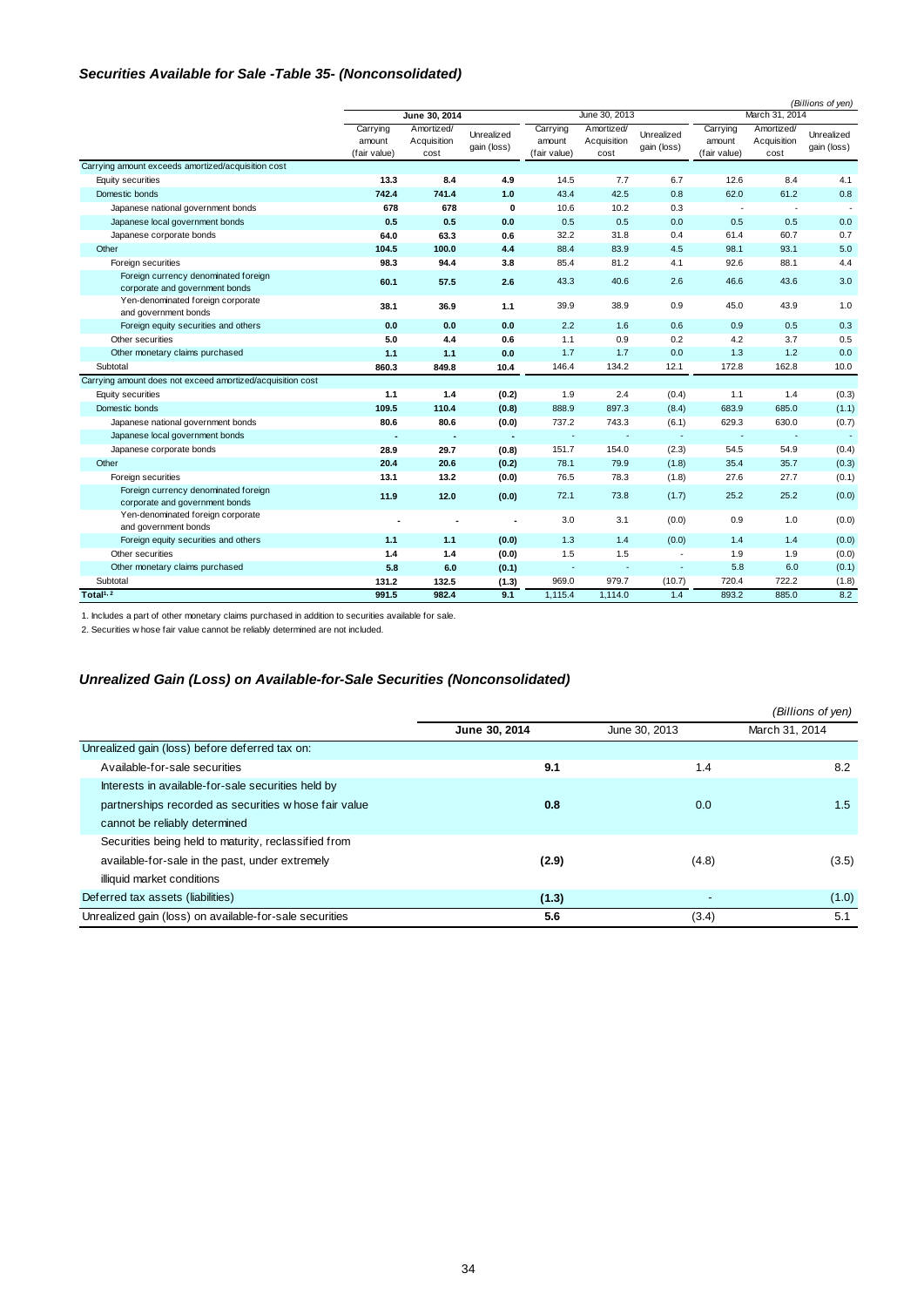### *Capital Adequacy Data-Table 36- (Nonconsolidated)*

#### <**Basel 3, Domestic Standard<sup>1</sup>** >

|                                        |         |         |           | (Billions of yen, except percentages) |           |  |
|----------------------------------------|---------|---------|-----------|---------------------------------------|-----------|--|
|                                        | June 30 | June 30 | Change    | March 31                              | Change    |  |
|                                        | 2014    | 2013    | (Amount)  | 2014                                  | (Amount)  |  |
|                                        | (a)     | (b)     | $(a)-(b)$ | (c)                                   | $(a)-(c)$ |  |
| Core capital: instruments and reserves | 929.3   |         |           | 924.3                                 | 4.9       |  |
| Core capital: regulatory adjustments   | (31.3)  |         |           | (34.3)                                | 3.0       |  |
| Capital                                | 897.9   |         |           | 890.0                                 | 7.9       |  |
| Total amount of Risk-weighted assets   | 5.562.8 |         |           | 5.801.8                               | (238.9)   |  |
| Capital ratio                          | 16.14%  |         |           | 15.34%                                |           |  |

1. Calculated according to F-IRB.

Nonconsolidated total required capital is  $\frac{474.0}{1000}$  billion as at June 30, 2014 and  $\frac{496.1}{1000}$  billion as at March 31, 2014.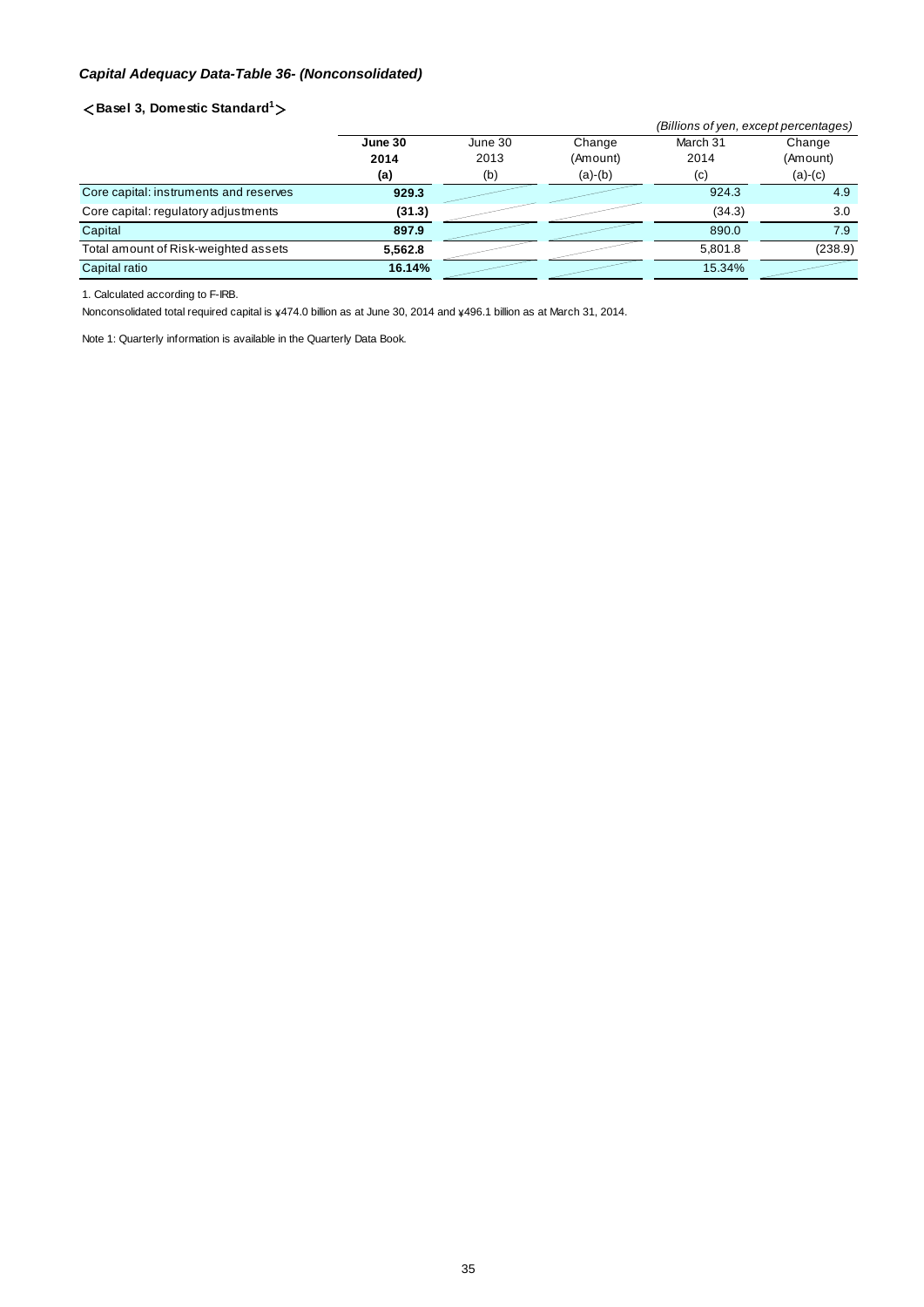#### **Assets**

|                                                       |                 |                 |                    |                  | (Millions of yen)  |
|-------------------------------------------------------|-----------------|-----------------|--------------------|------------------|--------------------|
|                                                       | June 30<br>2014 | June 30<br>2013 | Change<br>(Amount) | March 31<br>2014 | Change<br>(Amount) |
|                                                       | (a)             | (b)             | $(a)-(b)$          | (c)              | $(a)-(c)$          |
| < <assets>&gt;</assets>                               |                 |                 |                    |                  |                    |
| Cash and due from banks                               | 1,324,601       | 381,083         | 943,517            | 1,367,839        | (43, 237)          |
| Call loans                                            | 62,448          | $\blacksquare$  | 62,448             | 36,451           | 25,996             |
| Receivables under resale agreements                   | 53,216          | 58,510          | (5,294)            | 53,216           |                    |
| Other monetary claims purchased                       | 193,231         | 194,588         | (1,356)            | 195,287          | (2,056)            |
| Trading assets                                        | 246,741         | 242,163         | 4,578              | 235,097          | 11,644             |
| Monetary assets held in trust                         | 135,851         | 227,817         | (91, 965)          | 196,421          | (60, 569)          |
| <b>Securities</b>                                     | 2,069,780       | 2,304,793       | (235, 012)         | 1,977,811        | 91,969             |
| Valuation allowance for investments                   | (3,370)         | (3,370)         | $\blacksquare$     | (3,370)          |                    |
| Loans and bills discounted                            | 3,985,503       | 4,193,585       | (208, 081)         | 4,235,713        | (250, 209)         |
| Foreign exchanges                                     | 24,288          | 26,860          | (2,571)            | 25,656           | (1,368)            |
| Other assets                                          | 420,984         | 462,102         | (41, 117)          | 204,706          | 216,277            |
| Other                                                 | 420,984         | 462,102         | (41, 117)          | 204,706          | 216,277            |
| Premises and equipment                                | 19,729          | 18,898          | 830                | 20,042           | (313)              |
| Intangible assets                                     | 9,010           | 9,190           | (179)              | 9,485            | (475)              |
| Prepaid pension cost                                  | $\overline{a}$  | 1,524           | (1,524)            | 1,830            | (1,830)            |
| Deferred issuance expenses for debentures             | 26              | 56              | (30)               | 32               | (6)                |
| Deferred tax assets                                   | 2,449           | 2,764           | (315)              | 2,458            | (8)                |
| Customers' liabilities for acceptances and guarantees | 26,843          | 17,561          | 9,281              | 11,616           | 15,227             |
| Reserve for credit losses                             | (63, 912)       | (94, 633)       | 30,720             | (83, 550)        | 19,638             |
| <b>Total assets</b>                                   | 8,507,423       | 8,043,496       | 463,926            | 8,486,745        | 20,677             |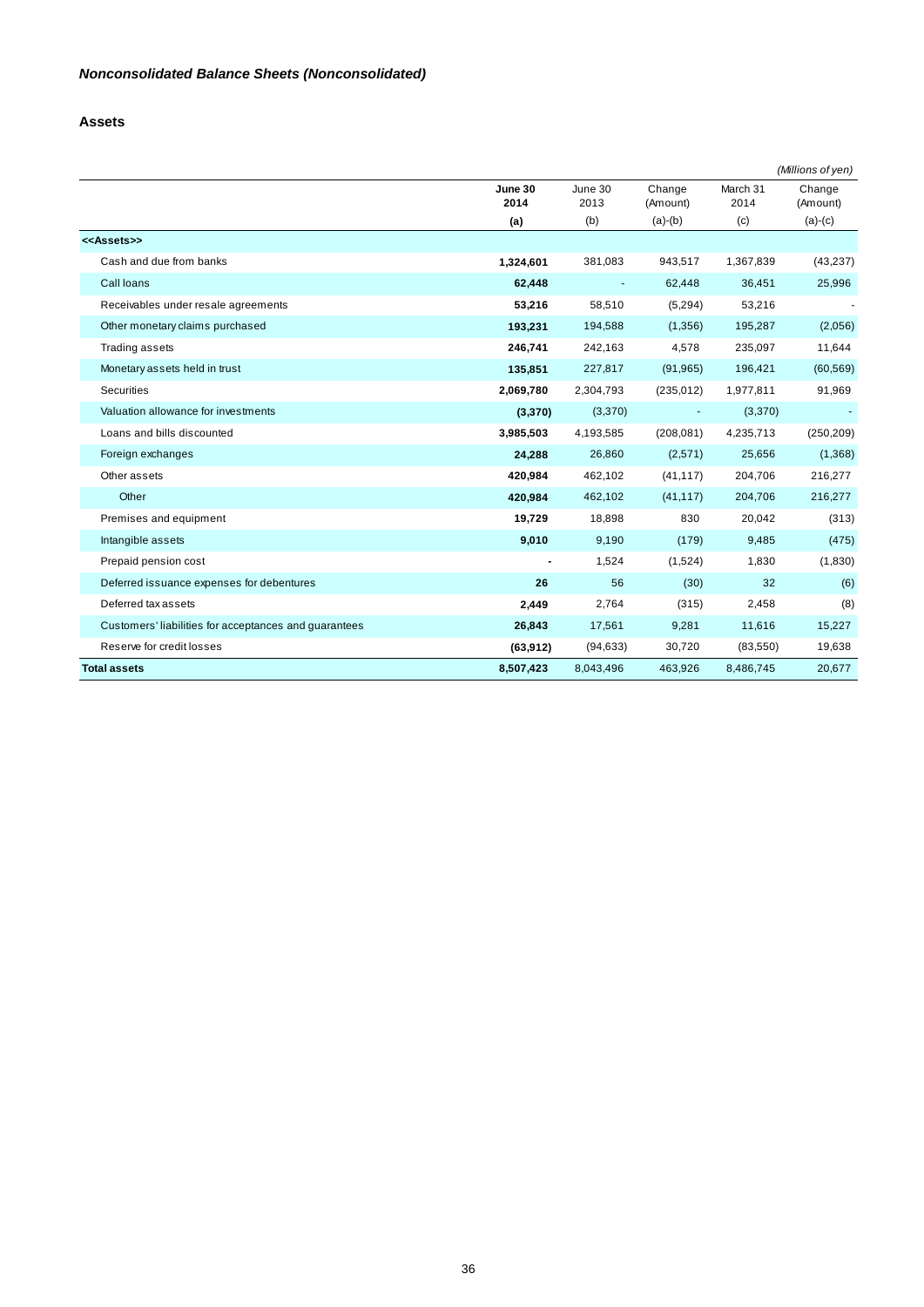## **Liabilities and Equity**

|                                                              |                 |                 |                    |                  | (Millions of yen)  |
|--------------------------------------------------------------|-----------------|-----------------|--------------------|------------------|--------------------|
|                                                              | June 30<br>2014 | June 30<br>2013 | Change<br>(Amount) | March 31<br>2014 | Change<br>(Amount) |
|                                                              | (a)             | (b)             | $(a)-(b)$          | (c)              | $(a)-(c)$          |
| < <liabilities>&gt;</liabilities>                            |                 |                 |                    |                  |                    |
| Deposits                                                     | 5,729,119       | 5,885,917       | (156, 798)         | 6,076,993        | (347, 874)         |
| Negotiable certificates of deposit                           | 127,216         | 154,378         | (27, 161)          | 117,223          | 9,992              |
| Debentures                                                   | 40,136          | 51,794          | (11,658)           | 41,747           | (1,610)            |
| Call money                                                   | 392,028         | 120,098         | 271,929            | 180,000          | 212,028            |
| Payables under securities lending transactions               | 263,386         | 2,000           | 261,386            | 300,690          | (37, 304)          |
| <b>Trading liabilities</b>                                   | 222,832         | 226,083         | (3,251)            | 206,587          | 16,245             |
| Borrowed money                                               | 399,736         | 345,779         | 53,957             | 360,769          | 38,967             |
| Foreign exchanges                                            | 21              | 239             | (218)              | 37               | (16)               |
| Corporate bonds                                              | 220,704         | 236,202         | (15, 498)          | 221,891          | (1, 187)           |
| Other liabilities                                            | 370,872         | 336,728         | 34,144             | 265,671          | 105,201            |
| Income taxes payable                                         | 152             | 138             | 13                 | 387              | (235)              |
| Lease obligations                                            | $\blacksquare$  | $\mathbf 0$     | (0)                | $\mathbf{r}$     |                    |
| Asset retirement obligations                                 | 7,338           | 7,176           | 161                | 7,396            | (58)               |
| Other                                                        | 363,382         | 329,412         | 33,969             | 257,887          | 105,494            |
| Accrued employees' bonuses                                   | 1,191           | 1,082           | 109                | 4,035            | (2,843)            |
| Reserve for retirement benefits                              | 1,497           |                 | 1,497              | $\blacksquare$   | 1,497              |
| Acceptances and guarantees                                   | 26,843          | 17,561          | 9,281              | 11,616           | 15,227             |
| <b>Total liabilities</b>                                     | 7,795,584       | 7,377,865       | 417,718            | 7,787,262        | 8,322              |
| < <equity>&gt;</equity>                                      |                 |                 |                    |                  |                    |
| Shareholders' equity:                                        |                 |                 |                    |                  |                    |
| Common stock                                                 | 512,204         | 512,204         |                    | 512,204          |                    |
| Capital surplus                                              | 79,465          | 79,465          |                    | 79,465           |                    |
| Additional paid-in capital                                   | 79,465          | 79,465          | L.                 | 79,465           |                    |
| Retained earnings                                            | 196,295         | 157,024         | 39,271             | 185,023          | 11,272             |
| Legal reserve                                                | 13,158          | 12,628          | 530                | 12,628           | 530                |
| Other retained earnings                                      | 183,136         | 144,396         | 38,740             | 172,395          | 10,741             |
| Unappropriated retained earnings                             | 183,136         | 144,396         | 38,740             | 172,395          | 10,741             |
| Treasury stock, at cost                                      | (72, 558)       | (72, 558)       |                    | (72, 558)        |                    |
| Total shareholders' equity                                   | 715,407         | 676,136         | 39,271             | 704,135          | 11,272             |
| Net unrealized gain (loss) and translation adjustments       |                 |                 |                    |                  |                    |
| Unrealized gain (loss) on available-for-sale securities      | 5,661           | (3,430)         | 9,091              | 5,140            | 520                |
| Deferred gain (loss) on derivatives under hedge accounting   | (10, 449)       | (8, 282)        | (2, 166)           | (11, 013)        | 563                |
| Total net unrealized gain (loss) and translation adjustments | (4,788)         | (11, 713)       | 6,924              | (5,873)          | 1,084              |
| Stock acquisition rights                                     | 1,220           | 1,208           | 11                 | 1,221            | (1)                |
| <b>Total equity</b>                                          | 711,839         | 665,631         | 46,207             | 699,483          | 12,355             |
| <b>Total liabilities and equity</b>                          | 8,507,423       | 8.043.496       | 463.926            | 8.486.745        | 20,677             |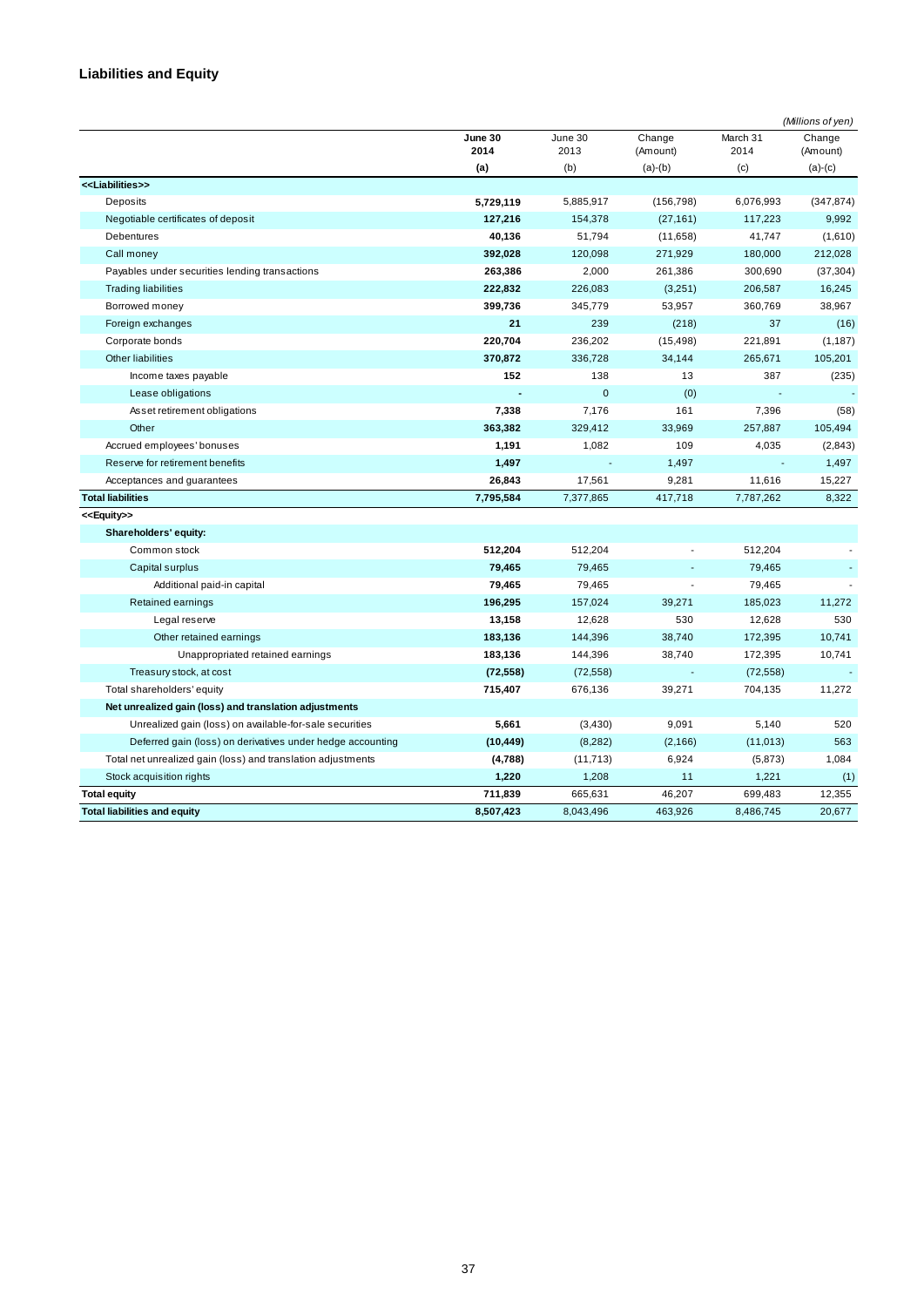|                                        |                         |                           |                    | (Millions of yen)       |
|----------------------------------------|-------------------------|---------------------------|--------------------|-------------------------|
|                                        | Q1 FY2014<br>(3 months) | Q1 FY2013<br>$(3$ months) | Change<br>(Amount) | FY2013<br>$(12$ months) |
| <b>Ordinary income</b>                 | 48,516                  | 43,727                    | 4,788              | 170,404                 |
| Interest income                        | 30,144                  | 29,641                    | 503                | 112,486                 |
| Interest on loans and bills discounted | 19,178                  | 17,797                    | 1,381              | 71,891                  |
| Interest and dividends on securities   | 10,079                  | 10,996                    | (916)              | 36,904                  |
| Other interest income                  | 886                     | 847                       | 38                 | 3,690                   |
| Fees and commissions income            | 3,906                   | 5,790                     | (1,883)            | 20,194                  |
| Trading income                         | 2,086                   | 1,665                     | 421                | 8,164                   |
| Other business income                  | 1,063                   | 4,287                     | (3,224)            | 10,862                  |
| Other ordinary income                  | 11,314                  | 2,342                     | 8,972              | 18,697                  |
| <b>Ordinary expenses</b>               | 31,410                  | 34,948                    | (3,537)            | 132,737                 |
| Interest expenses                      | 6,120                   | 8,851                     | (2,730)            | 32,969                  |
| Interest on deposits                   | 3,174                   | 5,672                     | (2, 497)           | 20,377                  |
| Interest on corporate bonds            | 2,107                   | 2,231                     | (123)              | 9,106                   |
| Other interest expenses                | 838                     | 947                       | (108)              | 3,486                   |
| Fees and commissions expenses          | 4,468                   | 3,694                     | 773                | 16,121                  |
| <b>Trading losses</b>                  | 229                     | 107                       | 121                | 2,770                   |
| Other business expenses                | 798                     | 2,743                     | (1,944)            | 6,215                   |
| General and administrative expenses    | 19,095                  | 17,638                    | 1,457              | 71,381                  |
| Other ordinary expenses                | 698                     | 1,913                     | (1,214)            | 3,279                   |
| Ordinary profit                        | 17,105                  | 8,778                     | 8,326              | 37,667                  |
| <b>Extraordinary gains</b>             | 1                       | 30                        | (28)               | 17                      |
| <b>Extraordinary losses</b>            | 415                     | 530                       | (115)              | 1,838                   |
| Income before income taxes             | 16,691                  | 8,278                     | 8,412              | 35,845                  |
| Income taxes (benefit)                 | (41)                    | (176)                     | 134                | (608)                   |
| <b>Net income</b>                      | 16,733                  | 8,454                     | 8,278              | 36,454                  |

### *Nonconsolidated Statements of Income (Nonconsolidated)*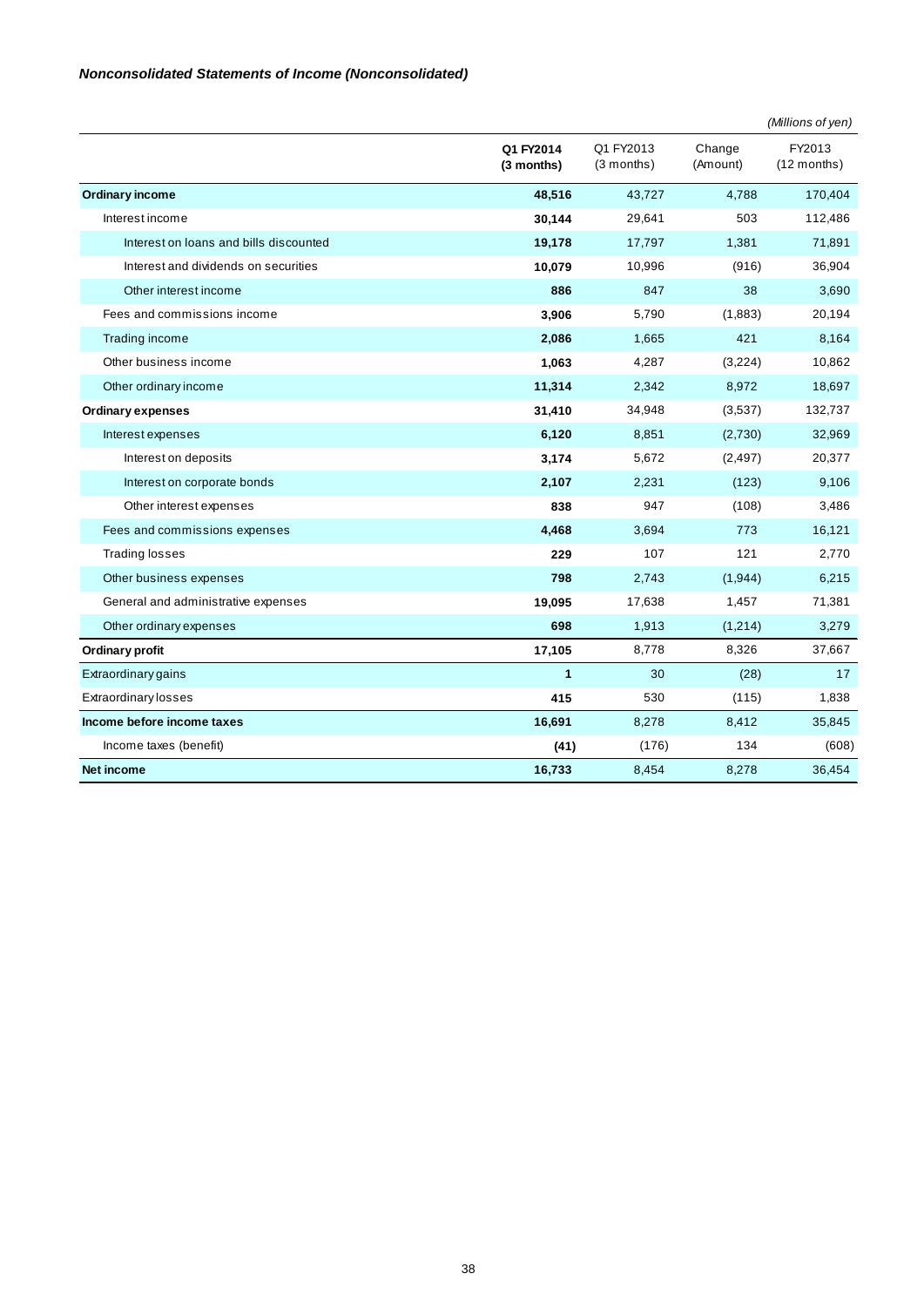### *Nonconsolidated Composition of Capital Disclosure (Nonconsolidated)*

| <basel 3,="" domestic="" standard<sup="">1&gt;</basel>                                                                                                                                                                                                                                                      | Millions of yen (except percentages) |                                                               |  |
|-------------------------------------------------------------------------------------------------------------------------------------------------------------------------------------------------------------------------------------------------------------------------------------------------------------|--------------------------------------|---------------------------------------------------------------|--|
|                                                                                                                                                                                                                                                                                                             | June 30<br>2014                      | <b>Amounts excluded</b><br>under transitional<br>arrangements |  |
| Core capital: instruments and reserves                                                                                                                                                                                                                                                                      |                                      |                                                               |  |
| Directly issued qualifying common share capital or preferred share capital with a compulsory conversion clause plus related capital surplus<br>and retained earnings                                                                                                                                        | 715,407                              |                                                               |  |
| of which: capital and capital surplus                                                                                                                                                                                                                                                                       | 591,670                              |                                                               |  |
| of which: retained earnings                                                                                                                                                                                                                                                                                 | 196,295                              |                                                               |  |
| of which: treasury stock (-)                                                                                                                                                                                                                                                                                | (72, 558)                            |                                                               |  |
| of which: earning to be distributed (-)                                                                                                                                                                                                                                                                     |                                      |                                                               |  |
| of which: other than above                                                                                                                                                                                                                                                                                  |                                      |                                                               |  |
| Stock acquisition right to common shares and preferred shares with a compulsory conversion clause                                                                                                                                                                                                           | 1,220                                | ستسب                                                          |  |
| Total of reserves included in Core capital: instruments and reserves                                                                                                                                                                                                                                        | 2,369                                |                                                               |  |
| Total of reserves included in Core capital: instruments and reserves                                                                                                                                                                                                                                        | 2,369                                |                                                               |  |
| of which: eligible provision included in Core capital                                                                                                                                                                                                                                                       |                                      |                                                               |  |
| Eligible noncumulative perpetual preferred shares subject to transitional arrangements (amount allowed to be included in Core capital:<br>instruments and reserves)                                                                                                                                         |                                      |                                                               |  |
| Eligible capital instruments subject to transitional arrangements (amount allowed to be included in Core capital: instruments and reserves)                                                                                                                                                                 | 210,307                              |                                                               |  |
| Capital instruments issued through measures for capital enhancement by public institutions (amount allowed to be included in Core capital:<br>instruments and reserves)                                                                                                                                     |                                      |                                                               |  |
| Land revaluation excess after 55% discount (amount allowed to be included in Core capital: instruments and reserves)                                                                                                                                                                                        |                                      |                                                               |  |
| Core capital: instruments and reserves                                                                                                                                                                                                                                                                      | 929,304                              |                                                               |  |
|                                                                                                                                                                                                                                                                                                             |                                      |                                                               |  |
| Core capital: regulatory adjustments                                                                                                                                                                                                                                                                        |                                      |                                                               |  |
| Total amount of intangible assets (excluding those relating to mortgage servicing rights)                                                                                                                                                                                                                   | 1,738                                | 4,403                                                         |  |
| of which: goodwill (including those equivalent)                                                                                                                                                                                                                                                             | 961                                  |                                                               |  |
| of which: other intangibles other than goodwill and mortgage servicing rights                                                                                                                                                                                                                               | 776                                  | 4,403                                                         |  |
| Deferred tax assets that rely on future profitability excluding those arising from temporary differences (net of related tax liability)                                                                                                                                                                     |                                      | 1,940                                                         |  |
| Shortfall of eligible provisions to expected losses                                                                                                                                                                                                                                                         | 20,116                               |                                                               |  |
| Gain on sale of securitization                                                                                                                                                                                                                                                                              | 9,497                                |                                                               |  |
| Gains and losses due to changes in own credit risk on fair valued liabilities                                                                                                                                                                                                                               |                                      |                                                               |  |
| Prepaid pension cost                                                                                                                                                                                                                                                                                        |                                      |                                                               |  |
| Investments in own shares (excluding those reported in the net assets section)                                                                                                                                                                                                                              |                                      | 0                                                             |  |
| Reciprocal cross-holdings in common equity                                                                                                                                                                                                                                                                  |                                      |                                                               |  |
| Investments in the capital banking, financial and insurance entities that are outside the scope of regulatory consolidation ("Other Financial<br>Institutions"), net of eligible short positions, where the bank does not own more than 10% of the issued share capital (amount above the<br>10% threshold) |                                      |                                                               |  |
| Amount exceeding the 10% threshold on specific items                                                                                                                                                                                                                                                        |                                      |                                                               |  |
| of which: significant investments in the common stock of Other Financial Institutions, net of eligible short positions                                                                                                                                                                                      |                                      |                                                               |  |
| of which: mortgage servicing rights                                                                                                                                                                                                                                                                         |                                      |                                                               |  |
| of which: deferred tax assets arising from temporary differences (net of related tax liability)                                                                                                                                                                                                             |                                      |                                                               |  |
| Amount exceeding the 15% threshold on specific items                                                                                                                                                                                                                                                        |                                      |                                                               |  |
| of which: significant investments in the common stock of Other Financial Institutions, net of eligible short positions                                                                                                                                                                                      | ٠                                    |                                                               |  |
| of which: mortgage servicing rights                                                                                                                                                                                                                                                                         |                                      |                                                               |  |
| of which: deferred tax assets arising from temporary differences (net of related tax liability)                                                                                                                                                                                                             |                                      |                                                               |  |
| Core capital: regulatory adjustments                                                                                                                                                                                                                                                                        | 31,352                               |                                                               |  |
| Capital (nonconsolidated)                                                                                                                                                                                                                                                                                   | 897.952                              |                                                               |  |
|                                                                                                                                                                                                                                                                                                             |                                      |                                                               |  |
| <b>Risk-weighted assets</b>                                                                                                                                                                                                                                                                                 |                                      |                                                               |  |
| Total amount of credit risk-weighted assets                                                                                                                                                                                                                                                                 | 5,263,835                            |                                                               |  |
| of which: total amount included in risk-weighted assets by transitional arrangements                                                                                                                                                                                                                        | (41, 467)                            |                                                               |  |
| of which: intangible assets (excluding those relating to goodwill and mortgage servicing rights)                                                                                                                                                                                                            | 4,403                                |                                                               |  |
| of which: deferred tax assets that rely on future profitability excluding those arising from temporary differences (net of related tax<br>liability)                                                                                                                                                        | 1,940                                |                                                               |  |
| of which: prepaid pension cost                                                                                                                                                                                                                                                                              |                                      |                                                               |  |
| of which: significant investments in the common stock of Other Financial Institutions (net of eligible short positions)                                                                                                                                                                                     | (47, 812)<br>0                       |                                                               |  |
| of which: other than above                                                                                                                                                                                                                                                                                  |                                      |                                                               |  |
| Market risk (divided by multiplying the capital requirement by 12.5)                                                                                                                                                                                                                                        | 125,386                              |                                                               |  |
| Operational risk (divided by multiplying the capital requirement by 12.5)                                                                                                                                                                                                                                   | 173,676                              |                                                               |  |
| Credit risk adjustments                                                                                                                                                                                                                                                                                     |                                      |                                                               |  |
| Operational risk adjustments                                                                                                                                                                                                                                                                                |                                      |                                                               |  |
| <b>Total amount of Risk-weighted assets</b>                                                                                                                                                                                                                                                                 | 5,562,899                            |                                                               |  |
| Capital ratio (non-consolidated)                                                                                                                                                                                                                                                                            | 16.14%                               |                                                               |  |

1. Calculated according to F-IRB.